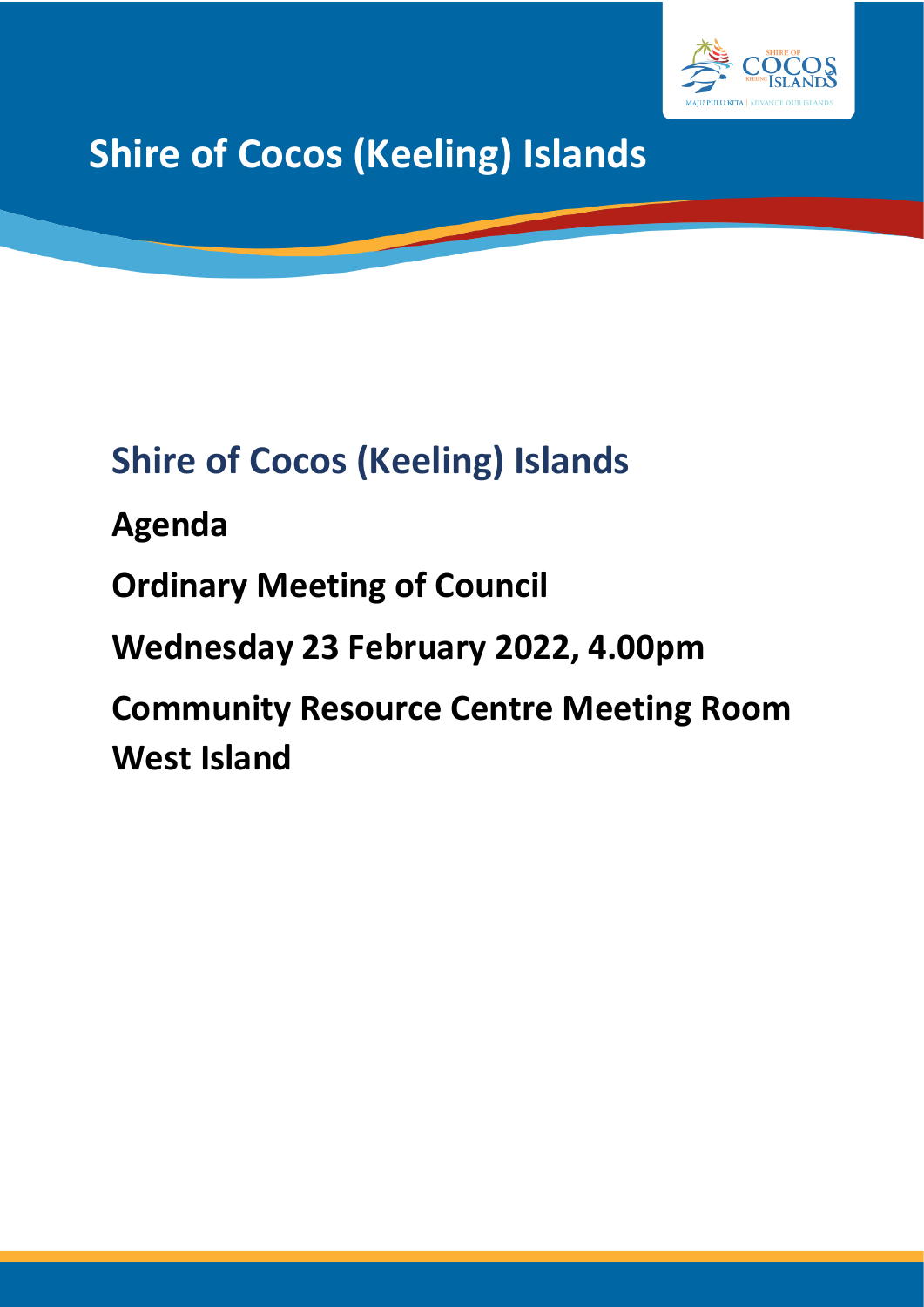

### **Disclaimer**

Members of the public should note that in any discussion regarding any planning or other application that any statement or intimation of approval made by any member or officer of the Shire during the course of any meeting is not intended to be and is not to be taken as notice of approval from the Shire. No action should be taken on any item discussed at a Council meeting prior to written advice on the resolution of the Council being received. Any plans or documents contained in this document may be subject to copyright law provisions (Copyright Act 1968, as amended) and the express permission of the copyright owner(s) should be sought prior to the reproduction.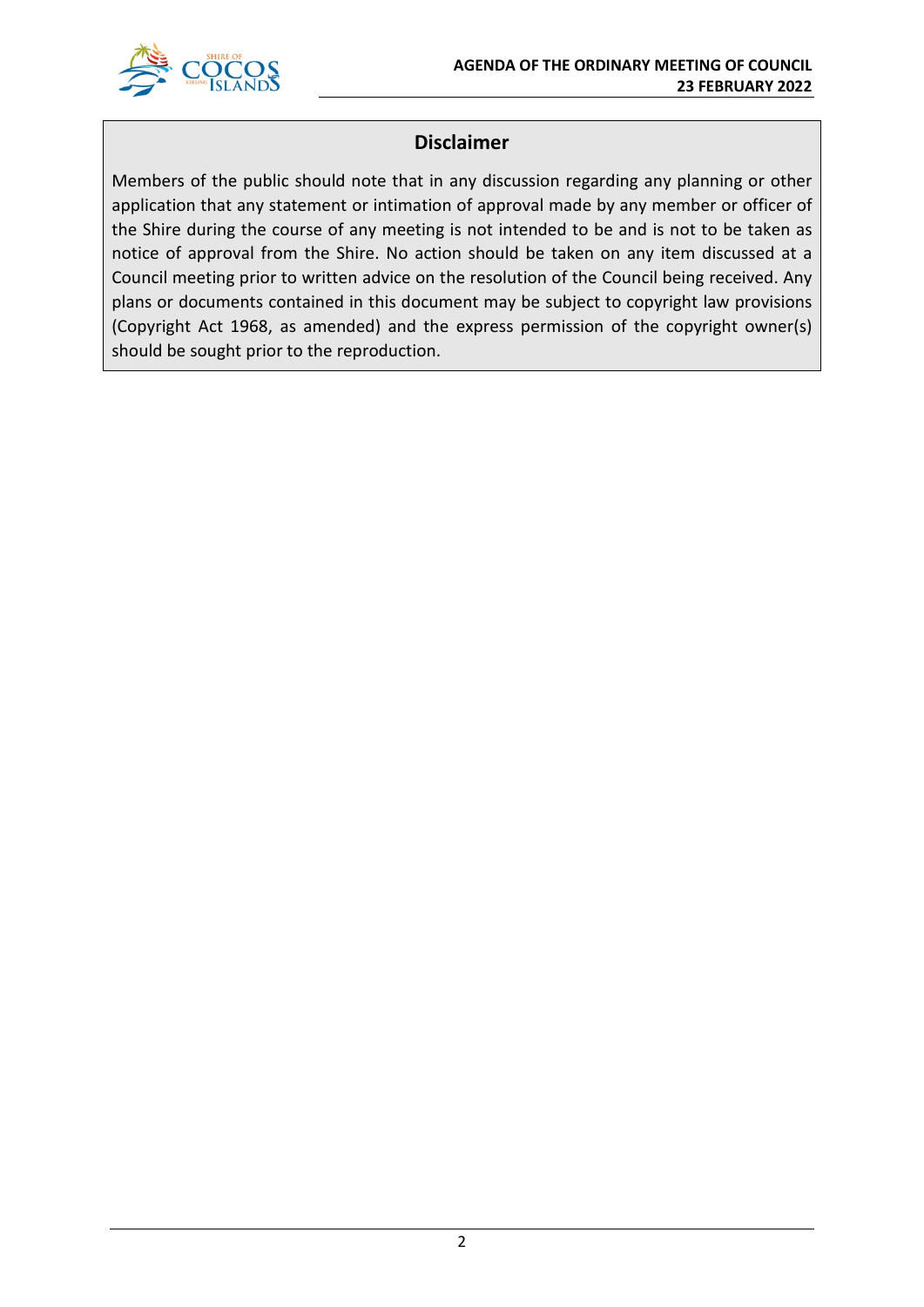

## **OUR VALUES**

**Service**

Provide the best service we can.

We serve the community and each other.

### **Accountability**

We take responsibility for our own actions.

We do what we say we will do.

Mistakes are an opportunity to learn.

### **Support**

We support our team and our community.

Look for opportunities to help each other.

#### **Respect**

We respect and value others.

Our interactions are always respectful towards others.

### **Integrity**

We will be honest and transparent with all our dealings.

Maintain confidentiality.

Trust each other.

### **Achievement**

Being proactive and enabling the outcomes.

Be creative and think outside the square.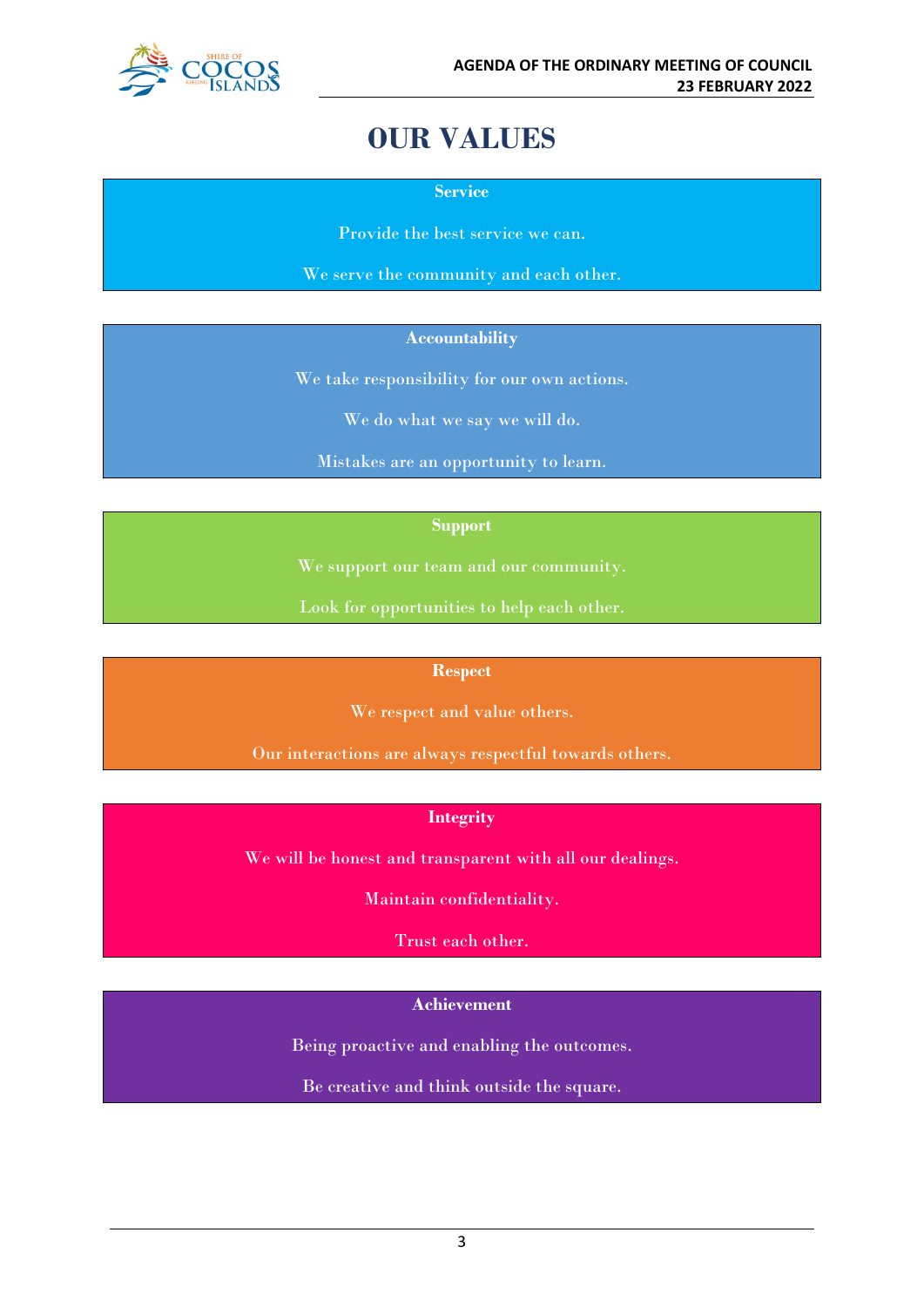

### **TABLE OF CONTENTS**

| <b>ITEM</b>              | <b>SUBJECT</b>                                                                    | <b>PAGE</b>             |
|--------------------------|-----------------------------------------------------------------------------------|-------------------------|
| $\mathbf{1}$             | <b>OPENING/ANNOUNCEMENTS OF VISITORS</b>                                          | 6                       |
| $\mathbf{2}$             | ATTENDANCE/APOLOGIES/LEAVE OF ABSENCE (PREVIOUSLY<br><b>APPROVED)</b>             | 6                       |
| 3                        | <b>RESPONSE TO PREVIOUS PUBLIC QUESTIONS TAKEN ON NOTICE</b>                      | 6                       |
| 4                        | <b>PUBLIC QUESTION TIME</b>                                                       | 6                       |
| 5                        | <b>LEAVE OF ABSENCE</b>                                                           | 7                       |
| 5.1                      | LEAVE OF ABSENCE (PREVIOUSLY APPROVED)                                            | $\overline{7}$          |
| 5.2                      | <b>APPLICATION FOR LEAVE OF ABSENCE</b>                                           | 7                       |
| 6                        | PETITIONS/DEPUTATIONS/PRESENTATIONS                                               | $\overline{\mathbf{z}}$ |
| $\overline{\phantom{a}}$ | <b>CONFIRMATION OF MINUTES OF PREVIOUS MEETINGS</b>                               | $\overline{\mathbf{z}}$ |
| 7.1                      | ORDINARY COUNCIL MEETING HELD ON 15 DECEMBER 2021                                 | $\overline{7}$          |
| 8                        | ANNOUNCEMENTS BY THE PRESIDING MEMBER AND COUNCILLORS                             | $\overline{7}$          |
| 9                        | <b>DECLARATION OF INTERESTS</b>                                                   | $\overline{7}$          |
| 10                       | <b>REPORT AND RECOMMENDATIONS FROM COMMITEES</b>                                  | 8                       |
|                          | <b>REPORTS OF OFFICERS</b>                                                        |                         |
| 10.1                     | <b>FINANCE</b>                                                                    | 8                       |
| 10.1.1                   | <b>MONTHLY FINANCIAL REPORT - DECEMBER 2021</b>                                   | 8                       |
| 10.1.2                   | <b>MONTHLY FINANCIAL REPORT - JANUARY 2021</b>                                    | 11                      |
| 10.1.3                   | SCHEDULE OF ACCOUNTS PAID FOR THE PERIOD 1 DECEMBER 2021 TO 31<br>DECEMBER 2021   | 14                      |
| 10.1.4                   | SCHEDULE OF ACCOUNTS PAID FOR THE PERIOD 1 JANUARY 2022 TO 31<br>JANUARY 2022     | 17                      |
| 10.1.5                   | MID YEAR BUDGET REVIEW 2021/2022                                                  | 20                      |
| 10.2                     | <b>LEASES</b>                                                                     | 27                      |
| <b>NIL</b>               |                                                                                   | 27                      |
| 10.3                     | <b>PLANNING/BUILDING</b>                                                          | 27                      |
| 10.3.1                   | PROPOSED BUREAU OF METEOROLOGY WEATHER STATION BALLOON<br><b>LAUNCHER UPGRADE</b> | 27                      |
| 10.4                     | <b>ADMINISTRATION</b>                                                             | 31                      |
| 10.4.1                   | UPDATE ON CORPORATE BUSINESS PLAN ACTIONS - DECEMBER 2021                         | 31                      |
| 10.4.2                   | WA ROAD TRAFFIC CODE - INSTRUMENT OF AUTHORISATION                                | 34                      |
| 10.4.3                   | CEO RECRUITMENT AND SELECTION                                                     | 37                      |
| 11                       | <b>MINUTES TO BE RECEIVED</b>                                                     | 43                      |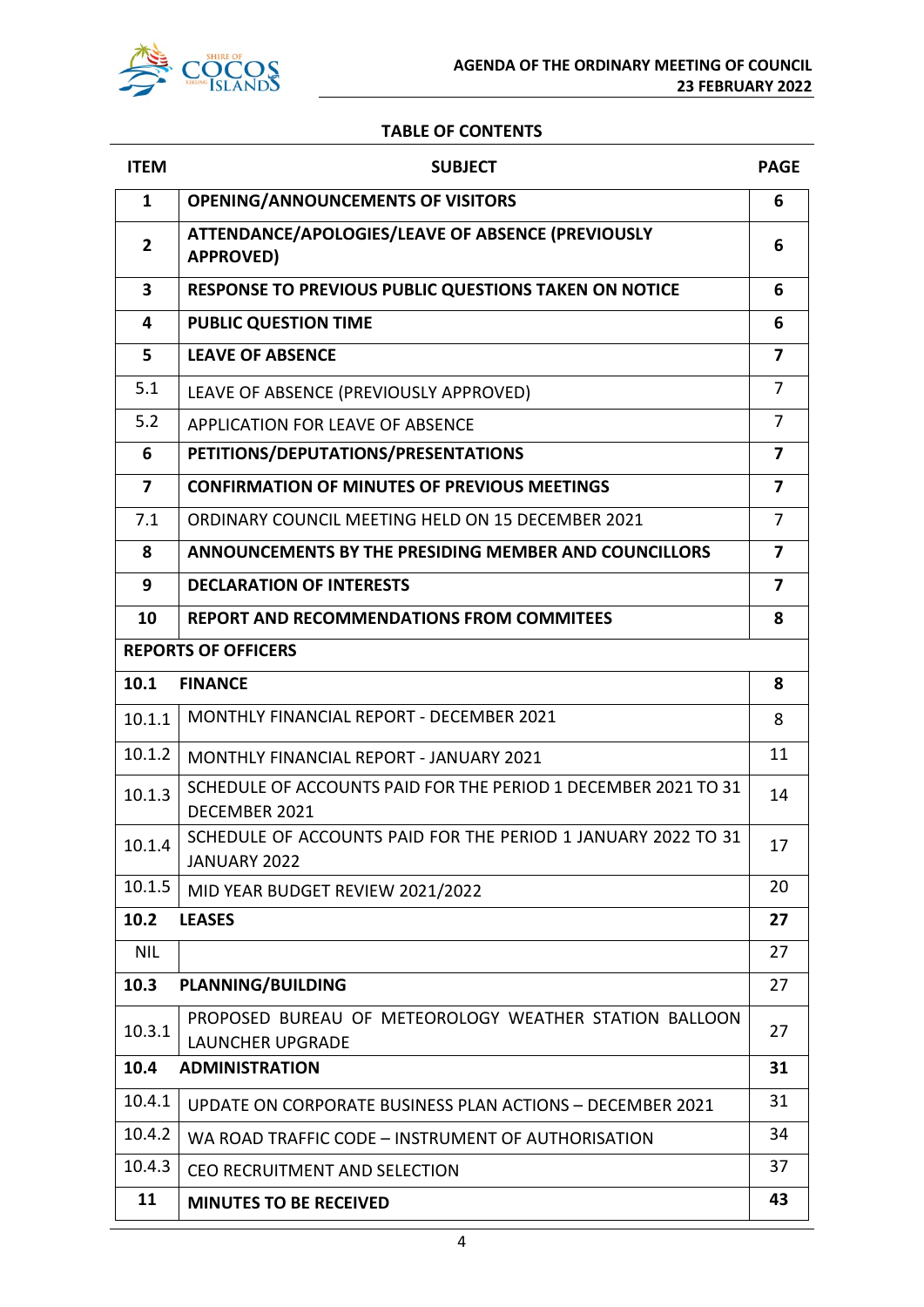

| 12         | ELECTED MEMBERS MOTIONS OF WHICH PREVIOUS NOTICE HAS BEEN<br><b>GIVEN</b> | 43 |
|------------|---------------------------------------------------------------------------|----|
|            |                                                                           |    |
| 13         | <b>MOTIONS WITHOUT NOTICE WITH LEAVE OF COUNCIL</b>                       | 43 |
| 14         | <b>MATTERS BEHIND CLOSED DOORS</b>                                        | 43 |
| 15         | <b>MATTERS RELATING TO THE LAND TRUSTS</b>                                | 43 |
| 15.1       | <b>TRUSTS ADMINISTRATION</b>                                              | 45 |
| <b>NIL</b> |                                                                           | 45 |
| 15.2       | <b>TRUSTS LEASES</b>                                                      | 45 |
| 15.2.1     | RESIDENTIAL LEASE REQUEST - LOT 109 JALAN PANTAI HOME ISLAND              | 45 |
| 15.2.2     | PART LOT 102 DIRECTION ISLAND LEASE PROPOSAL - RESPONSE FROM              | 50 |
|            | COMMONWEALTH GOVERNMENT - COCOS BORONIA RESORT                            |    |
| 15.3       | <b>TRUSTS FINANCE</b>                                                     | 59 |
| <b>NIL</b> |                                                                           | 59 |
| 16         | NEW BUSINESS OF AN URGENT NATURE INTRODUCED BY DECISION OF                | 59 |
|            | <b>MEETING (LATE ITEM)</b>                                                |    |
| 17         | <b>CLOSURE</b>                                                            | 59 |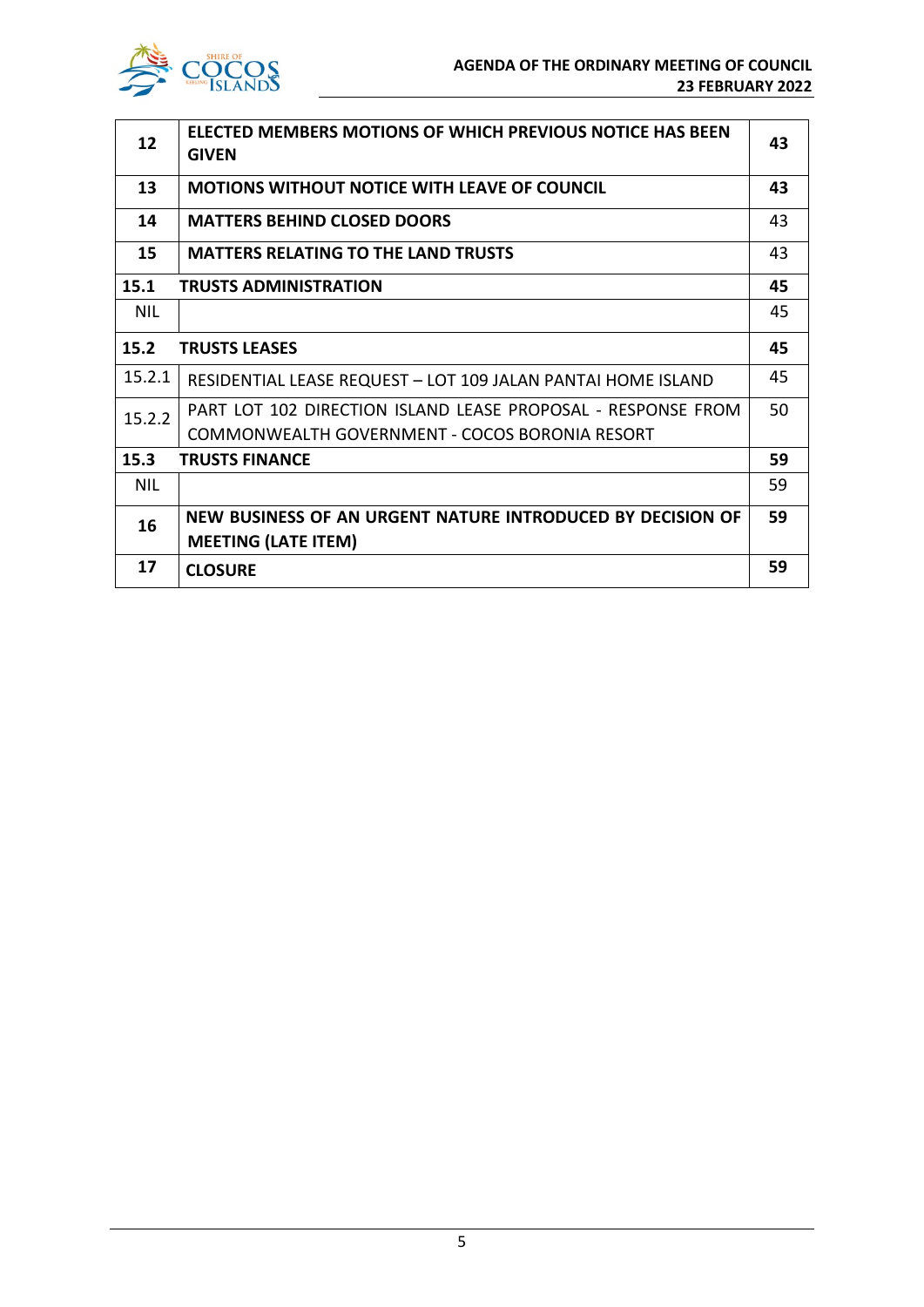

### **1. OPENING/ANNOUNCEMENTS OF VISITORS**

### **2. ATTENDANCE/APOLOGIES/LEAVE OF ABSENCE**

### **3. RESPONSE TO PREVIOUS PUBLIC QUESTIONS TAKEN ON NOTICE**

### **4. PUBLIC QUESTION TIME**

In accordance with section 5.24(1) (a) of the Local Government Act 1995, time is allocated for questions to be raised by members of the public, as follows:

(1) The minimum time to be allocated for the asking of and responding to questions raised by members of the public at ordinary meetings of councils and meetings referred to in regulation 5 is 15 minutes.

(2) Once all the questions raised by members of the public have been asked and responded to at a meeting referred to in sub regulation (1), nothing in these regulations prevents the unused part of the minimum question time period from being used for other matters.

Pursuant to regulation 7(4) (a) of the Local Government (Administration) Regulations 1996, questions from the public must relate to a matter affecting the local government.

In accordance with section 5.25 (1) (f) of the Local Government Act 1995 and the Local Government (Administration) Regulations 1996 regulation 11(e) a summary of each question raised by members of the public at the meeting and a summary of the response to the question will be included in the minutes of the meeting.

Where a question is taken on notice at the meeting, a summary of the response to the question will be included in the agenda for the following Council meeting.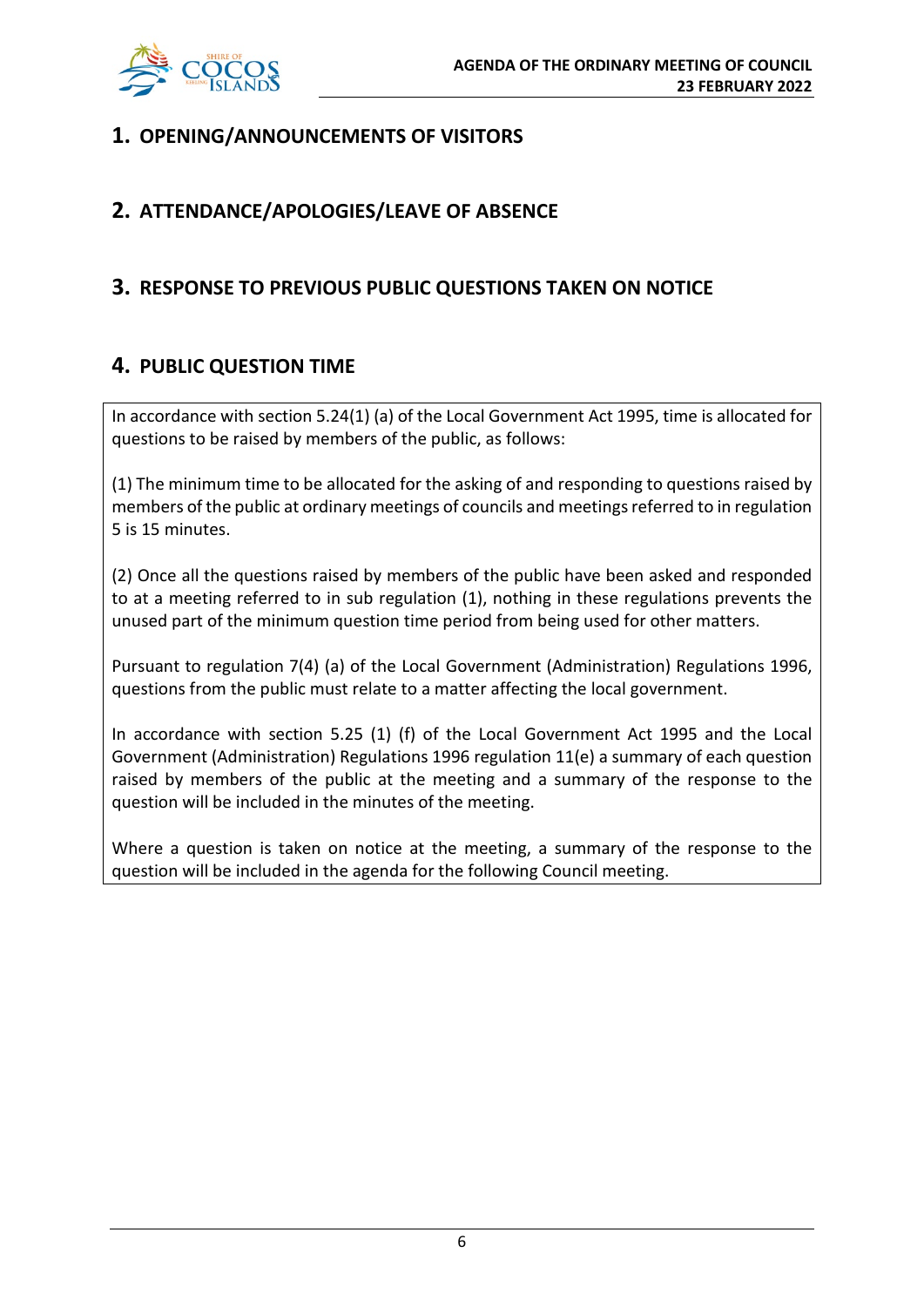

### **5. LEAVE OF ABSENCE**

The Local Government Act 1995 (Section 2.25) provides that a Council may, by resolution, grant leave of absence to a member for Ordinary Council Meetings. A member who is absent, without first obtaining leave of the Council, throughout three consecutive Ordinary meetings of the Council is disqualified from continuing his or her membership of the Council. Disqualification from membership of the Council for failure to attend Ordinary Meetings of the Council will be avoided so long as the Council grants leave prior to the member being absent. The leave cannot be granted retrospectively. An apology for non-attendance at a meeting is not an application for leave of absence.

### **5.1 LEAVE OF ABSENCE (PREVIOUSLY APPROVED)**

| <b>Councillor</b> | Date of Leave | <b>Approved by Council</b> |
|-------------------|---------------|----------------------------|
| <b>NIL</b>        |               |                            |

### **5.2 APPLICATION FOR LEAVE OF ABSENCE**

### **6. PETITIONS/DEPUTATIONS/PRESENTATIONS**

### **7. CONFIRMATION OF MINUTES OF PREVIOUS MEETING(S)**

7.1 Ordinary Council Meeting held on 15 December 2021 - Attachment 7.1

### **OFFICER RECOMMENDATION**

**THAT COUNCIL BY SIMPLE MAJORITY, PURSUANT TO SECTIONS 5.22(2) AND 3.18 OF THE**  *LOCAL GOVERNMENT ACT 1995 (WA) (CKI),* **RESOLVES THAT THE MINUTES OF THE ORDINARY COUNCIL MEETING HELD ON 15 DECEMBER 2021, AS PRESENTED IN ATTACHMENT 7.1 BE CONFIRMED AS A TRUE AND CORRECT RECORD OF PROCEEDINGS.**

### **8. ANNOUNCEMENTS BY THE PRESIDING MEMBER AND COUNCILLORS**

### **9. DECLARATION OF INTERESTS**

Councillors are to complete a Disclosure of Interest Form for each item they are required to disclose an interest in. The Form should be given to the Presiding Member before the meeting commences. After the meeting, the Form is to be provided to the Governance and Risk Coordinator for inclusion in the Disclosures Register.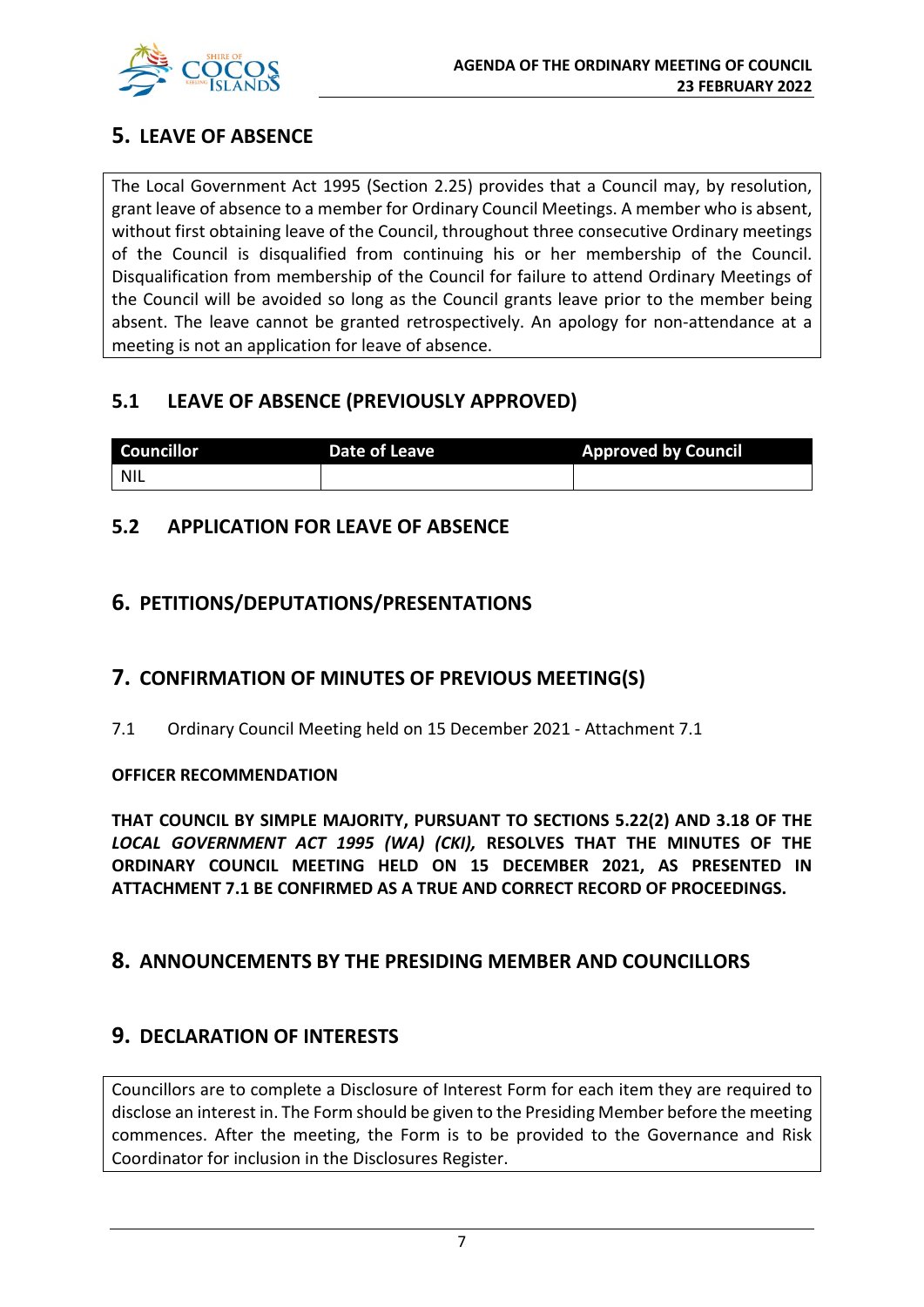

| <b>Name</b> | Item No. Interest<br><b>Contract Contract Service</b> | <b>Nature</b> |
|-------------|-------------------------------------------------------|---------------|
| NIL         |                                                       |               |

### **10. REPORT AND RECOMMENDATIONS OF COMMITTEE**

### **10.1 FINANCE**

### **10.1.1 MONTHLY FINANCIAL REPORT - DECEMBER 2021**

### **Report Information**

| Date:                     | 23 February 2022                                    |
|---------------------------|-----------------------------------------------------|
| Location:                 | Not Applicable                                      |
| Applicant:                | Not Applicable                                      |
| File Ref:                 |                                                     |
| Disclosure of Interest:   |                                                     |
| <b>Reporting Officer:</b> | <b>Chief Executive Officer</b>                      |
| Island:                   | Shire Wide                                          |
| Attachments:              | 10.1.1.1 - Monthly Financial Report - December 2021 |

### **Authority / Discretion**

### **Definition**

|   | Advocacy       | When Council advocates on its own behalf or on behalf of its<br>community to another level of government/body/agency.                                                                                                                                                                                                                                        |
|---|----------------|--------------------------------------------------------------------------------------------------------------------------------------------------------------------------------------------------------------------------------------------------------------------------------------------------------------------------------------------------------------|
| ⊠ | Executive      | The substantial direction setting and oversight role of the<br>Council. E.g. adopting plans and reports, accepting tenders,<br>directing operations, setting and amending budgets.                                                                                                                                                                           |
|   | Legislative    | Includes adopting local laws, town planning schemes and<br>policies. Review when Council reviews decisions made by<br>officers.                                                                                                                                                                                                                              |
|   | Quasi-Judicial | When Council determines an application / matter that directly<br>affects a person's right and interest. The judicial character arises<br>from the obligations to abide by the principles of natural justice.<br>Examples of Quasi-Judicial authority include town planning<br>applications, building licenses, applications for other permits /<br>licenses. |
|   | Information    | Includes items provides to Council for information purposes only<br>that do not require a decision of Council (i.e. $-$ for noting).                                                                                                                                                                                                                         |

### **Report Purpose**

The purpose of this report is to provide a monthly financial report for December 2021, which includes rating, investment, reserve, debtor, and general financial information to Elected Members in accordance with Section 6.4 of the *Local Government Act 1995 (WA) (CKI)*.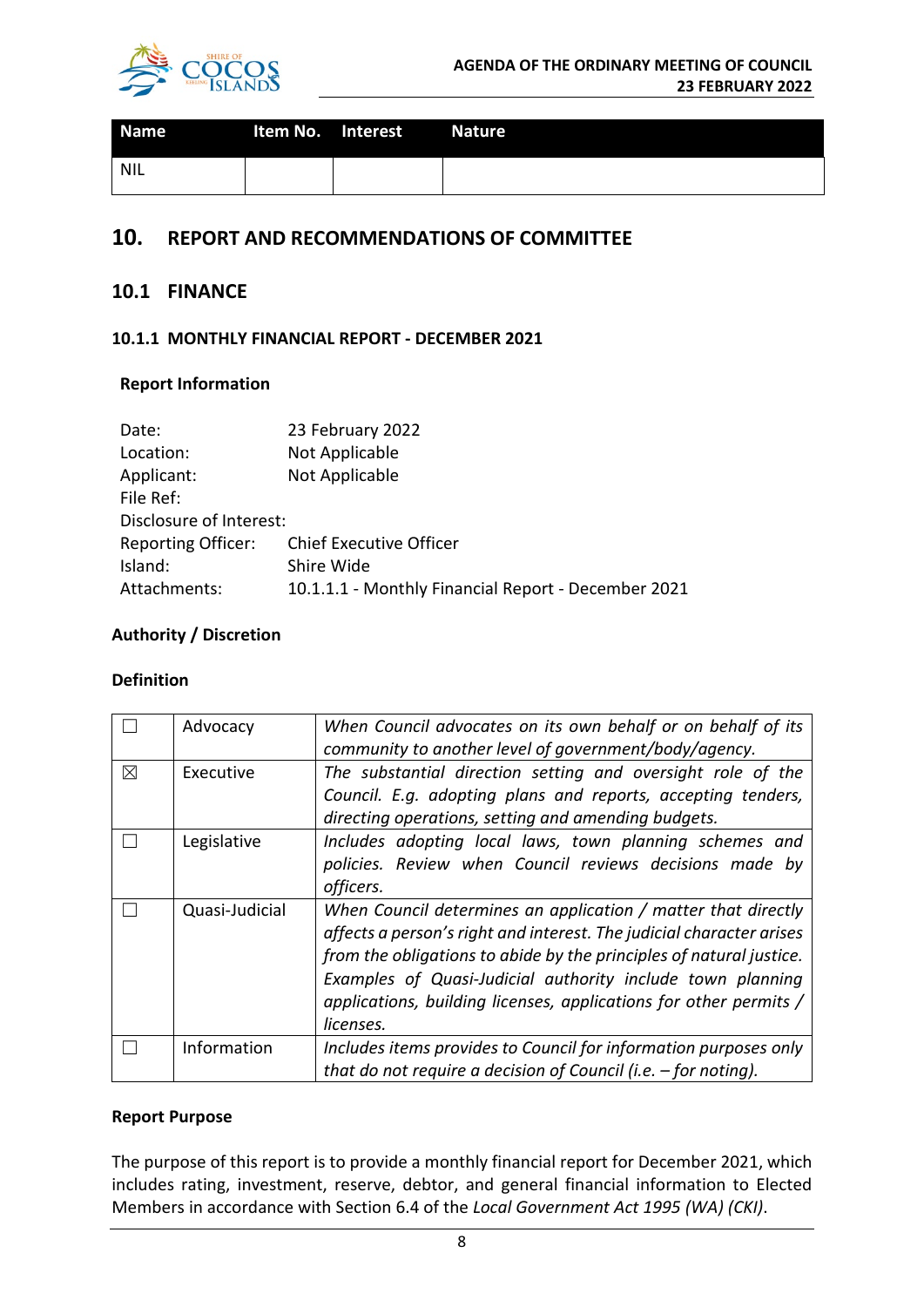

### **Relevant Documents**

Available for viewing at the meeting. Nil

### **Background**

The reporting of monthly financial information is a requirement under section 6.4 of the *Local Government Act 1995 (WA) (CKI)*, and Regulation 34 of the *Local Government (Financial Management) Regulations 1996* and provides oversight of the Shire's finances to Council.

### **Comment**

The period of review is December 2021. The current closing municipal surplus for this period is \$3,398,638 compared to a budget position of \$2,159,565. This is considered a satisfactory result for the Shire as it is maintaining a healthy surplus position.

Income for the December 2021 period year to date is \$6,224,823 which is made up \$5,833,823 in operating revenues and \$391,000 in non-operating grants, contributions, and subsidies. The budget estimated \$5,773,715 would be received for the same period. The variance to budget is \$451,108.

Expenditure for the December 2021 period year to date is \$4,262,508. This is made up of \$3,466,250 in operating expenditure and \$796,258 in capital expenditure. The budget estimated \$5,185,726 would be spent for the same period. The variance to budget is \$923,218.

Details of all significant variances against the current budget are provided in the notes to the Monthly Financial Report contained within Attachment 10.1.1.1.

### **Policy and Legislative Implications**

Regulation 34 of the *Local Government (Financial Management) Regulations 1996* requires all Local Governments to prepare each month a Statement of Financial Activity reporting on the revenue and expenditure for the month.

Financial Management Regulation 34 also requires this statement to be accompanied by:

- a. An explanation of the composition of the net current assets, less committal assets and restricted assets;
- b. An explanation of material variances; and
- c. Such supporting information that is relevant to the Local Government

### **Strategic Implications**

Nil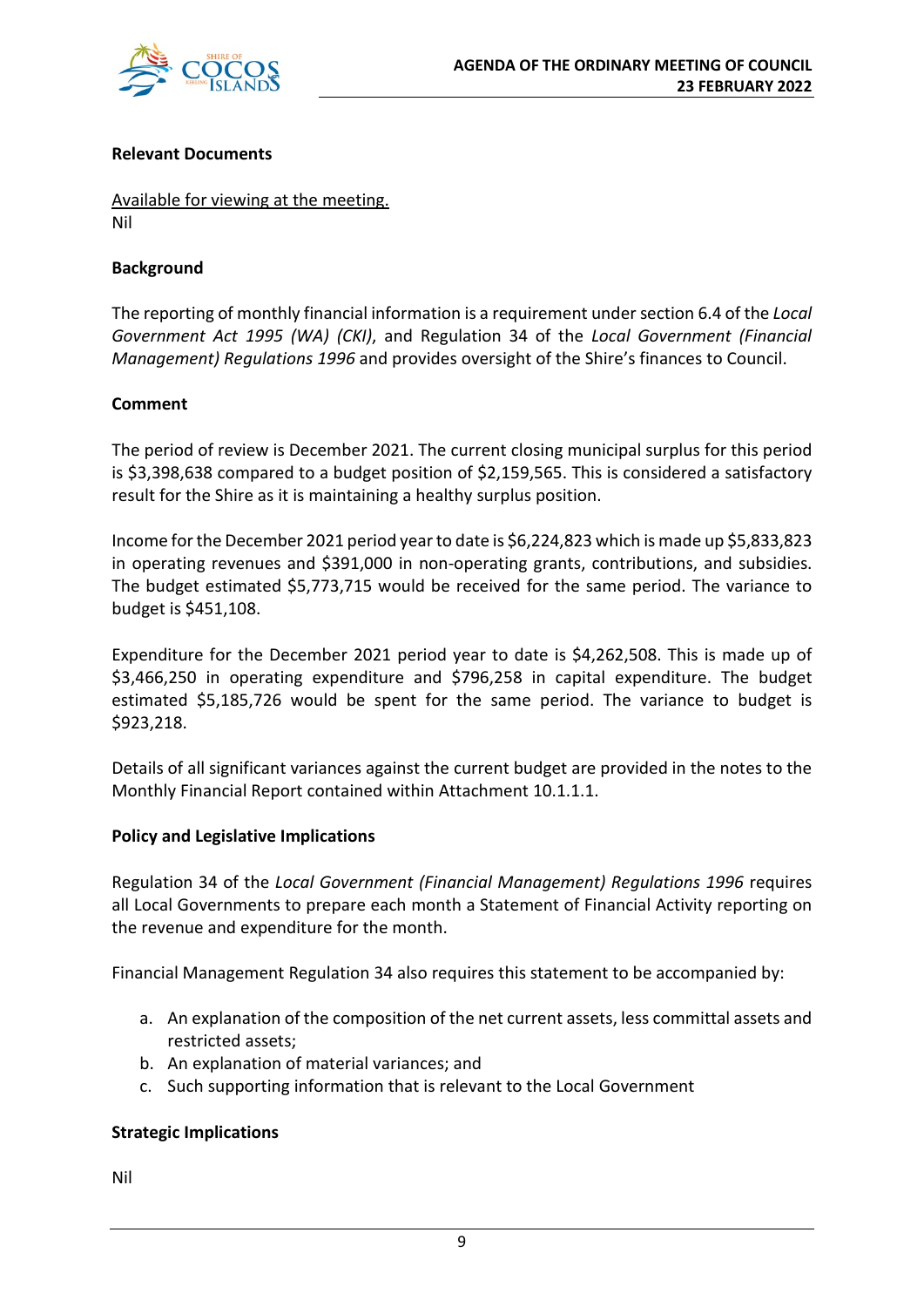

### **Risk Implications**

| <b>Risk Category</b> | <b>Description</b>      | <b>Rating (consequence x</b><br>likelihood) | <b>Mitigation Action</b> |
|----------------------|-------------------------|---------------------------------------------|--------------------------|
| Financial            | That budget             | Moderate (6)                                | Variances are            |
|                      | allocations are         |                                             | monitored and            |
|                      | significantly exceeded. |                                             | highlighted to Council   |
|                      |                         |                                             | on a monthly basis for   |
|                      |                         |                                             | corrective action.       |
| Reputation           | The monthly financial   | Low $(3)$                                   | Procedures in place to   |
|                      | statements are open     |                                             | ensure all expenditure   |
|                      | to public scrutiny.     |                                             | is justifiable.          |
| Compliance           | The report is to be     | Low $(3)$                                   | There are processes in   |
|                      | presented to Council    |                                             | place to ensure          |
|                      | within two months in    |                                             | compliance with          |
|                      | order to comply with    |                                             | legislation.             |
|                      | relevant legislation.   |                                             |                          |
| Fraud                | That the report is      | Low $(3)$                                   | Interim and end of       |
|                      | manipulated.            |                                             | year audits.             |

### **Risk Matrix**

| Consequence /<br><b>Likelihood</b> | Insignificant (1) | Minor (2)        | Medium (3)       | Major (4)        | Extreme (5)      |
|------------------------------------|-------------------|------------------|------------------|------------------|------------------|
| <b>Almost Certain (5)</b>          | Moderate (5)      | <b>High (10)</b> | <b>High (15)</b> | Extreme (20)     | Extreme (25)     |
| Likely (4)                         | Low(4)            | Moderate (8)     | <b>High (12)</b> | <b>High (16)</b> | Extreme (20)     |
| Possible (3)                       | Low(3)            | Moderate (6)     | Moderate (9)     | <b>High (12)</b> | <b>High (15)</b> |
| Unlikely (2)                       | Low(2)            | Low $(4)$        | Moderate (6)     | Moderate (8)     | <b>High (10)</b> |
| Rare (1)                           | Low(1)            | Low(2)           | Low $(3)$        | Low $(4)$        | Moderate (5)     |

### **Conclusion**

That the Monthly Financial Report for the period ending 31 December 2021, including explanations of material variances, be received.

### **OFFICER RECOMMENDATION – ITEM NO 10.1.1**

### **THAT COUNCIL:**

- **1. BY SIMPLE MAJORITY, PURSUANT TO THE** *LOCAL GOVERNMENT (FINANCIAL MANAGEMENT) REGULATIONS 1996* **RECEIVES THE MONTHLY FINANCIAL REPORT FOR THE PERIOD ENDING 31 DECEMBER 2021, AS CONTAINED IN ATTACHMENT 10.1.1.1; AND**
- **2. ACCEPTS THE EXPLANATIONS FOR MATERIAL VARIANCES FOR THE PERIOD ENDING 31 DECEMBER 2021, AS CONTAINED IN ATTACHMENT 10.1.1.1.**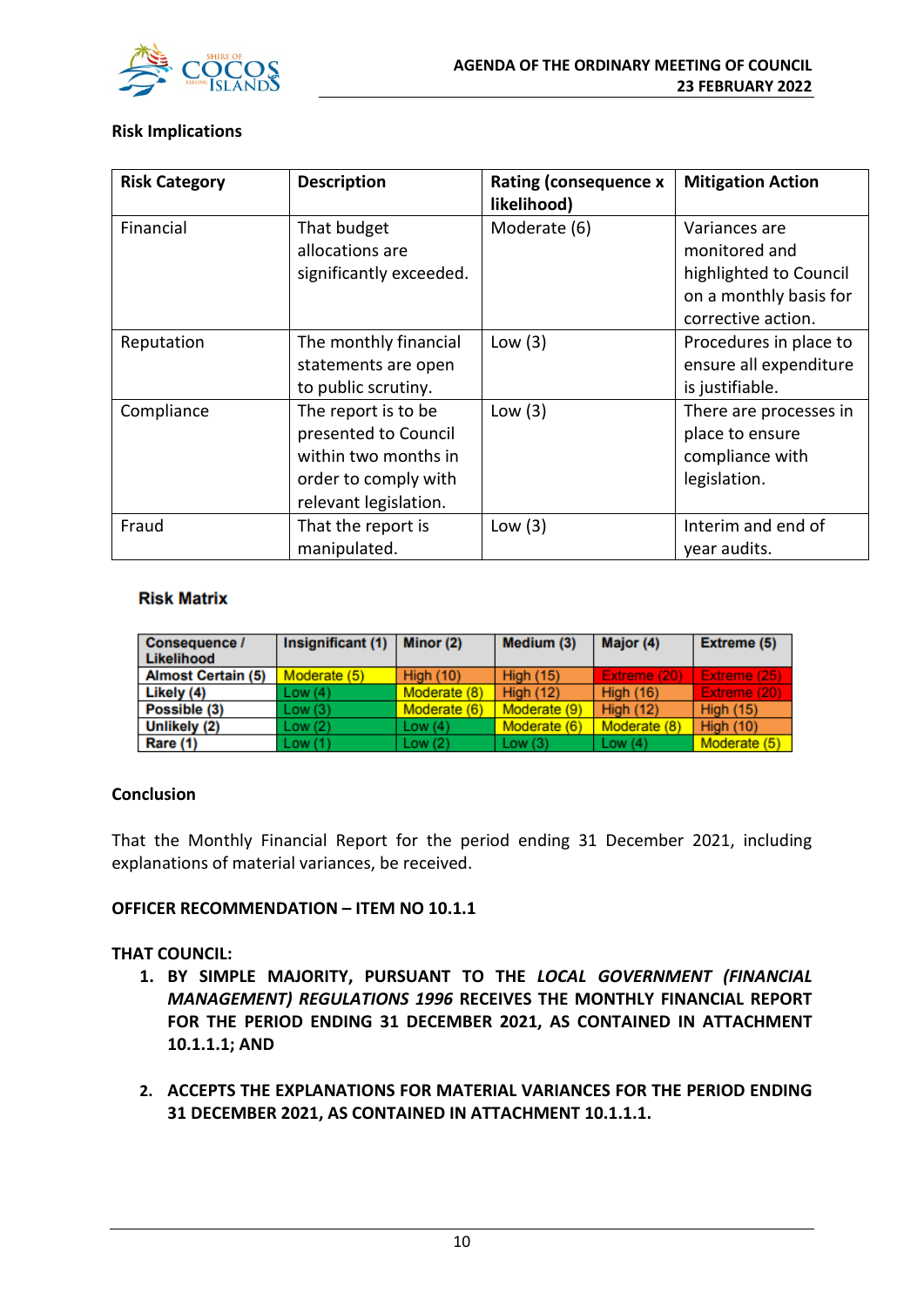

### **10.1.2 MONTHLY FINANCIAL REPORT - JANUARY 2022**

#### **Report Information**

| Date:                     | 23 February 2022                                   |
|---------------------------|----------------------------------------------------|
| Location:                 | Not Applicable                                     |
| Applicant:                | Not Applicable                                     |
| File Ref:                 |                                                    |
| Disclosure of Interest:   |                                                    |
| <b>Reporting Officer:</b> | <b>Chief Executive Officer</b>                     |
| Island:                   | Shire Wide                                         |
| Attachments:              | 10.1.2.1 - Monthly Financial Report - January 2022 |

#### **Authority / Discretion**

#### **Definition**

|   | Advocacy       | When Council advocates on its own behalf or on behalf of its         |  |  |  |  |
|---|----------------|----------------------------------------------------------------------|--|--|--|--|
|   |                | community to another level of government/body/agency.                |  |  |  |  |
| ⊠ | Executive      | The substantial direction setting and oversight role of the          |  |  |  |  |
|   |                | Council. E.g. adopting plans and reports, accepting tenders,         |  |  |  |  |
|   |                | directing operations, setting and amending budgets.                  |  |  |  |  |
|   | Legislative    | Includes adopting local laws, town planning schemes and              |  |  |  |  |
|   |                | policies. Review when Council reviews decisions made by              |  |  |  |  |
|   |                | officers.                                                            |  |  |  |  |
|   | Quasi-Judicial | When Council determines an application / matter that directly        |  |  |  |  |
|   |                | affects a person's right and interest. The judicial character arises |  |  |  |  |
|   |                | from the obligations to abide by the principles of natural justice.  |  |  |  |  |
|   |                | Examples of Quasi-Judicial authority include town planning           |  |  |  |  |
|   |                | applications, building licenses, applications for other permits /    |  |  |  |  |
|   |                | licenses.                                                            |  |  |  |  |
|   | Information    | Includes items provides to Council for information purposes only     |  |  |  |  |
|   |                | that do not require a decision of Council (i.e. $-$ for noting).     |  |  |  |  |

#### **Report Purpose**

The purpose of this report is to provide a monthly financial report for January 2022, which includes rating, investment, reserve, debtor, and general financial information to Elected Members in accordance with Section 6.4 of the *Local Government Act 1995 (WA) (CKI)*.

### **Relevant Documents**

Available for viewing at the meeting. Nil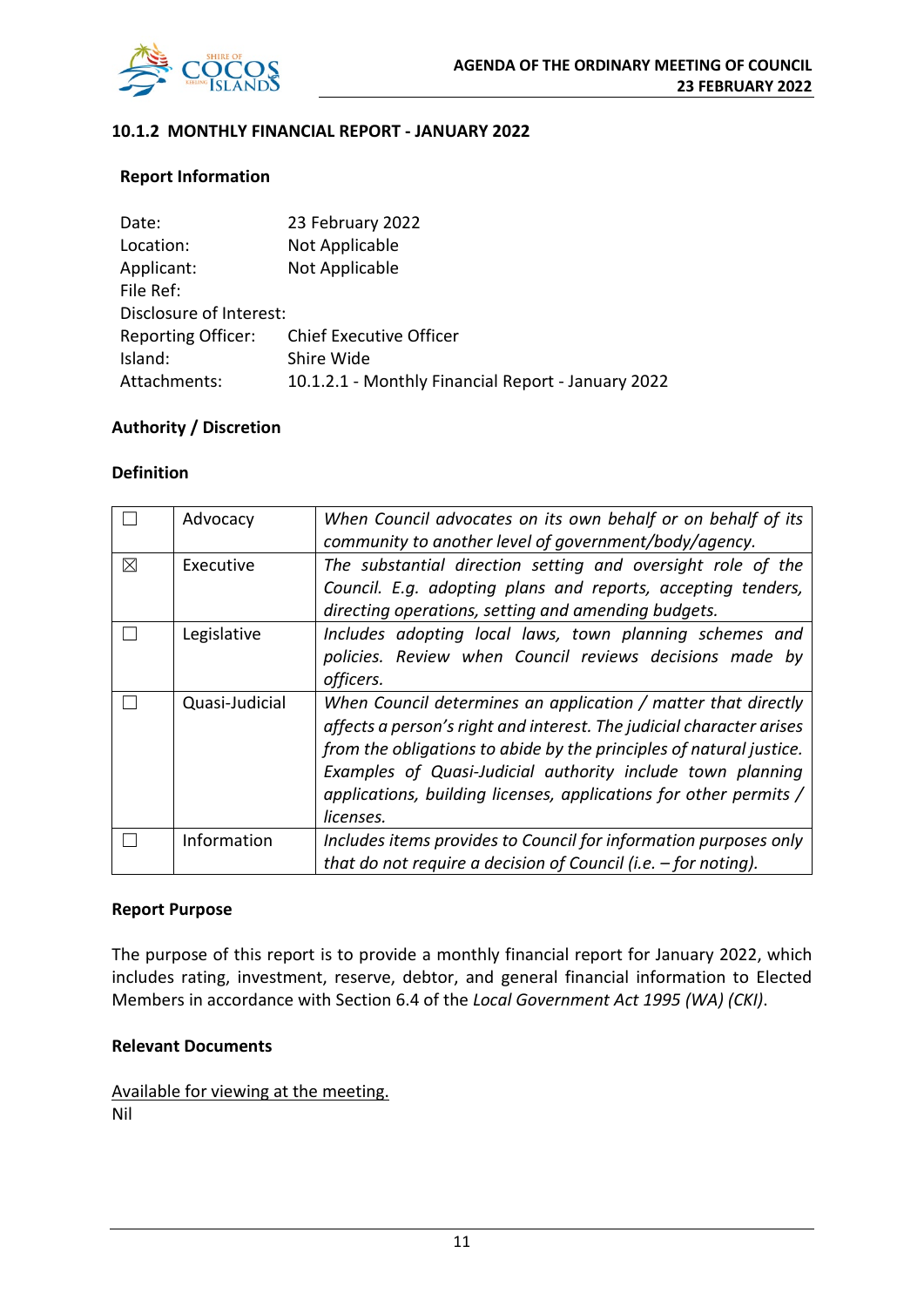

### **Background**

The reporting of monthly financial information is a requirement under section 6.4 of the *Local Government Act 1995 (WA) (CKI)*, and Regulation 34 of the *Local Government (Financial Management) Regulations 1996* and provides oversight of the Shire's finances to Council.

### **Comment**

The period of review is January 2022. The current closing municipal surplus for this period is \$3,234,106 compared to a budget position of \$1,520,389. This is considered a satisfactory result for the Shire as it is maintaining a healthy surplus position.

Income for the January 2022 period year to date is \$6,434,486 which is made up \$5,966,730 in operating revenues and \$467,756 in non-operating grants, contributions, and subsidies and asset sale proceeds. The budget estimated \$5,857,819 would be received for the same period. The variance to budget is \$576,667.

Expenditure for the January 2022 period year to date is \$4,759,405. This is made up of \$3,860,184 in operating expenditure and \$899,221 in capital expenditure. The budget estimated \$6,031,690 would be spent for the same period. The variance to budget is \$1,272,285.

Details of all significant variances against the current budget are provided in the notes to the Monthly Financial Report contained within Attachment 10.1.2.1.

### **Policy and Legislative Implications**

Regulation 34 of the *Local Government (Financial Management) Regulations 1996* requires all Local Governments to prepare each month a Statement of Financial Activity reporting on the revenue and expenditure for the month.

Financial Management Regulation 34 also requires this statement to be accompanied by:

- d. An explanation of the composition of the net current assets, less committal assets and restricted assets;
- e. An explanation of material variances; and
- f. Such supporting information that is relevant to the Local Government

### **Strategic Implications**

Nil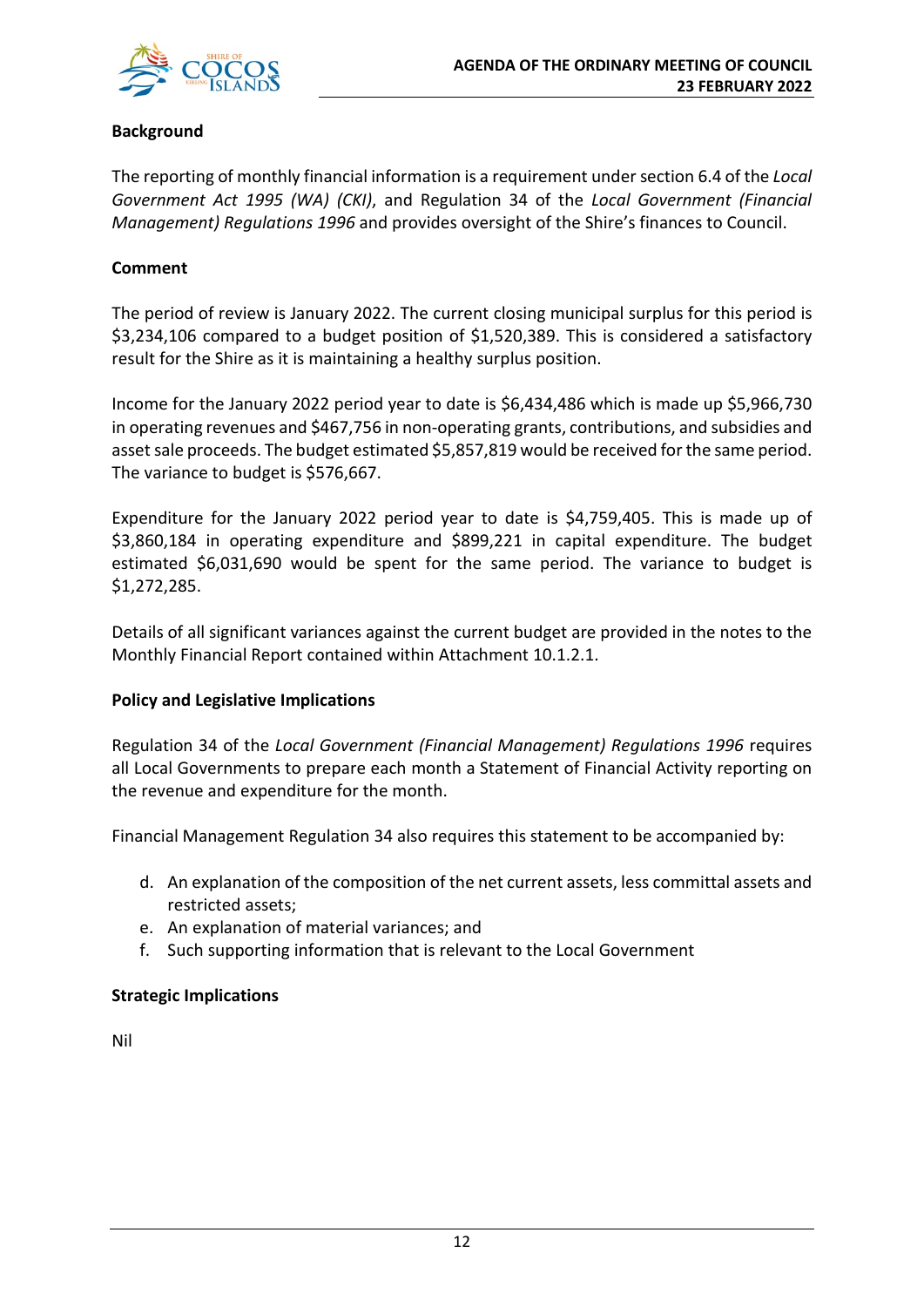

### **Risk Implications**

| <b>Risk Category</b> | <b>Description</b>      | <b>Rating (consequence x</b><br>likelihood) | <b>Mitigation Action</b> |
|----------------------|-------------------------|---------------------------------------------|--------------------------|
| Financial            | That budget             | Moderate (6)                                | Variances are            |
|                      | allocations are         |                                             | monitored and            |
|                      | significantly exceeded. |                                             | highlighted to Council   |
|                      |                         |                                             | on a monthly basis for   |
|                      |                         |                                             | corrective action.       |
| Reputation           | The monthly financial   | Low $(3)$                                   | Procedures in place to   |
|                      | statements are open     |                                             | ensure all expenditure   |
|                      | to public scrutiny.     |                                             | is justifiable.          |
| Compliance           | The report is to be     | Low $(3)$                                   | There are processes in   |
|                      | presented to Council    |                                             | place to ensure          |
|                      | within two months in    |                                             | compliance with          |
|                      | order to comply with    |                                             | legislation.             |
|                      | relevant legislation.   |                                             |                          |
| Fraud                | That the report is      | Low $(3)$                                   | Interim and end of       |
|                      | manipulated.            |                                             | year audits.             |

### **Risk Matrix**

| Consequence /<br><b>Likelihood</b> | Insignificant (1) | Minor (2)        | Medium (3)       | Major (4)        | Extreme (5)      |
|------------------------------------|-------------------|------------------|------------------|------------------|------------------|
| <b>Almost Certain (5)</b>          | Moderate (5)      | <b>High (10)</b> | <b>High (15)</b> | Extreme (20)     | Extreme (25)     |
| Likely (4)                         | Low(4)            | Moderate (8)     | <b>High (12)</b> | <b>High (16)</b> | Extreme (20)     |
| Possible (3)                       | Low(3)            | Moderate (6)     | Moderate (9)     | <b>High (12)</b> | <b>High (15)</b> |
| Unlikely (2)                       | Low(2)            | Low $(4)$        | Moderate (6)     | Moderate (8)     | <b>High (10)</b> |
| Rare (1)                           | Low(1)            | Low(2)           | Low $(3)$        | Low $(4)$        | Moderate (5)     |

### **Conclusion**

That the Monthly Financial Report for the period ending 31 January 2022, including explanations of material variances, be received.

### **OFFICER RECOMMENDATION – ITEM NO 10.1.2**

### **THAT COUNCIL:**

- **3. BY SIMPLE MAJORITY, PURSUANT TO THE** *LOCAL GOVERNMENT (FINANCIAL MANAGEMENT) REGULATIONS 1996* **RECEIVES THE MONTHLY FINANCIAL REPORT FOR THE PERIOD ENDING 31 JANUARY 2022, AS CONTAINED IN ATTACHMENT 10.1.2.1; AND**
- **4. ACCEPTS THE EXPLANATIONS FOR MATERIAL VARIANCES FOR THE PERIOD ENDING 31 JANUARY 2022, AS CONTAINED IN ATTACHMENT 10.1.2.1.**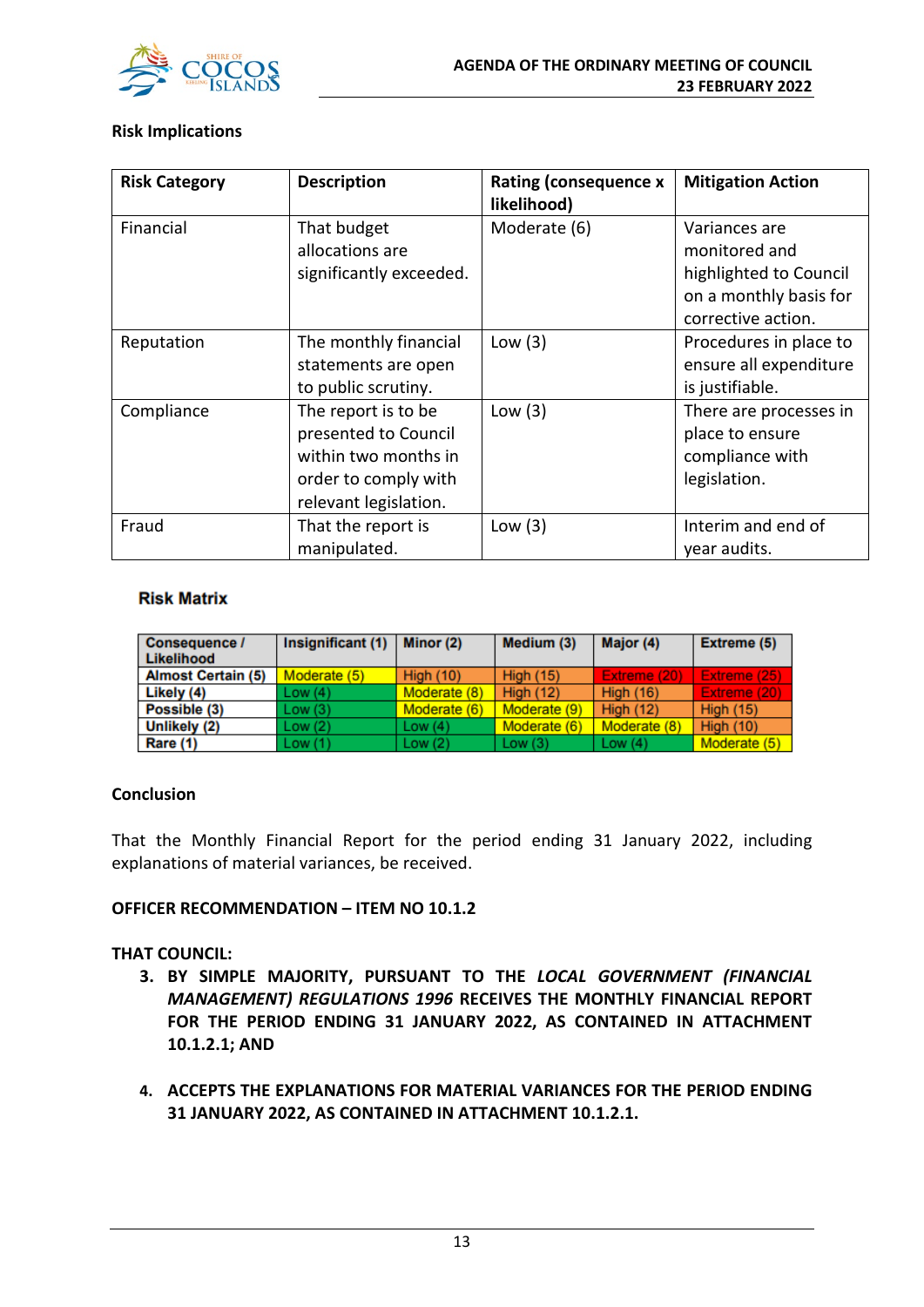

### **10.1.3 SCHEDULE OF ACCOUNTS PAID FOR THE PERIOD 1 DECEMBER 2021 TO 31 DECEMBER 2021**

### **Report Information**

| Date:                     | 23 February 2022                     |
|---------------------------|--------------------------------------|
| Location:                 | Not applicable                       |
| Applicant:                | Not Applicable                       |
| File Ref:                 |                                      |
| Disclosure of Interest:   |                                      |
| <b>Reporting Officer:</b> | Senior Finance Officer               |
| Island:                   | Shire Wide                           |
| Attachments:              | 10.1.3.1 - Schedule of Accounts paid |

### **Authority / Discretion**

### **Definition**

|   | Advocacy       | When Council advocates on its own behalf or on behalf of its<br>community to another level of government/body/agency. |
|---|----------------|-----------------------------------------------------------------------------------------------------------------------|
|   |                |                                                                                                                       |
|   | Executive      | The substantial direction setting and oversight role of the                                                           |
|   |                | Council. E.g. adopting plans and reports, accepting tenders,                                                          |
|   |                | directing operations, setting and amending budgets.                                                                   |
| ⊠ | Legislative    | Includes adopting local laws, town planning schemes and                                                               |
|   |                | policies. Review when Council reviews decisions made by                                                               |
|   |                | officers.                                                                                                             |
|   | Quasi-Judicial | When Council determines an application / matter that directly                                                         |
|   |                | affects a person's right and interest. The judicial character arises                                                  |
|   |                | from the obligations to abide by the principles of natural justice.                                                   |
|   |                | Examples of Quasi-Judicial authority include town planning                                                            |
|   |                | applications, building licenses, applications for other permits /                                                     |
|   |                | licenses.                                                                                                             |
|   | Information    | Includes items provides to Council for information purposes only                                                      |
|   |                | that do not require a decision of Council (i.e. $-$ for noting).                                                      |

#### **Report Purpose**

The purpose of this report is to present to Council a list of accounts paid under delegated authority for the period 1 December 2021 to 31 December 2021, as required by the *Local Government (Financial Management) Regulations 1996*.

#### **Relevant Documents**

Available for viewing at the meeting Nil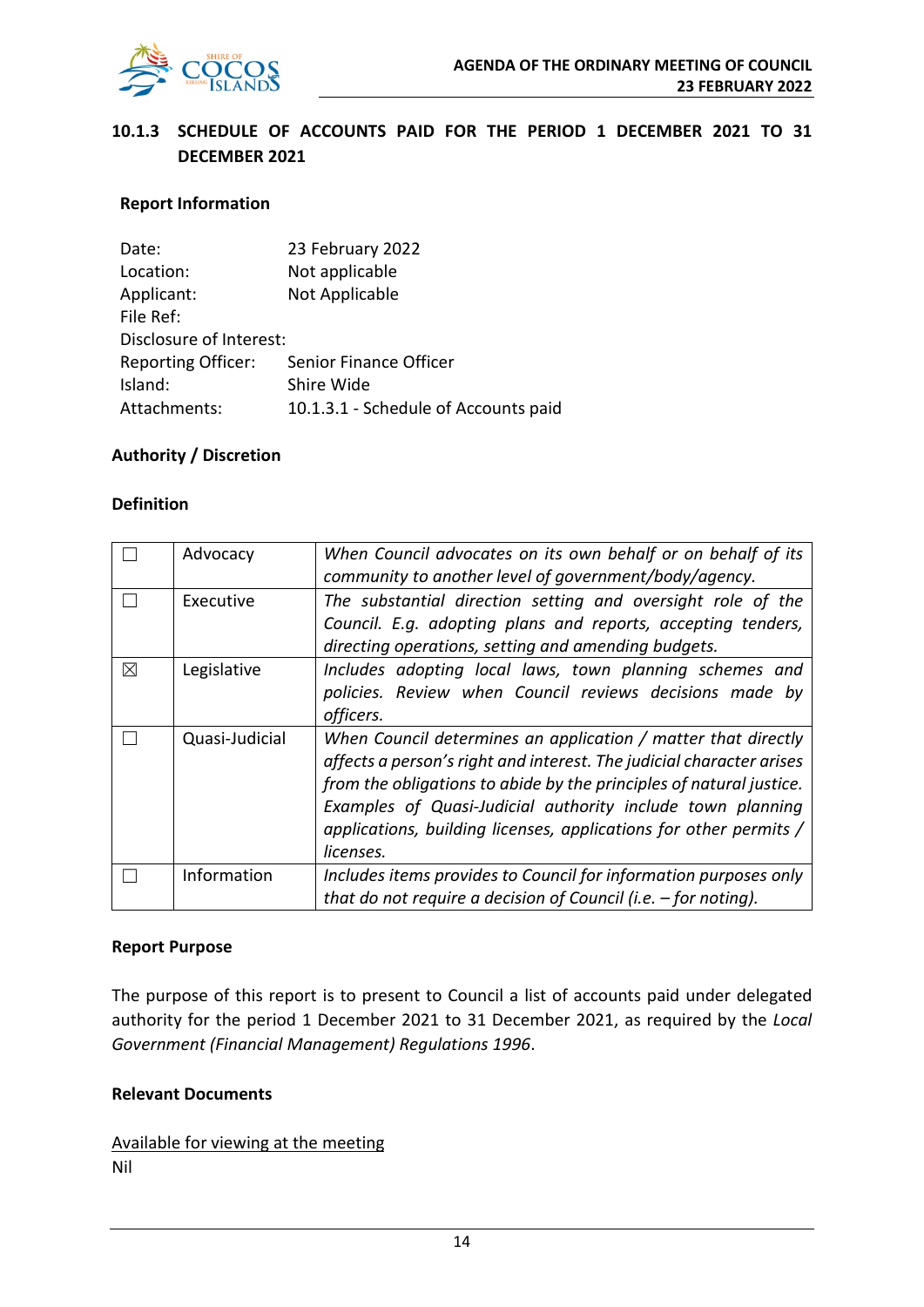

### **Background**

Council has delegated, to the Chief Executive Officer, the exercise of its power to make payments from the Shire's Municipal and Trust funds. In accordance with Regulation 13 of the *Local Government (Financial Management) Regulations 1996* a list of accounts paid is to be provided to Council, where such delegation is made.

### **Comment**

The following table summarises the payments for the period by payment type, with full details of the accounts paid contained within Attachment 10.1.3.1.

| <b>Payment Type</b>         | Amount (\$)  |
|-----------------------------|--------------|
| EFT Payments #8627 to #8706 | \$321,741.96 |
| Direct Debit Payment        | \$46,863.48  |
| Cheque Payment              | \$6,396.32   |
| <b>Total Payments</b>       | \$375,001.76 |

Contained within Attachment 10.1.3.1 is a detailed transaction listing of credit card expenditure for the period ended 31 December 2021. This amount is included within the total payments, listed above.

### **Policy and Legislative Implications**

Nil

### **Strategic Implications**

Nil

### **Risk Implications**

| <b>Risk Category</b> | <b>Description</b>                                      | <b>Rating (consequence x</b><br>likelihood) | <b>Mitigation Action</b>                                                                      |
|----------------------|---------------------------------------------------------|---------------------------------------------|-----------------------------------------------------------------------------------------------|
| Financial            | That budget allocations<br>are significantly exceeded.  | Moderate (6)                                | Variances are<br>monitored and<br>highlighted to Council<br>monthly for corrective<br>action. |
| Reputation           | The accounts paid report<br>is open to public scrutiny. | Low $(3)$                                   | Procedures in place to<br>ensure all expenditure<br>is justifiable.                           |
| Compliance           | The report is to be<br>presented to Council in          | Low $(3)$                                   | There are processes in<br>place to ensure                                                     |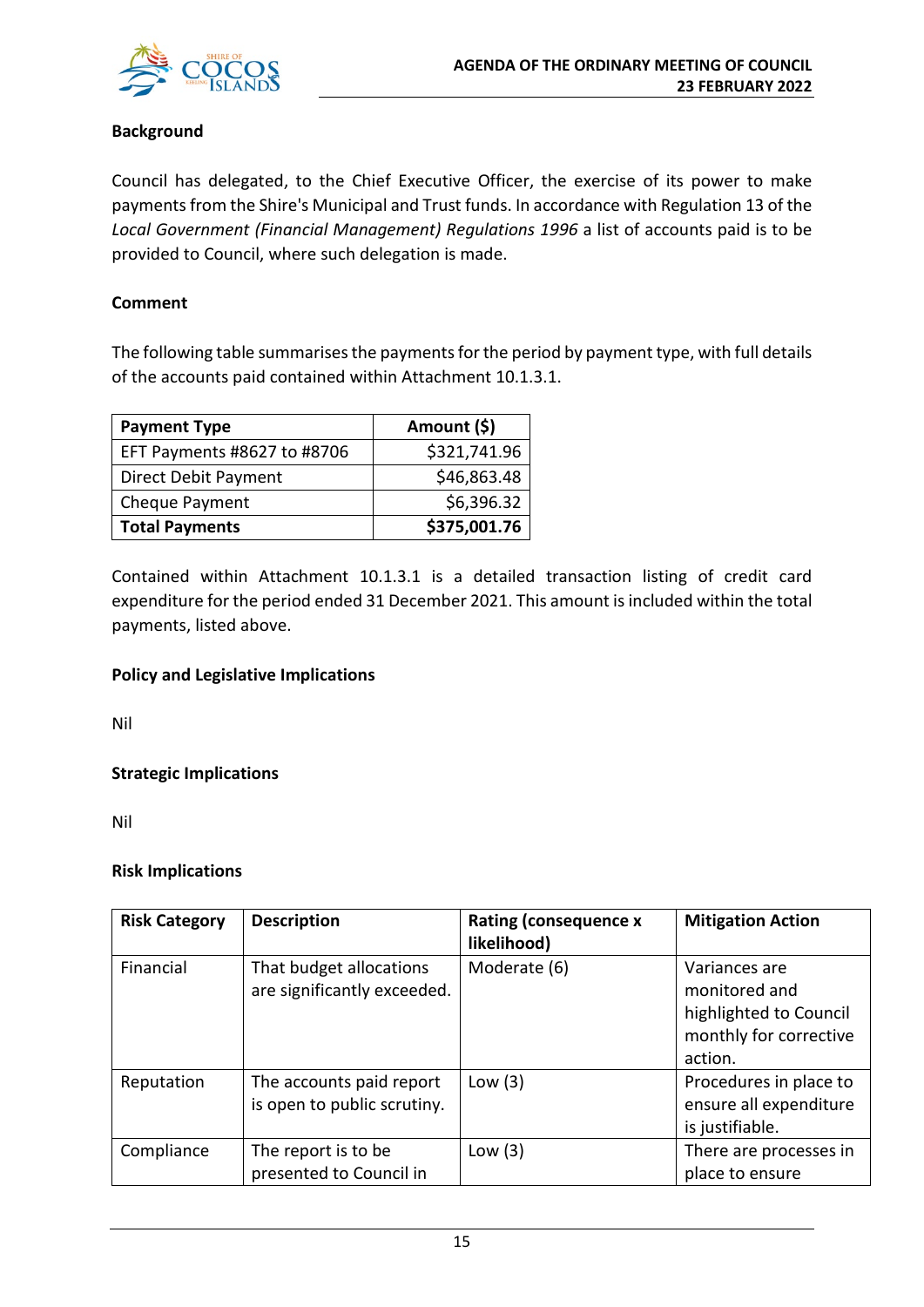

#### **AGENDA OF THE ORDINARY MEETING OF COUNCIL 23 FEBRUARY 2022**

|       | order to comply with<br>relevant legislation. |           | compliance with<br>legislation.                                  |
|-------|-----------------------------------------------|-----------|------------------------------------------------------------------|
| Fraud | That the report is<br>manipulated.            | Low $(3)$ | Interim and end of<br>year audits along with<br>sequence checks. |

### **Risk Matrix**

| <b>Consequence /</b><br>Likelihood | Insignificant (1) | Minor (2)        | Medium (3)       | Major (4)        | Extreme (5)      |
|------------------------------------|-------------------|------------------|------------------|------------------|------------------|
| <b>Almost Certain (5)</b>          | Moderate (5)      | <b>High (10)</b> | <b>High (15)</b> | Extreme (20)     | Extreme (25)     |
| Likely (4)                         | Low(4)            | Moderate (8)     | <b>High (12)</b> | <b>High (16)</b> | Extreme (20)     |
| Possible (3)                       | Low(3)            | Moderate (6)     | Moderate (9)     | <b>High (12)</b> | <b>High (15)</b> |
| Unlikely (2)                       | Low(2)            | Low $(4)$        | Moderate (6)     | Moderate (8)     | <b>High (10)</b> |
| Rare (1)                           | Low(1)            | Low(2)           | Low(3)           | Low $(4)$        | Moderate (5)     |

### **Conclusion**

It is recommended that Council receives the reports provided for the period ended 31 December 2021.

#### **OFFICER RECOMMENDATION – ITEM NO 10.1.3**

### **THAT COUNCIL:**

- **1. BY SIMPLE MAJORITY, PURSUANT TO REGULATION 13(1) OF THE LOCAL**  *GOVERNMENT (FINANCIAL MANAGEMENT) REGULATIONS 1996* **RECEIVES THE REPORT FROM THE CHIEF EXECUTIVE OFFICER ON THE EXERCISE OF DELEGATED AUTHORITY IN RELATION TO PAYMENTS MADE FROM MUNICIPAL OR TRUST FUNDS FOR THE PERIOD 1 DECEMBER 2021 TO 31 DECEMBER 2021 TOTALLING \$375,001.76 AS CONTAINED IN ATTACHMENT 10.1.3.1.**
- **2. RECEIVES THE DETAILED TRANSACTION LISTING OF CREDIT CARD EXPENDITURE FOR THE PERIOD ENDED 31 DECEMBER 2021, AS CONTAINED IN ATTACHMENT 10.1.3.1.**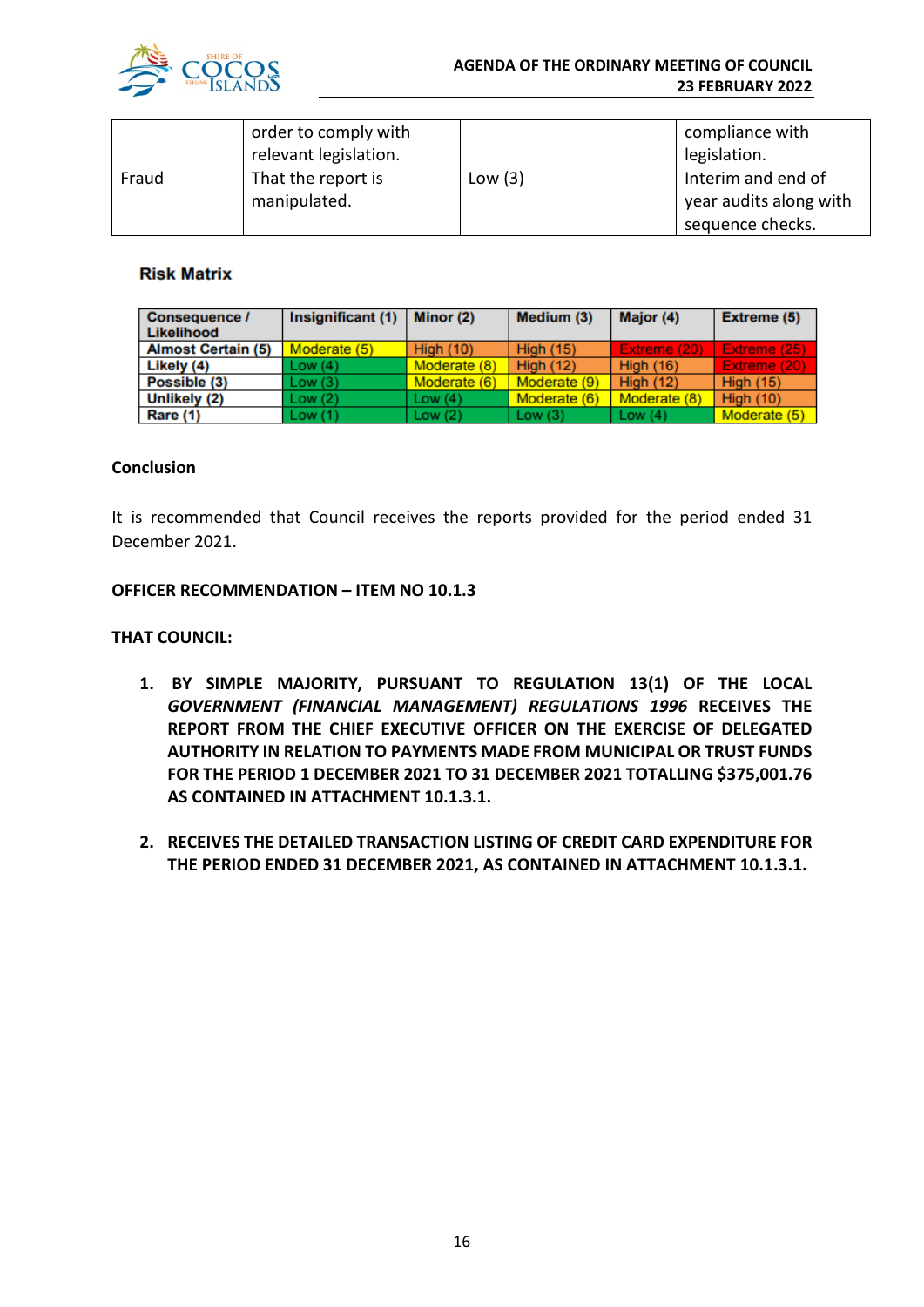

### **10.1.4 SCHEDULE OF ACCOUNTS PAID FOR THE PERIOD 1 JANUARY 2022 TO 31 JANUARY 2022**

### **Report Information**

| Date:                     | 8 February 2022                      |
|---------------------------|--------------------------------------|
| Location:                 | Not applicable                       |
| Applicant:                | Not Applicable                       |
| File Ref:                 |                                      |
| Disclosure of Interest:   |                                      |
| <b>Reporting Officer:</b> | Senior Finance Officer               |
| Island:                   | Shire Wide                           |
| Attachments:              | 10.1.4.1 - Schedule of Accounts paid |

### **Authority / Discretion**

### **Definition**

|   | Advocacy       | When Council advocates on its own behalf or on behalf of its<br>community to another level of government/body/agency.                                                                                                                                                                                                                                        |
|---|----------------|--------------------------------------------------------------------------------------------------------------------------------------------------------------------------------------------------------------------------------------------------------------------------------------------------------------------------------------------------------------|
|   | Executive      | The substantial direction setting and oversight role of the<br>Council. E.g. adopting plans and reports, accepting tenders,<br>directing operations, setting and amending budgets.                                                                                                                                                                           |
| ⊠ | Legislative    | Includes adopting local laws, town planning schemes and<br>policies. Review when Council reviews decisions made by<br>officers.                                                                                                                                                                                                                              |
|   | Quasi-Judicial | When Council determines an application / matter that directly<br>affects a person's right and interest. The judicial character arises<br>from the obligations to abide by the principles of natural justice.<br>Examples of Quasi-Judicial authority include town planning<br>applications, building licenses, applications for other permits /<br>licenses. |
|   | Information    | Includes items provides to Council for information purposes only<br>that do not require a decision of Council (i.e. $-$ for noting).                                                                                                                                                                                                                         |

#### **Report Purpose**

The purpose of this report is to present to Council a list of accounts paid under delegated authority for the period 1 January 2022 to 31 January 2022, as required by the *Local Government (Financial Management) Regulations 1996*.

#### **Relevant Documents**

Available for viewing at the meeting Nil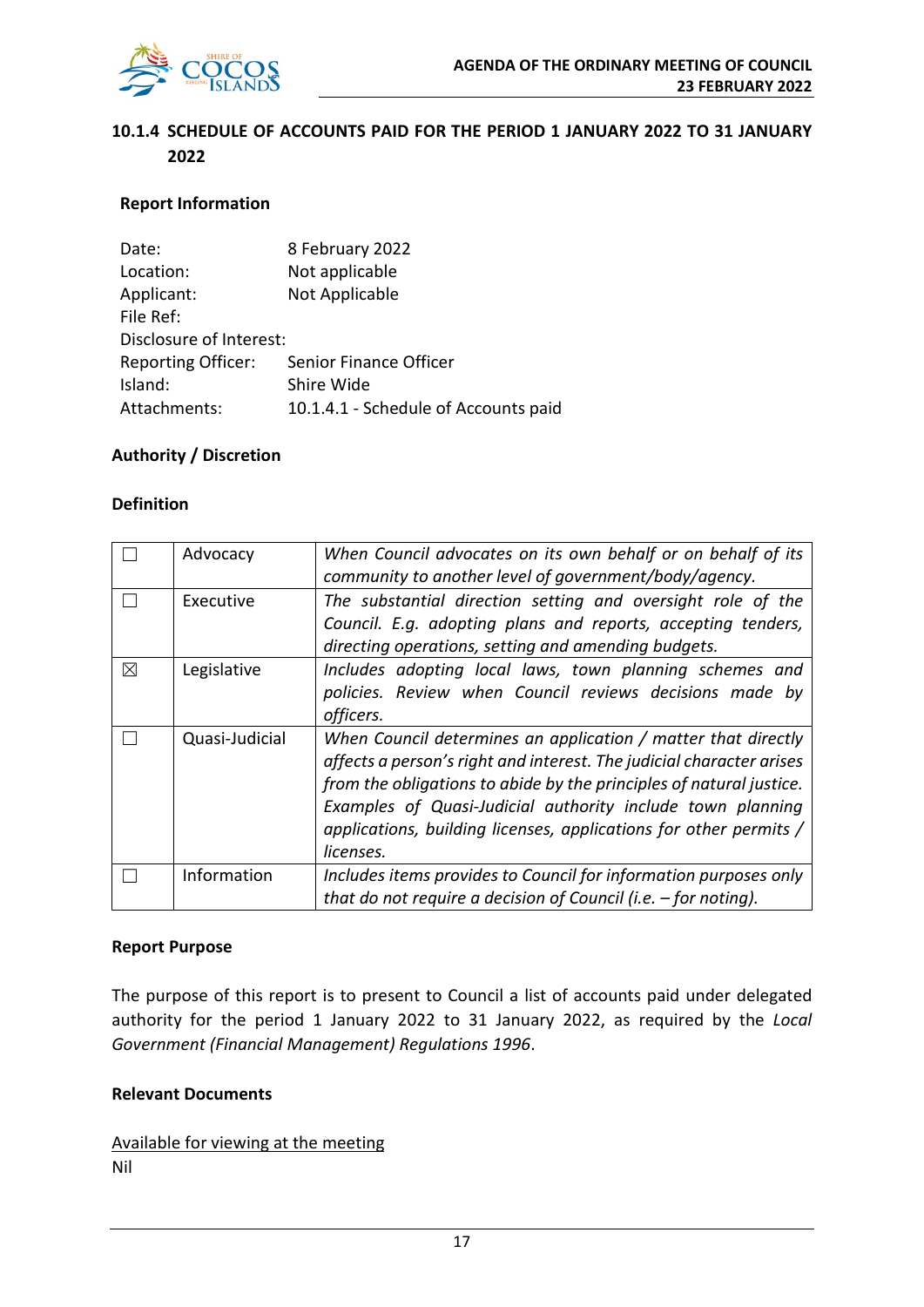

### **Background**

Council has delegated, to the Chief Executive Officer, the exercise of its power to make payments from the Shire's Municipal and Trust funds. In accordance with Regulation 13 of the *Local Government (Financial Management) Regulations 1996* a list of accounts paid is to be provided to Council, where such delegation is made.

### **Comment**

The following table summarises the payments for the period by payment type, with full details of the accounts paid contained within Attachment 10.1.4.1.

| <b>Payment Type</b>         | Amount (\$)  |
|-----------------------------|--------------|
| EFT Payments #8707 to #8755 | \$172,266.38 |
| Direct Debit Payment        | \$65,940.62  |
| Cheque Payment              | \$3,288.65   |
| <b>Total Payments</b>       | \$241,495.65 |

Contained within Attachment 10.1.4.1 is a detailed transaction listing of credit card expenditure for the period ended 31 January 2022. This amount is included within the total payments, listed above.

### **Policy and Legislative Implications**

Nil

**Strategic Implications:**

Nil

### **Risk Implications**

| <b>Risk Category</b> | <b>Description</b>                                         | <b>Rating (consequence x</b><br>likelihood) | <b>Mitigation Action</b>                                                                      |
|----------------------|------------------------------------------------------------|---------------------------------------------|-----------------------------------------------------------------------------------------------|
| Financial            | That budget<br>allocations are<br>significantly exceeded.  | Moderate (6)                                | Variances are<br>monitored and<br>highlighted to Council<br>monthly for corrective<br>action. |
| Reputation           | The accounts paid<br>report is open to<br>public scrutiny. | Low $(3)$                                   | Procedures in place to<br>ensure all expenditure<br>is justifiable.                           |
| Compliance           | The report is to be<br>presented to Council in             | Low $(3)$                                   | There are processes in<br>place to ensure                                                     |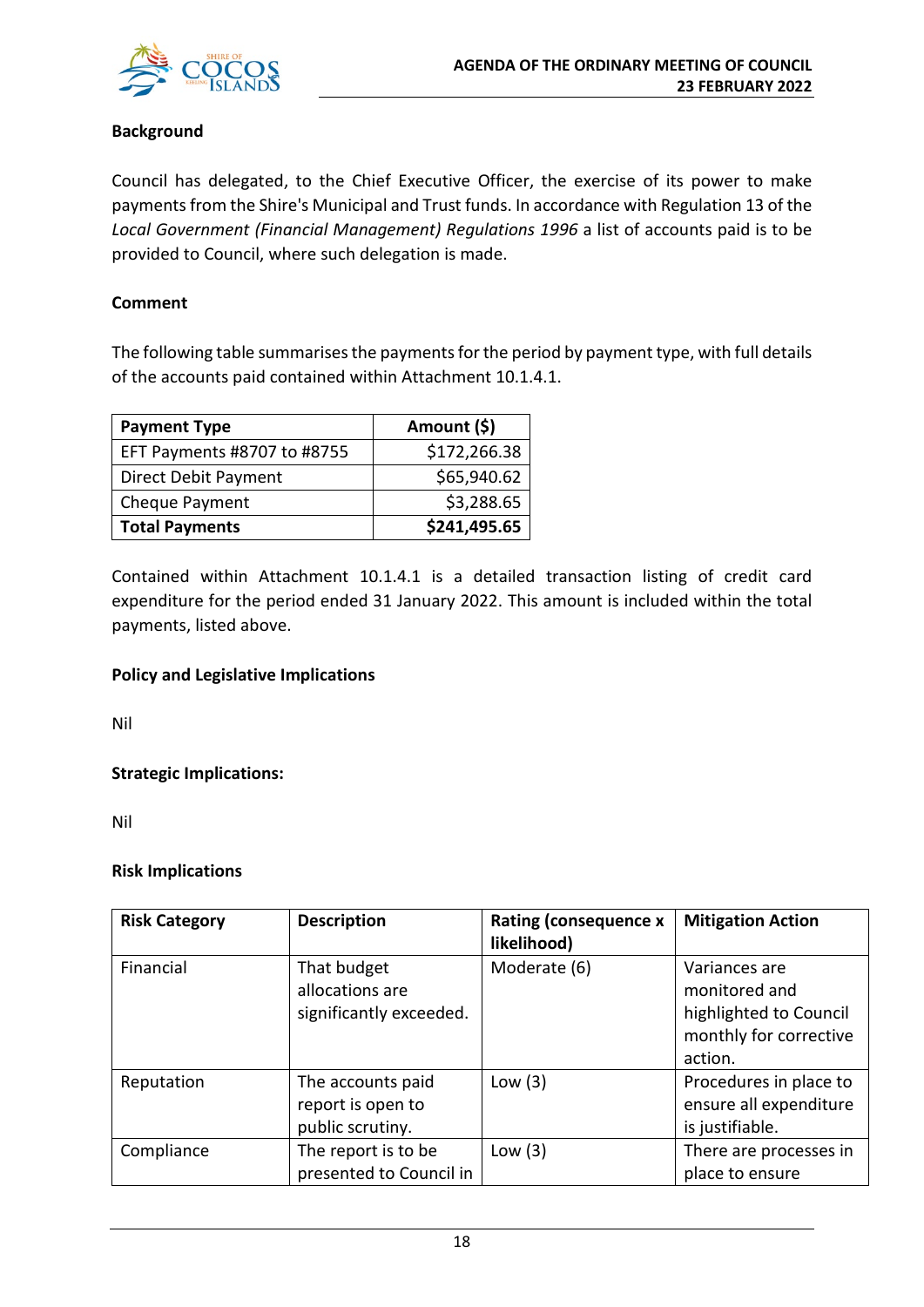

|       | order to comply with<br>relevant legislation. |           | compliance with<br>legislation.                                  |
|-------|-----------------------------------------------|-----------|------------------------------------------------------------------|
| Fraud | That the report is<br>manipulated.            | Low $(3)$ | Interim and end of<br>year audits along with<br>sequence checks. |

### **Risk Matrix**

| Consequence /<br>Likelihood | Insignificant (1) | Minor (2)        | Medium (3)       | Major (4)        | Extreme (5)      |
|-----------------------------|-------------------|------------------|------------------|------------------|------------------|
| <b>Almost Certain (5)</b>   | Moderate (5)      | <b>High (10)</b> | <b>High (15)</b> | Extreme (20)     | Extreme (25)     |
| Likely (4)                  | Low(4)            | Moderate (8)     | <b>High (12)</b> | <b>High (16)</b> | Extreme (20)     |
| Possible (3)                | Low(3)            | Moderate (6)     | Moderate (9)     | <b>High (12)</b> | <b>High (15)</b> |
| Unlikely (2)                | Low(2)            | Low $(4)$        | Moderate (6)     | Moderate (8)     | <b>High (10)</b> |
| Rare (1)                    | Low(1)            | Low(2)           | Low(3)           | Low $(4)$        | Moderate (5)     |

### **Conclusion**

It is recommended that Council receives the reports provided for the period ended 31 January 2022.

### **OFFICER'S RECOMMENDATION – ITEM NO 10.1.4**

### **THAT COUNCIL:**

- **1. BY SIMPLE MAJORITY, PURSUANT TO REGULATION 13(1) OF THE LOCAL**  *GOVERNMENT (FINANCIAL MANAGEMENT) REGULATIONS 1996* **RECEIVES THE REPORT FROM THE CHIEF EXECUTIVE OFFICER ON THE EXERCISE OF DELEGATED AUTHORITY IN RELATION TO PAYMENTS MADE FROM MUNICIPAL OR TRUST FUNDS FOR THE PERIOD 1 JANUARY 2022 TO 31 JANUARY 2022 TOTALLING \$241495.65 AS CONTAINED IN ATTACHMENT 10.1.4.1.**
- **2. RECEIVES THE DETAILED TRANSACTION LISTING OF CREDIT CARD EXPENDITURE FOR THE PERIOD ENDED 31 JANUARY 2022, AS CONTAINED IN ATTACHMENT 10.1.4.1.**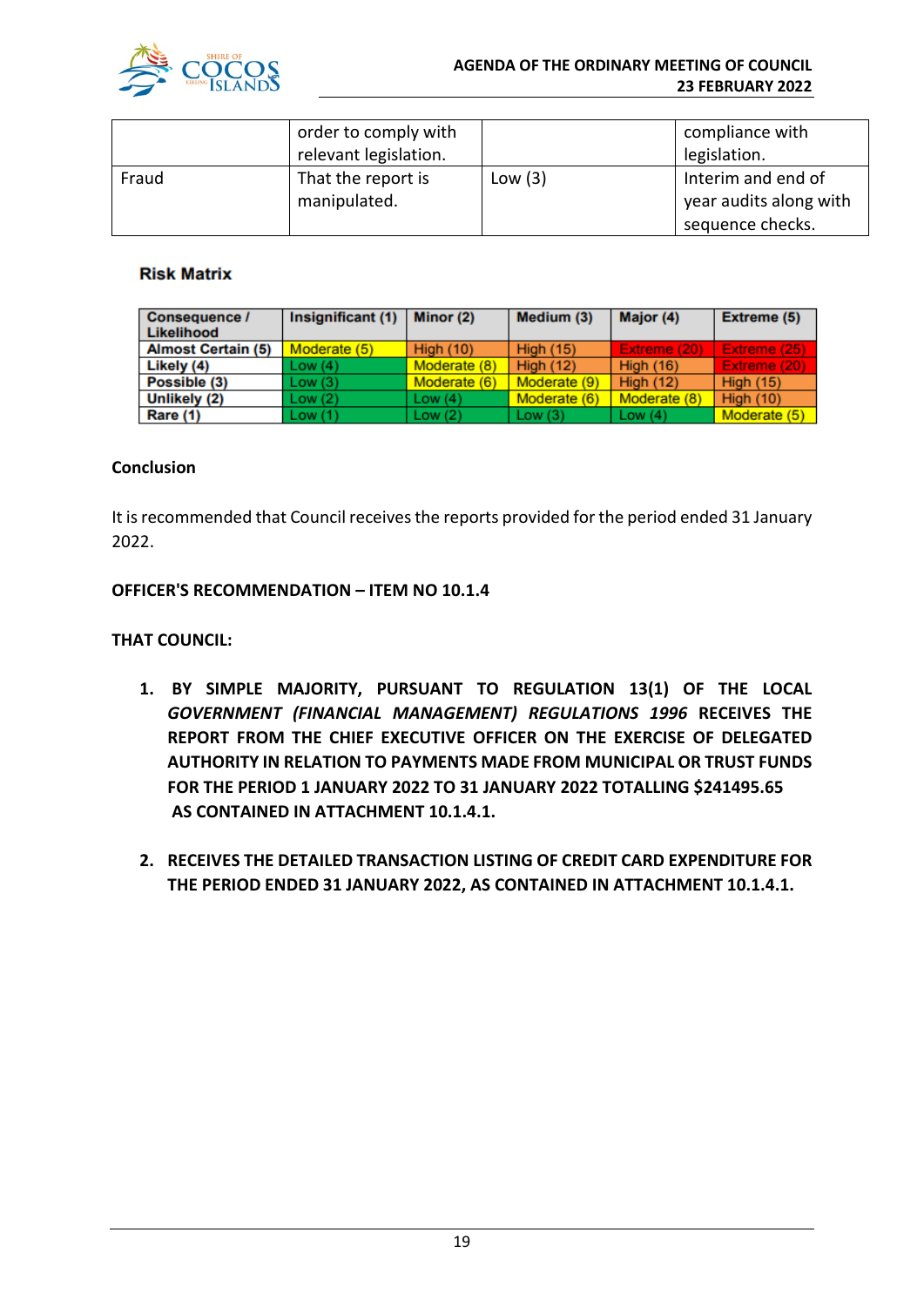

### **10.1.5 MID YEAR BUDGET REVIEW 2021/2022**

### **Report Information**

| 23 February 2022                     |
|--------------------------------------|
| Not Applicable                       |
| Not Applicable                       |
|                                      |
| Disclosure of Interest:              |
| Manager Finance & Corporate Services |
| Shire Wide                           |
| 10.1.5.1 - Budget Review Report      |
|                                      |

### **Authority / Discretion**

### **Definition**

|   | Advocacy       | When Council advocates on its own behalf or on behalf of its<br>community to another level of government/body/agency.                                                                                                                                                                                                                                        |
|---|----------------|--------------------------------------------------------------------------------------------------------------------------------------------------------------------------------------------------------------------------------------------------------------------------------------------------------------------------------------------------------------|
| 区 | Executive      | The substantial direction setting and oversight role of the<br>Council. E.g. adopting plans and reports, accepting tenders,                                                                                                                                                                                                                                  |
|   |                | directing operations, setting and amending budgets.                                                                                                                                                                                                                                                                                                          |
|   | Legislative    | Includes adopting local laws, town planning schemes and<br>policies. Review when Council reviews decisions made by<br>officers.                                                                                                                                                                                                                              |
|   | Quasi-Judicial | When Council determines an application / matter that directly<br>affects a person's right and interest. The judicial character arises<br>from the obligations to abide by the principles of natural justice.<br>Examples of Quasi-Judicial authority include town planning<br>applications, building licenses, applications for other permits /<br>licenses. |
|   | Information    | Includes items provides to Council for information purposes only<br>that do not require a decision of Council (i.e. $-$ for noting).                                                                                                                                                                                                                         |

#### **Report Purpose**

This report presents the statutory Budget Review of the 2021/22 Budget. A number of budget variations are proposed as part of this review, which results in an overall favourable change of projected net current assets of \$690,000 as at 30 June 2022.

### **Relevant Documents**

Available for viewing at the meeting. Nil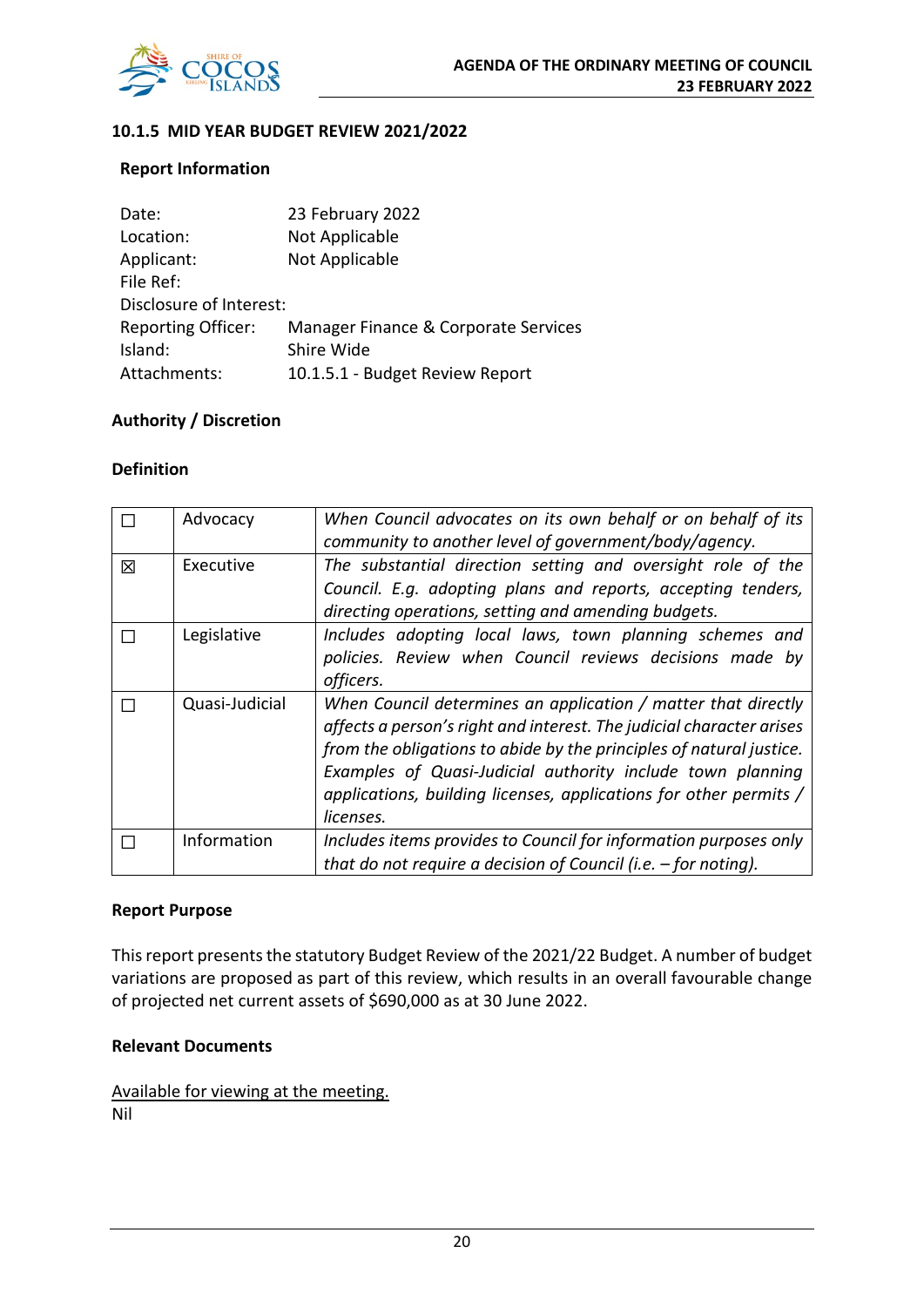

### **Background**

The Budget Review is a statutory review that is undertaken in accordance with the *Local Government Act 1995 (WA)(CKI)* and Regulation 33 of the *Local Government (Financial Management) Regulations 1996*. The purpose of this review is to identify significant variations from the Annual Budget and to recommend any amendments that may be necessary.

Changes to the Annual Budget are required during the year as circumstances change from when the Annual Budget was adopted by Council at the beginning of the financial year. Amendments to the Annual Budget will ensure that tight fiscal control is maintained over the Shire's finances.

The Budget Review for 2021/22 includes a number of significant variations. The below table summarises the estimated closing surplus position as a result of this review and the variance to the original Adopted Budget.

| Budget Review 2021/22                           | <b>Adopted Budget</b> | <b>Budget Review</b> | <b>Variance</b> |
|-------------------------------------------------|-----------------------|----------------------|-----------------|
| <b>Opening Surplus</b>                          | 837,862               | 703,813              | (134, 049)      |
| Revenue from operating activities (incl. Rates) | 5,926,165             | 6,649,250            | 723,085         |
| <b>Expenditure from operating activities</b>    | (5,547,432)           | (5, 249, 803)        | 297,629         |
| Investing activities (Capital)                  | (2, 163, 400)         | (1,214,435)          | 948,965         |
| <b>Financing activities (Reserves)</b>          | 946,805               | (198, 825)           | (1, 145, 630)   |
| <b>Closing funding surplus (deficit)</b>        |                       | 690,000              | 690,000         |

Council has adopted a 10% or \$20,000 (whichever is the greater) threshold for material variances for management reporting, as is used in the statements of financial activity and the annual budget review.

A summary of the major variances are outlined below:

### **Operating Revenue: \$723,085 forecast increase to Adopted Budget**

- Rates tracking as per Budget.
- Operating Grants & Contributions \$323k Federal Assistance Grants (FAGS) received were higher than budgeted.
- Fees & Charges
	- o Animal registrations and charges are forecast to be higher than budgeted due to the recent vet visit and planning to schedule a second visit before the end of the year.
	- $\circ$  Rental income on Buffet Close is \$7k higher than budgeted, this is partially offset with additional rental expenditure.
	- o Rubbish income is \$4k higher than originally budgeted (Realised YTD)
	- o Building & Planning fees are forecast to be \$3k higher than budgeted.
	- o \$3k in proceeds from the recent sale of minor assets were unbudgeted.
- Interest Earnings interest earned on Reserve funds is (\$12k) lower than forecast due to poor term deposit rates available on the market.
- Other Revenue –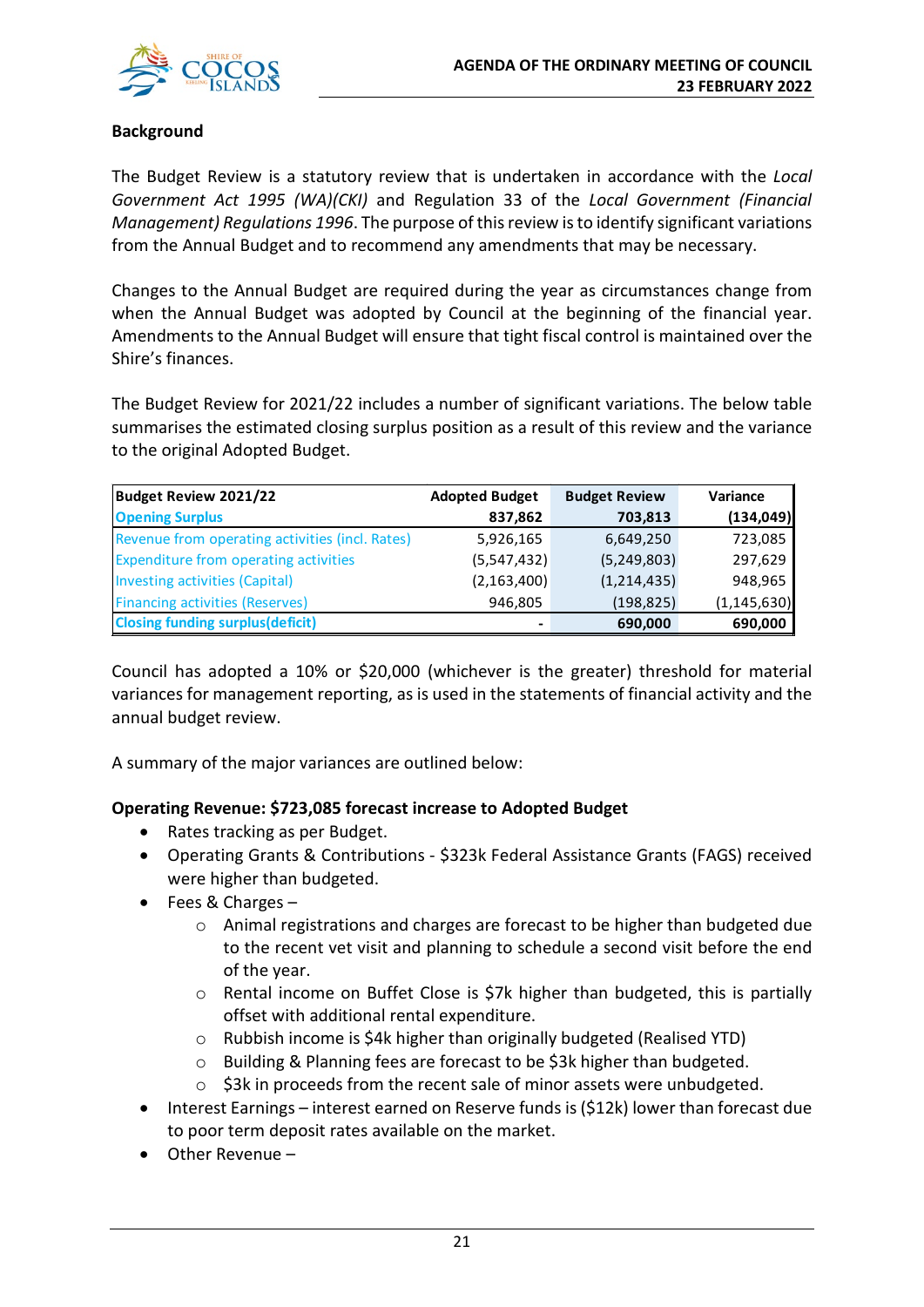- o Tokoh building insurance proceeds from cyclone damage were unbudgeted. The Shire estimates \$300k will be received this year with funds to be transferred to the Building Reserve for future Tokoh redevelopment.
- o \$51k in Apprenticeship funding/recoups were unbudgeted.
- o \$37k in staff recoups and other reimbursements higher than budgeted.

### **Operating Expenditure: \$297,629 forecast decrease to Adopted Budget**

- Employee Expenses are forecast to be \$45k over budget, predominantly due to staff appointment & leaving expenses as well as some staff training and uniform expenses being reclassed from 'Materials & Contracts' to 'Employee Expenses'.
- Materials & Contracts
	- o Private works expenditure is \$140k lower than originally budgeted, predominantly due to works being carried out by Shire Staff with costs allocated to 'Employee Expenses'.
	- o Building & Maintenance contractors are forecast to be under budget \$122k, with works being carried out internally by Shire Staff as well as limited resources to undertake works.
	- $\circ$  Roads maintenance is forecast to be \$24k below budget similar to above.
	- $\circ$  The savings above are partially offset with expenditure forecast to be higher than budget in other areas as follows:
		- Home Island and West Island Office maintenance are forecast to be \$67k higher than budget, relating to new air conditioners at the Home Island Shire Office as well as relocation of the West Island Office requiring new furniture and equipment.
		- Rental expense on Buffet Close accommodation is forecast to be (\$20k) over budget due to extending the lease. This is offset with increased subletting income as well as savings in accommodation required for external consultants and building contractors.
		- **Integrated Planning expenditure is forecast to increase (\$20k)** compared to budget to allow for outsourcing the Strategic Community Plan engagement process and reporting.
		- **The Economic Development Funding Programme expenditure (\$15k)** was not included in the Adopted Budget. This has since been adopted as a Budget variation.
		- Auditor costs are expected to be (\$10k) higher than budget due to the complexities of the 2020/21 Annual Report Land Trust separation.
- Utilities expenditure is forecast to be \$13k under budget based on historical water and electricity consumption/charges.
- Insurance expenditure is forecast to be \$100k lower than budget. The adopted budget included \$100k claim excess payment on the Tokoh Building cyclone damage, this is to be transferred into the Building Reserve for the future Tokoh Building redevelopment.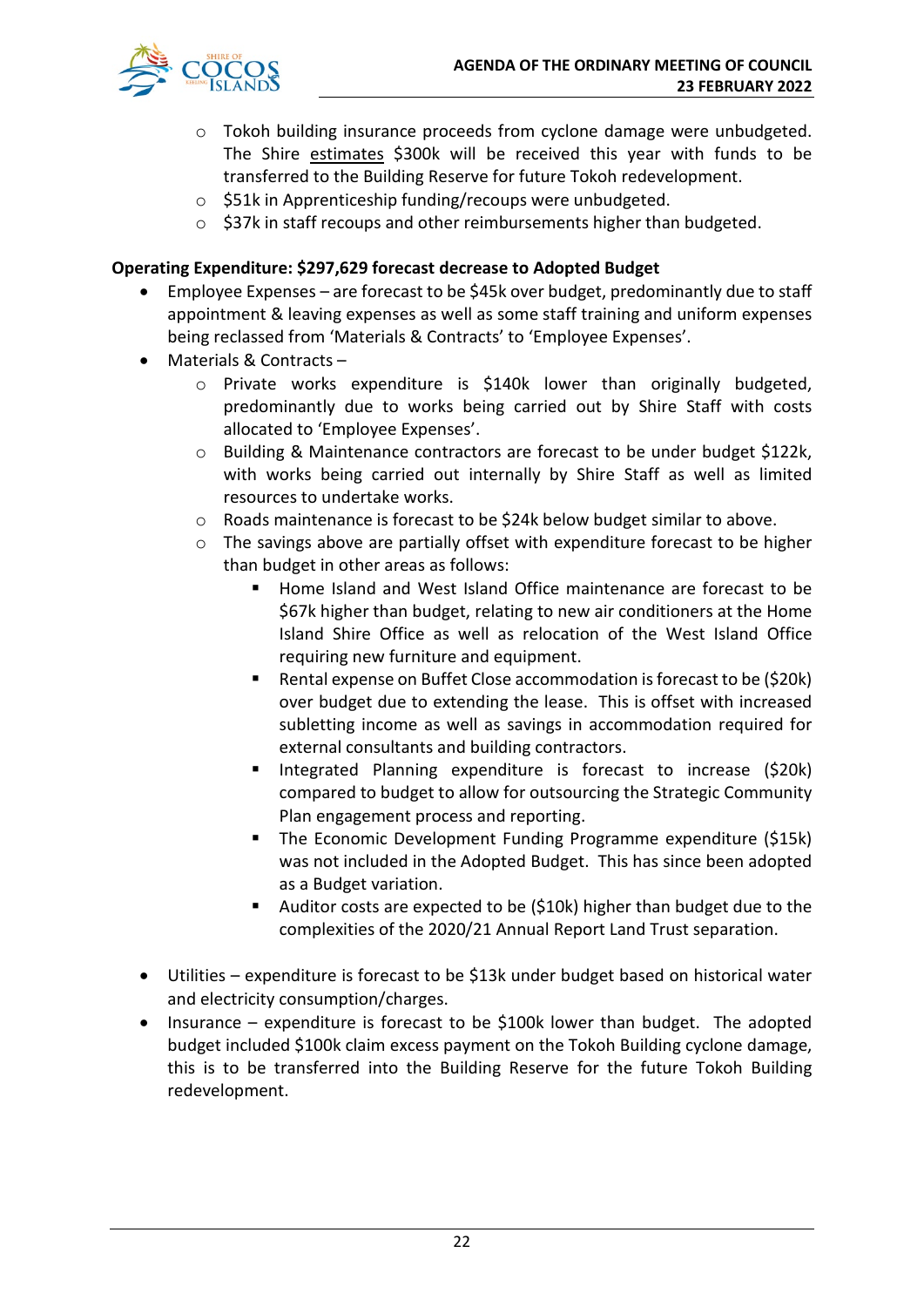

### **Investing Activities: \$948,965 forecasted variance in favour to Adopted Budget**

- Non-Operating Grants, Subsidies & Contributions are expected to be \$672k higher than budgeted due to additional funding received throughout the year. The additional funding includes \$300k in Stimulus Funding to purchase a new Excavator (agreement is yet to be formalised), \$240k in Local Roads & Community Infrastructure funding towards existing capital projects and \$200k Supplementary Roads funding. The balance of Economic Stimulus Funding (\$101k) for the Retail Precinct will need to be carried forward to FY23 in line with expected capital works completion.
- \$18k proceeds from sale of assets from the recent public tenders was unbudgeted.
- Capital Expenditure is expected to be \$259k below budget due to a mix of project timing, projects forecast to be completed over budget and projects forecast to be completed under budget. A detailed list of variances for capital projects is included in Note 5 of the attached Budget Review Report.

### **Financing Activities: (\$1,145,630) variance to Adopted Budget**

- Additional transfers to Reserve relate to carried forward projects as follows;
	- o (\$300k) transfer insurance proceeds relating to future Tokoh Building redevelopment
	- $\circ$  (\$100k) transfer originally budgeted insurance excess on Tokoh Buildings claim to Building Reserve for future Tokoh Building redevelopment.
	- o (\$124k) transfer to Plant Reserve to carry forward Rubbish Truck replacement funds to FY23 (Truck has been ordered but delivery not expected before June 2022)
	- o \$10k reduction in interest earned on Reserve funds.
- The lower transfers from Reserve relate to the timing of carried forward projects that were originally budgeted to be funded from Reserve. The funding/transfer from reserve will be deferred to FY23
	- o \$124k defer Rubbish Truck replacement funding to FY23.
	- o \$103k defer Bungalow Resheeting funding to FY23.
	- o \$405k defer HI Retail Precinct funding to FY23.

### **Recommendation**

The forecast surplus is \$690,000, with limited labour resources to undertake any new projects the recommendation is to commit the funds to enable future plant purchases as well as the Tokoh Building Redevelopment over the next two years.

The Shire has three work utes due for replacement next year that are in various states of disrepair. The current lead time on vehicle delivery is 6-9months, then further delays in freight would result in vehicles taking up to 12months to arrive on island. It is recommended that Councillors approve the expenditure of \$150k to order the vehicles this year ready for delivery next year. The funds will be transferred to the Plant Reserve and made available in next years budget for delivery of the vehicles.

BBRF Funding has been granted to complete the Tokoh Building Redevelopment over the next two years. The estimated costs to complete the works however, have increased significantly since the funding application was made (current estimate is \$2.3m). It is estimated that at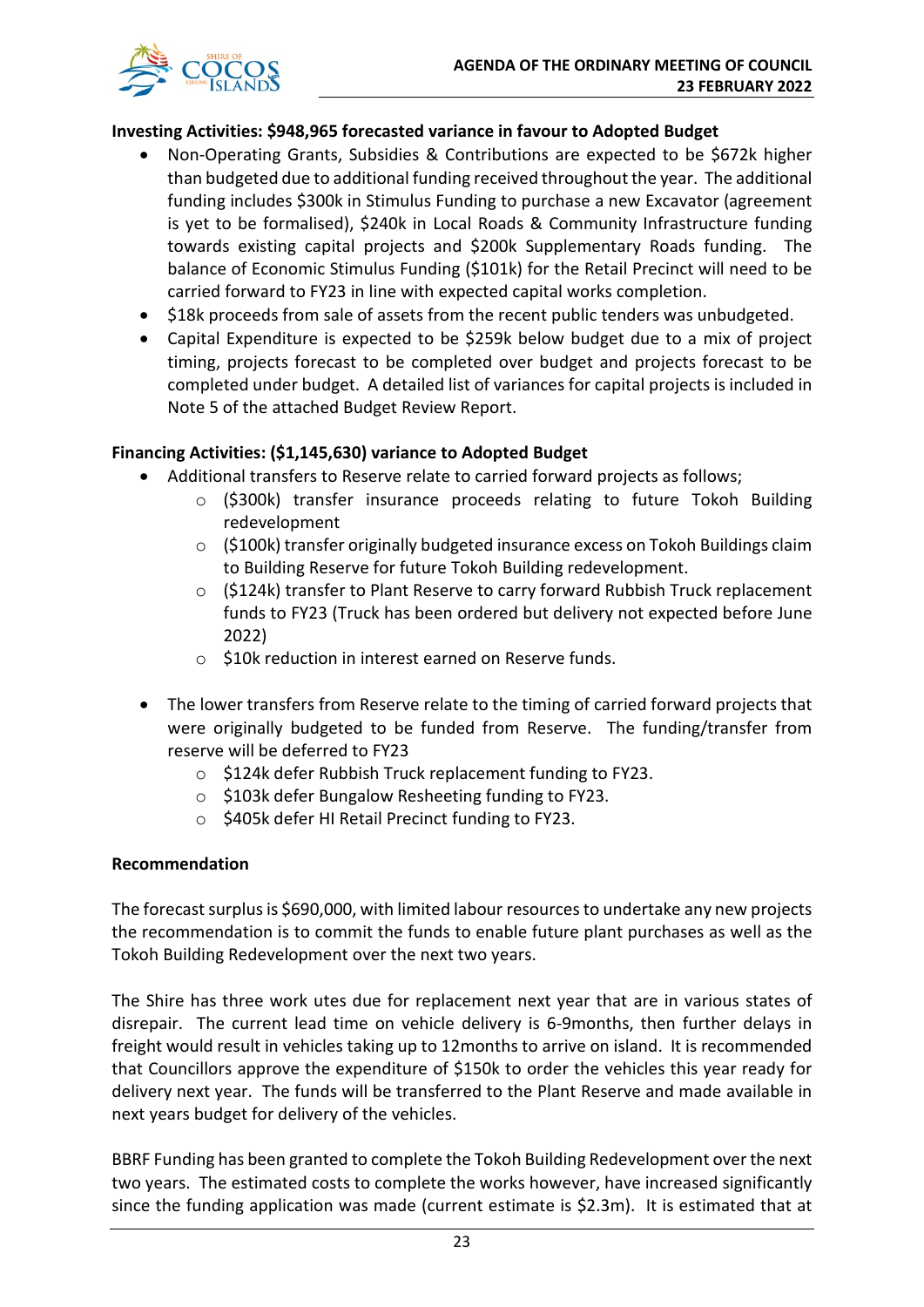

least \$750k of Shire funds will be required to complete Stage 1 and repair the building. Council has the option to decline the funding and undertake the redevelopment project, however the building is heritage listed and in dire need of repair works anyway.

It is recommended that the Council accept the BBRF Funding (\$1,562,000) with \$60k of the available surplus being used to engage design consultants this year so that the Shire can be ready to begin the building works next financial year.

With \$400k already proposed to be held in Reserve from the cyclone damage insurance claim (\$100k excess + \$300k proceeds), the surplus balance of \$480k is recommended to be transferred to Reserve to fund this project over the next couple of years (allowing for further cost increase contingency).

### **Policy and Legislative Implications**

Regulation 33A of the *Local Government (Financial Management) Regulations 1996* requires that;

- *(1) Between 1 January and 31 March in each year a local government is to carry out a review of its annual budget for that year.*
	- *(2A) The review of an annual budget for a financial year must –*
		- *(a) Consider the local government's financial performance in the period beginning on the 1July and ending no earlier than 31 December in that financial year; and*
		- *(b) Consider the local government's financial position as at the date of the review; and*
		- *(c) Review the outcomes for the end of that financial year that are forecast in the budget.*
- *(2) Within 30 days after a review of the annual budget of a local government is carried out it is to be submitted to the council.*
- *(3) A council is to consider a review submitted to it and is to determine\* whether or not to adopt the review, any parts of the review or any recommendations made in the review.*

*\*Absolute majority required*

*(4) Within 30 days after a council has made a determination, a copy of the review and determination is to be provided to the Department.*

### **Financial Implications**

The financial implications related to the review are outlined in this report. No additional funds are required from these adjustments. Based on the review and the recommended allocation of the surplus, there will be a balanced budget with zero budget surplus at 30 June 2022.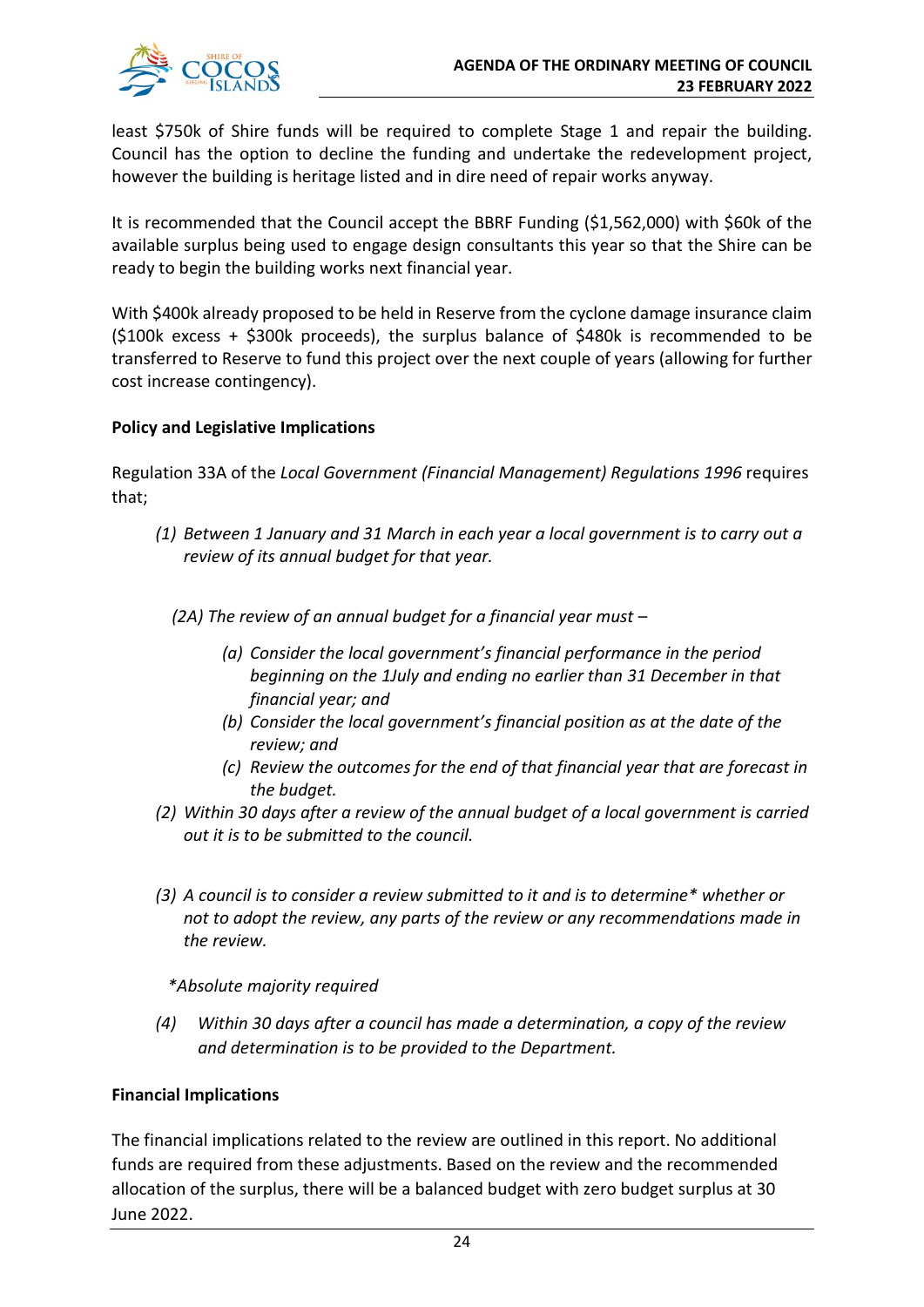

### **Strategic Implications**

Nil

#### **Risk Implications**

| <b>Risk Category</b> | <b>Description</b>                                                                              | <b>Rating</b><br>(consequence<br>x likelihood) | <b>Mitigation Action</b>                                                                                                                                                                                                |
|----------------------|-------------------------------------------------------------------------------------------------|------------------------------------------------|-------------------------------------------------------------------------------------------------------------------------------------------------------------------------------------------------------------------------|
| Financial            | Changes do not reflect<br>of<br>position<br>current<br>Council.                                 | Low $(1)$                                      | Ensure that existing policies and<br>processes are implemented and are<br>compliant with relevant legislation<br>and that there are sufficient funds to<br>meet estimated expenditure for the<br>remainder of the year. |
| Reputation           | Budget<br>The<br>Review<br>report is open to public<br>scrutiny.                                | Low $(3)$                                      | Procedures in place to ensure all<br>expenditure is justifiable.                                                                                                                                                        |
| Compliance           | That budget review is not<br>completed in accordance<br>with<br>the<br>Local<br>Government Act. | Low $(1)$                                      | The budget review is included in the<br>Compliance Calendar to ensure it is<br>completed in a timely manner. An<br>industry template is used to ensure<br>the<br>format<br>complies<br>with<br>requirements.            |

### **Risk Matrix**

| <b>Consequence /</b><br>Likelihood | Insignificant (1) | Minor $(2)$      | Medium (3)       | Major (4)        | Extreme (5)      |
|------------------------------------|-------------------|------------------|------------------|------------------|------------------|
| <b>Almost Certain (5)</b>          | Moderate (5)      | <b>High (10)</b> | <b>High (15)</b> | Extreme (20)     | Extreme (25)     |
| Likely (4)                         | Low(4)            | Moderate (8)     | <b>High (12)</b> | <b>High (16)</b> | Extreme (20)     |
| Possible (3)                       | Low(3)            | Moderate (6)     | Moderate (9)     | <b>High (12)</b> | <b>High (15)</b> |
| Unlikely (2)                       | Low(2)            | Low $(4)$        | Moderate (6)     | Moderate (8)     | <b>High (10)</b> |
| Rare (1)                           | Low(1)            | Low $(2)$        | Low $(3)$        | Low $(4)$        | Moderate (5)     |

**OFFICER RECOMMENDATION – ITEM NO 10.1.5**

**THAT COUNCIL, BY ABSOLUTE MAJORITY,** 

- **1. RECEIVES THE 2021/22 BUDGET REVIEW REPORT AS ATTACHED AND ADOPTS THE BUDGET ADJUSTMENTS TO THE 2021/22 STATUTORY BUDGET AS DETAILED IN THE REPORT;**
- **2. NOTES THAT THE 2021/22 BUDGET REVIEW RESULTS IN A FAVOURABLE BUDGET SURPLUS AS AT 30 JUNE 2022, WITH A FORECAST UNALLOCATED SURPLUS OF \$690,000**
- **3. ALLOCATE THE \$690,000 SURPLUS TO THE FOLLOWING PROJECTS AND RESERVES;**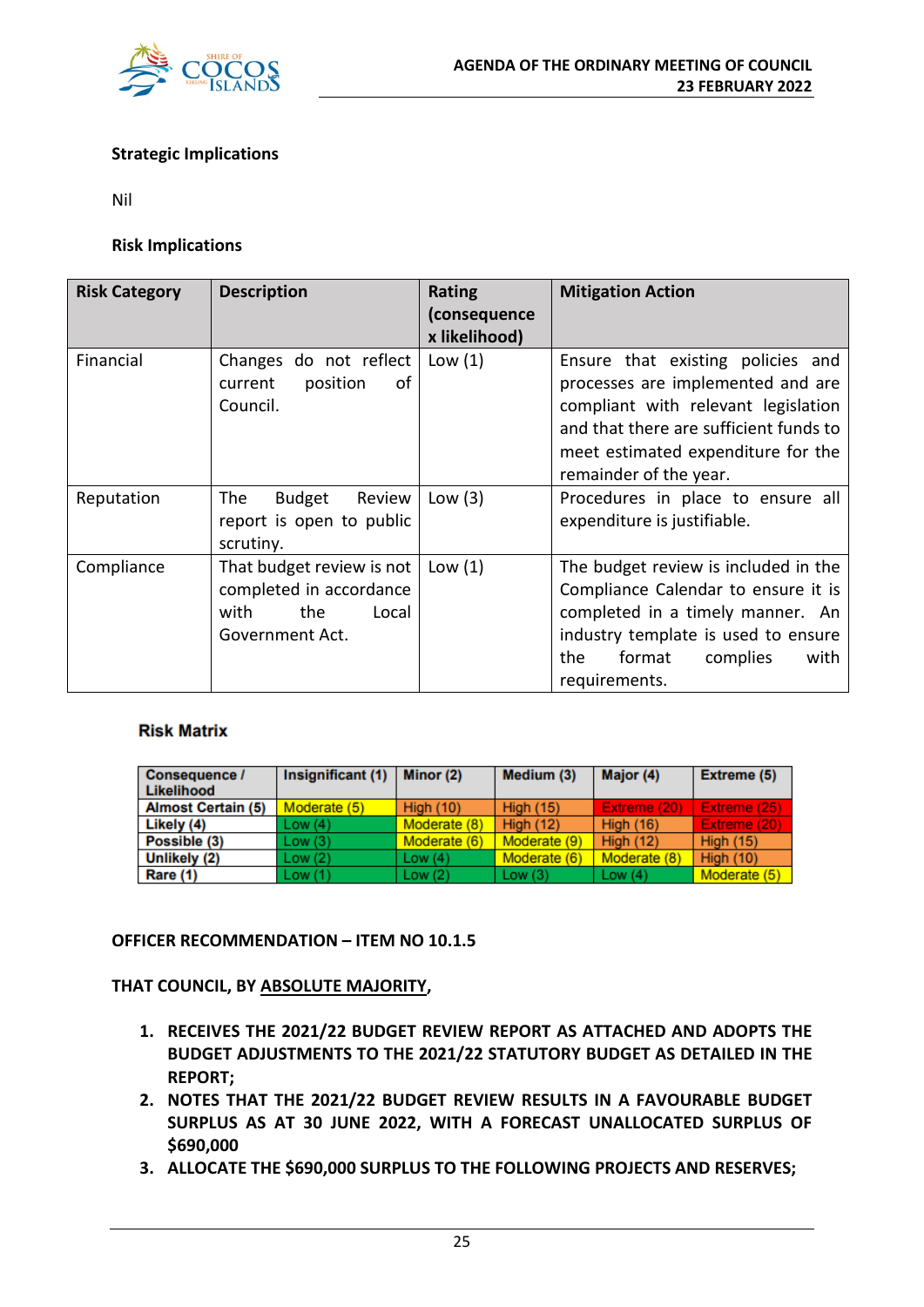

| <b>Surplus Allocation</b>                                   |                            | 690,000   |
|-------------------------------------------------------------|----------------------------|-----------|
| Commit FY23 funds for Plant Replacement - 3x Works Utes     | Transfer to Reserve        | (150,000) |
| Engage a design consultant for TOKOH Building redevelopment | Capital Expenditure        | (60,000)  |
| Transfer to Building Reserve - Future TOKOH Expenditure     | <b>Transfer to Reserve</b> | (480,000) |
| <b>Closing Surplus</b>                                      |                            |           |

**4. AGREES TO ACCEPT BBRF GRANT FUNDING AND PROCEED WITH THE STAGE 1 TOKOH REDEVELOPMENT PROJECT OVER THE NEXT 2 YEARS.**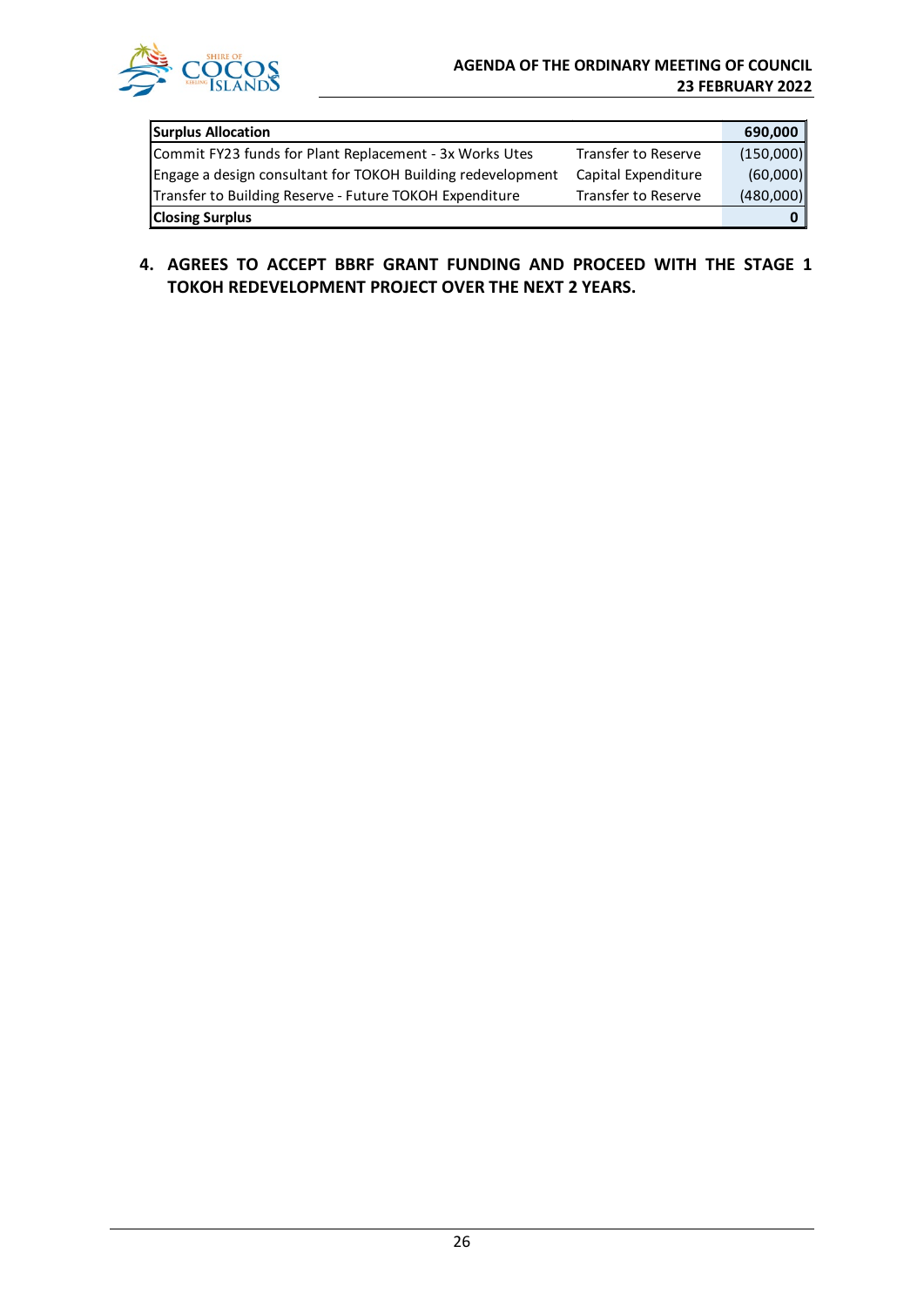

### **10.2 LEASES**

### **10.3 PLANNING/BUILDING**

**10.3.1 PROPOSED BUREAU OF METEOROLOGY WEATHER STATION BALLOON LAUNCHER UPGRADE** 

### **Report Information**

| Date:                     | 20 January 2022                                                   |
|---------------------------|-------------------------------------------------------------------|
| Location:                 | Reserve 47322                                                     |
| Applicant:                | Commonwealth of Australia - Bureau of Meteorology Cocos (Keeling) |
|                           | Islands                                                           |
| File Ref:                 | <b>WL209</b>                                                      |
| <b>Reporting Officer:</b> | <b>Chief Executive Officer</b>                                    |
| Island:                   | West Island                                                       |
| Attachments:              | 10.3.1.1 - Cocos Islands Application Letter                       |
|                           | 10.3.1.2 - 2021.03.31 Combined Cocos Islands                      |

### **Authority / Discretion**

#### **Definition**

|   | Advocacy       | When Council advocates on its own behalf or on behalf of its<br>community to another level of government/body/agency.                                                                                                                                                                                                                                        |
|---|----------------|--------------------------------------------------------------------------------------------------------------------------------------------------------------------------------------------------------------------------------------------------------------------------------------------------------------------------------------------------------------|
|   | Executive      | The substantial direction setting and oversight role of the<br>Council. E.g. adopting plans and reports, accepting tenders,<br>directing operations, setting and amending budgets.                                                                                                                                                                           |
|   | Legislative    | Includes adopting local laws, town planning schemes and<br>policies. Review when Council reviews decisions made by<br>officers.                                                                                                                                                                                                                              |
| 冈 | Quasi-Judicial | When Council determines an application / matter that directly<br>affects a person's right and interest. The judicial character arises<br>from the obligations to abide by the principles of natural justice.<br>Examples of Quasi-Judicial authority include town planning<br>applications, building licenses, applications for other permits /<br>licenses. |
|   | Information    | Includes items provides to Council for information purposes only<br>that do not require a decision of Council (i.e. $-$ for noting).                                                                                                                                                                                                                         |

### **Report Purpose**

For Council to consider a development application from GHD for the installation of a new automatic balloon launcher at the Bureau of Meteorology (BOM) weather station site on West Island, east of the airport.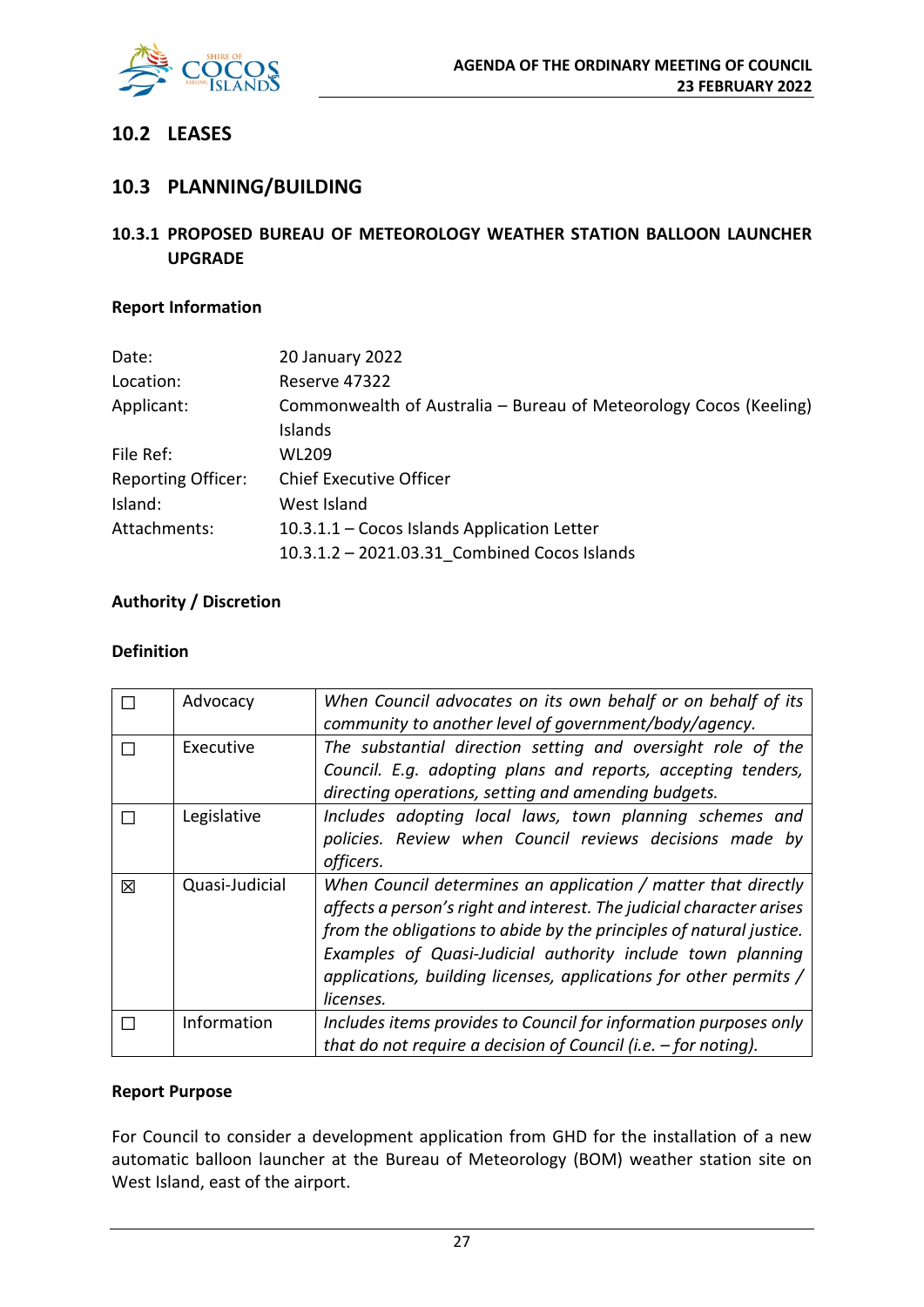

### **Relevant Documents**

Cover letter and Development application plans

### **Background**

BOM have identified the need to upgrade Cocos Islands weather station's balloon launcher and as such have engaged GHD to oversee the project.

The existing weather station is sited on Reserve 47322 east of the airport reserve which is set aside for the purposes of a weather station. The subject land parcel is managed by the Commonwealth.

Under the *Shire of Cocos (Keeling) Islands Local Planning Scheme No.1* the weather station site is zoned Special Use for purposes recreation and leisure, civic uses. The proposed development is deemed to be a civic use which is defined by the Scheme as land or buildings used by a Government Department, an instrumentality of the Crown, or the local government, for administrative, recreational or other purpose.

Currently, Council does not have a delegation register in place for statutory planning approvals, meaning each application must be presented to Council for determination.

#### **Comment**

Given the proposed development is consistent with both the zoning and land reservation for the weather station reserve, it is recommended Council approve the development subject to a condition that the development is undertaken in accordance with the submitted plans.

### **Policy and Legislative Implications**

Shire of Cocos (Keeling) Islands Local Planning Scheme No.1 - as outlined above.

#### **Financial Implications**

This item has no financial implications.

### **Strategic Implications**

*Shire of Cocos (Keeling) Islands Strategic Community Plan 2016 - 2026* – Goal 3.2.1: *Maintain and develop infrastructure in-line with community needs and the Islands environment.*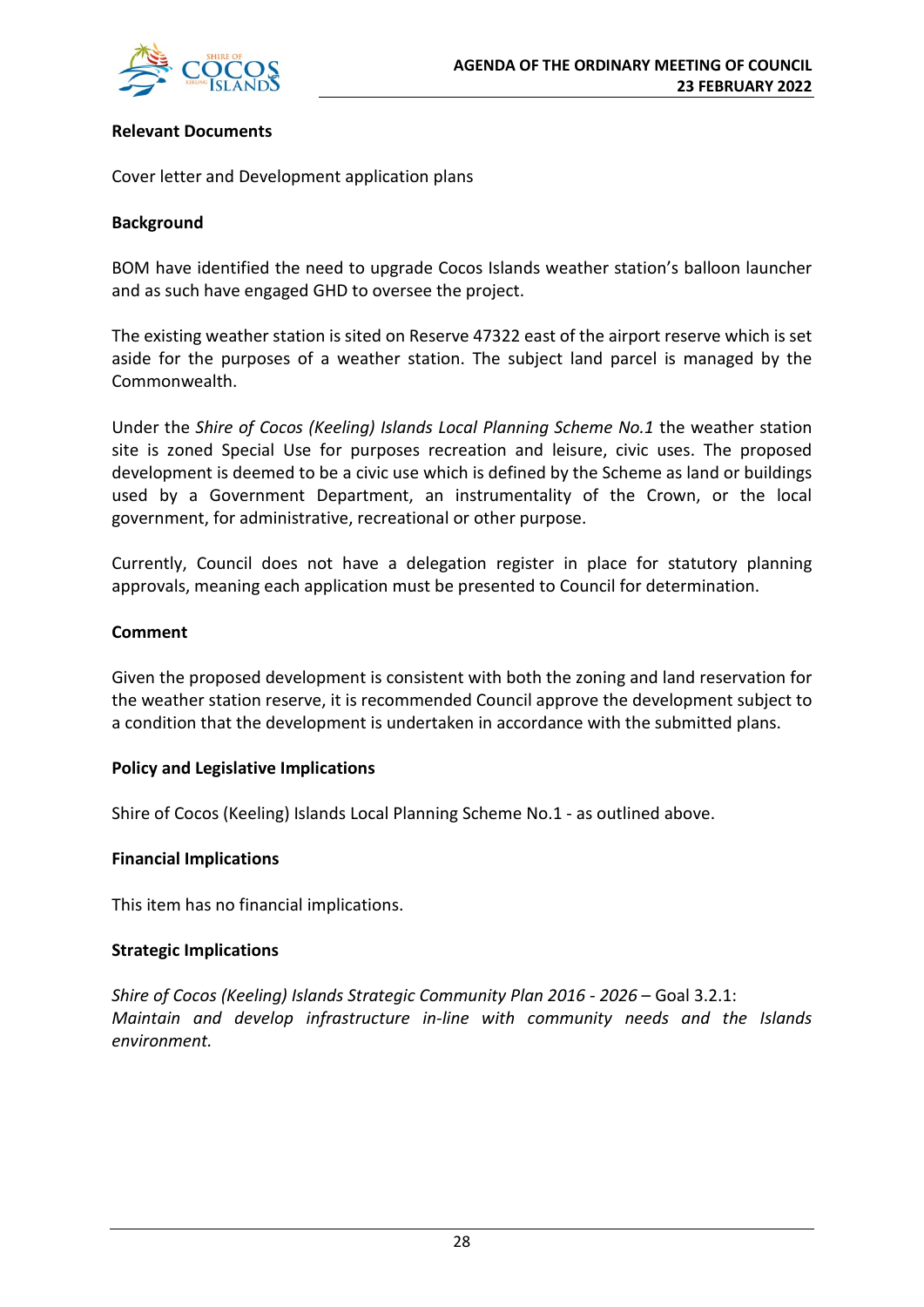

### **Risk Implications**

| <b>Risk Category</b> | <b>Description</b>                       | <b>Rating (consequence x</b><br>likelihood) | <b>Mitigation Action</b>                  |
|----------------------|------------------------------------------|---------------------------------------------|-------------------------------------------|
| Compliance           | Building permit not<br>obtained prior to | Low $(1)$                                   | Advice note added to<br>planning approval |
|                      | construction                             |                                             |                                           |

#### **Risk Matrix**

| <b>Consequence /</b><br>Likelihood | Insignificant (1) | Minor (2)        | Medium (3)       | Major (4)        | Extreme (5)      |
|------------------------------------|-------------------|------------------|------------------|------------------|------------------|
| <b>Almost Certain (5)</b>          | Moderate (5)      | <b>High (10)</b> | <b>High (15)</b> | Extreme (20)     | Extreme (25)     |
| Likely (4)                         | Low $(4)$         | Moderate (8)     | <b>High (12)</b> | <b>High (16)</b> | Extreme (20)     |
| Possible (3)                       | Low(3)            | Moderate (6)     | Moderate (9)     | High $(12)$      | <b>High (15)</b> |
| Unlikely (2)                       | Low(2)            | Low $(4)$        | Moderate (6)     | Moderate (8)     | <b>High (10)</b> |
| Rare (1)                           | Low(1)            | Low(2)           | Low(3)           | Low $(4)$        | Moderate (5)     |

#### **Voting Requirements**

Simple Majority

#### **Conclusion**

Given there is no relevant planning concerns the officer supports the development application.

#### **OFFICER RECOMMENDATION 1 – ITEM NO 10.3.1**

**THAT COUNCIL, BY SIMPLE MAJORITY, PURSUANT TO THE** *SHIRE OF COCOS (KEELING) ISLANDS LOCAL PLANNING SCHEME NO.1***, RESOLVES TO GRANT DEVELOPMENT APPROVAL FOR THE PROPOSED WEATHER STATION AUTOMATIC BALLOON LAUNCHER FACILITY UPON LOT 209 ON DEPOSITED PLAN 218225, WEST ISLAND SUBJECT TO THE FOLLOWING CONDITION AND ADVICE NOTES:** 

**ALL DEVELOPMENT SHALL BE IN ACCORDANCE WITH THE APPROVED DEVELOPMENT PLANS, WHICH FORM PART OF THIS DEVELOPMENT APPROVAL, TO THE SPECIFICATIONS AND SATISFACTION OF THE SHIRE OF COCOS (KEELING) ISLANDS.**

#### **ADVICE NOTES:**

- **A. THE APPLICANT BE ADVISED THIS IS A DEVELOPMENT APPROVAL ONLY AND NOT A BUILDING PERMIT. A BUILDING PERMIT MUST BE OBTAINED FOR THIS DEVELOPMENT.**
- **B. IF THE DEVELOPMENT THE SUBJECT OF THIS APPROVAL IS NOT SUBSTANTIALLY COMMENCED WITHIN A PERIOD OF TWO (2) YEARS, THE APPROVAL SHALL LAPSE AND BE OF NO FURTHER EFFECT.**
- **C. WHERE AN APPROVAL HAS SO LAPSED, NO DEVELOPMENT SHALL BE CARRIED OUT WITHOUT THE FURTHER APPROVAL OF THE LOCAL GOVERNMENT HAVING FIRST BEEN SOUGHT AND OBTAINED.**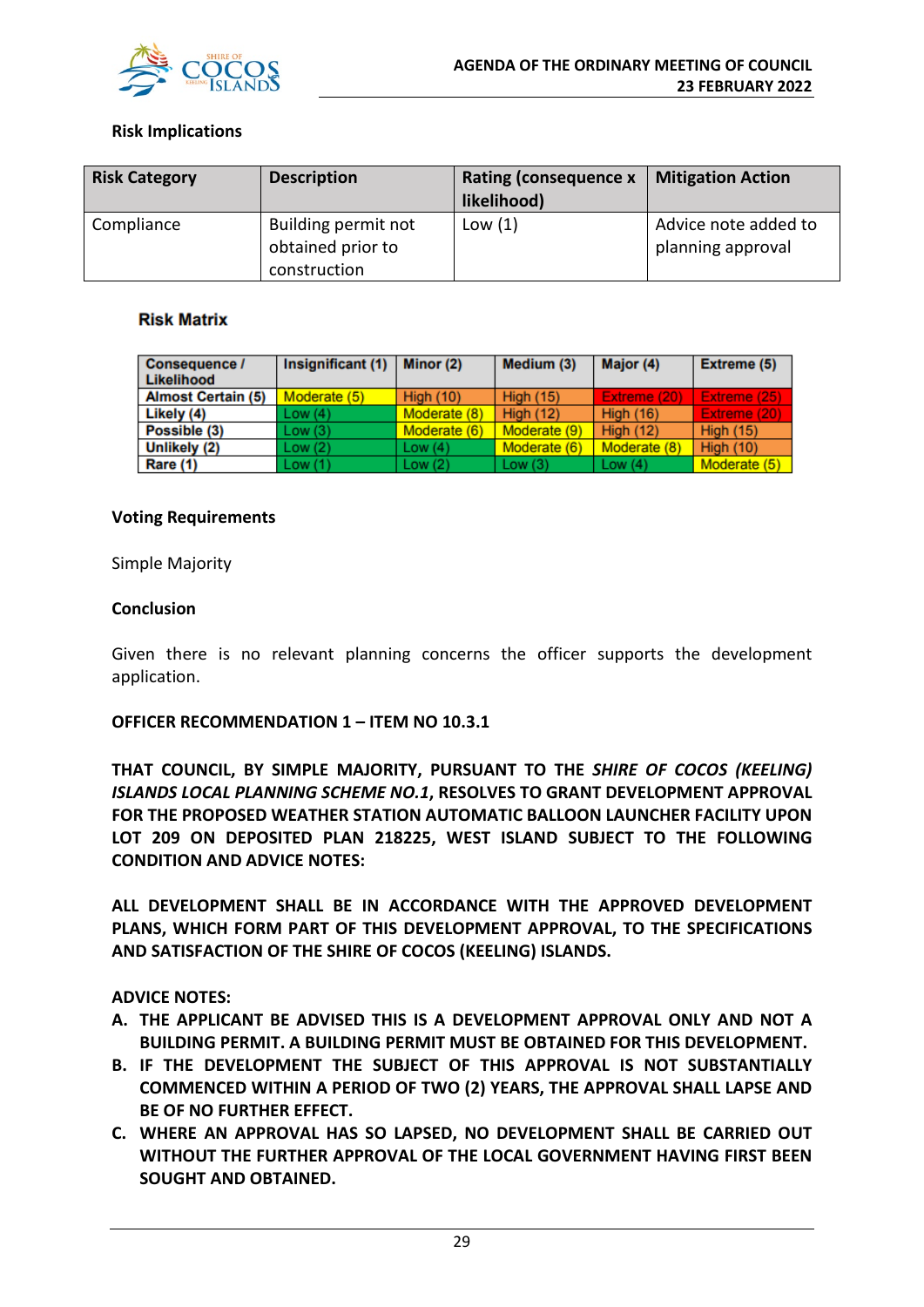

**D. IF THE APPLICANT/LANDOWNER IS AGGRIEVED BY THIS DETERMINATION, THERE IS A RIGHT OF REVIEW BY THE STATE ADMINISTRATIVE TRIBUNAL IN ACCORDANCE WITH PART 14 OF THE** *PLANNING AND DEVELOPMENT ACT 2005***. AN APPLICATION MUST BE SUBMITTED WITHIN 28 DAYS OF THE DETERMINATION.**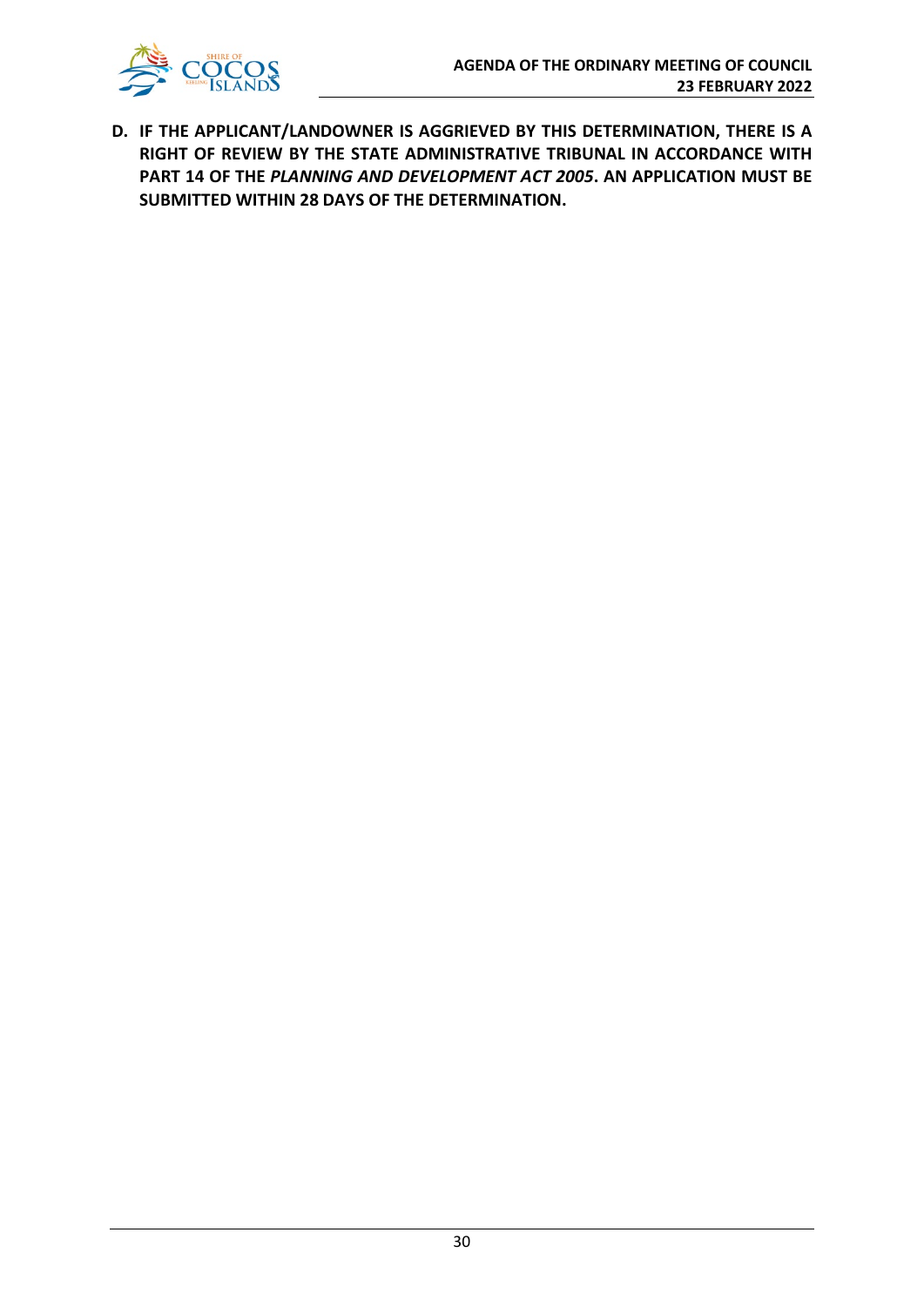

### **10.4 ADMINISTRATION**

### **10.4.1 UPDATE ON CORPORATE BUSINESS PLAN ACTIONS – DECEMBER 2021**

### **Report Information**

| Date:                       | 1 February 2022                                                 |
|-----------------------------|-----------------------------------------------------------------|
| Location:                   | Not Applicable                                                  |
| Applicant:                  | Not Applicable                                                  |
| File Ref:                   | Not Applicable                                                  |
| Disclosure of Interest: Nil |                                                                 |
| <b>Reporting Officer:</b>   | <b>Chief Executive Officer</b>                                  |
| Island:                     | Whole of Shire                                                  |
| Attachments:                | 10.4.1.1 - Update on Corporate Business Plan Actions - December |
|                             | 2021                                                            |

### **Authority / Discretion**

### **Definition**

|             | Advocacy       | When Council advocates on its own behalf or on behalf of its         |
|-------------|----------------|----------------------------------------------------------------------|
|             |                | community to another level of government/body/agency.                |
| $\boxtimes$ | Executive      | The substantial direction setting and oversight role of the          |
|             |                | Council. E.g. adopting plans and reports, accepting tenders,         |
|             |                | directing operations, setting and amending budgets.                  |
|             | Legislative    | Includes adopting local laws, town planning schemes and              |
|             |                | policies. Review when Council reviews decisions made by              |
|             |                | officers.                                                            |
|             | Quasi-Judicial | When Council determines an application / matter that directly        |
|             |                | affects a person's right and interest. The judicial character arises |
|             |                | from the obligations to abide by the principles of natural justice.  |
|             |                | Examples of Quasi-Judicial authority include town planning           |
|             |                | applications, building licenses, applications for other permits /    |
|             |                | licenses.                                                            |
|             | Information    | Includes items provides to Council for information purposes only     |
|             |                | that do not require a decision of Council (i.e. $-$ for noting).     |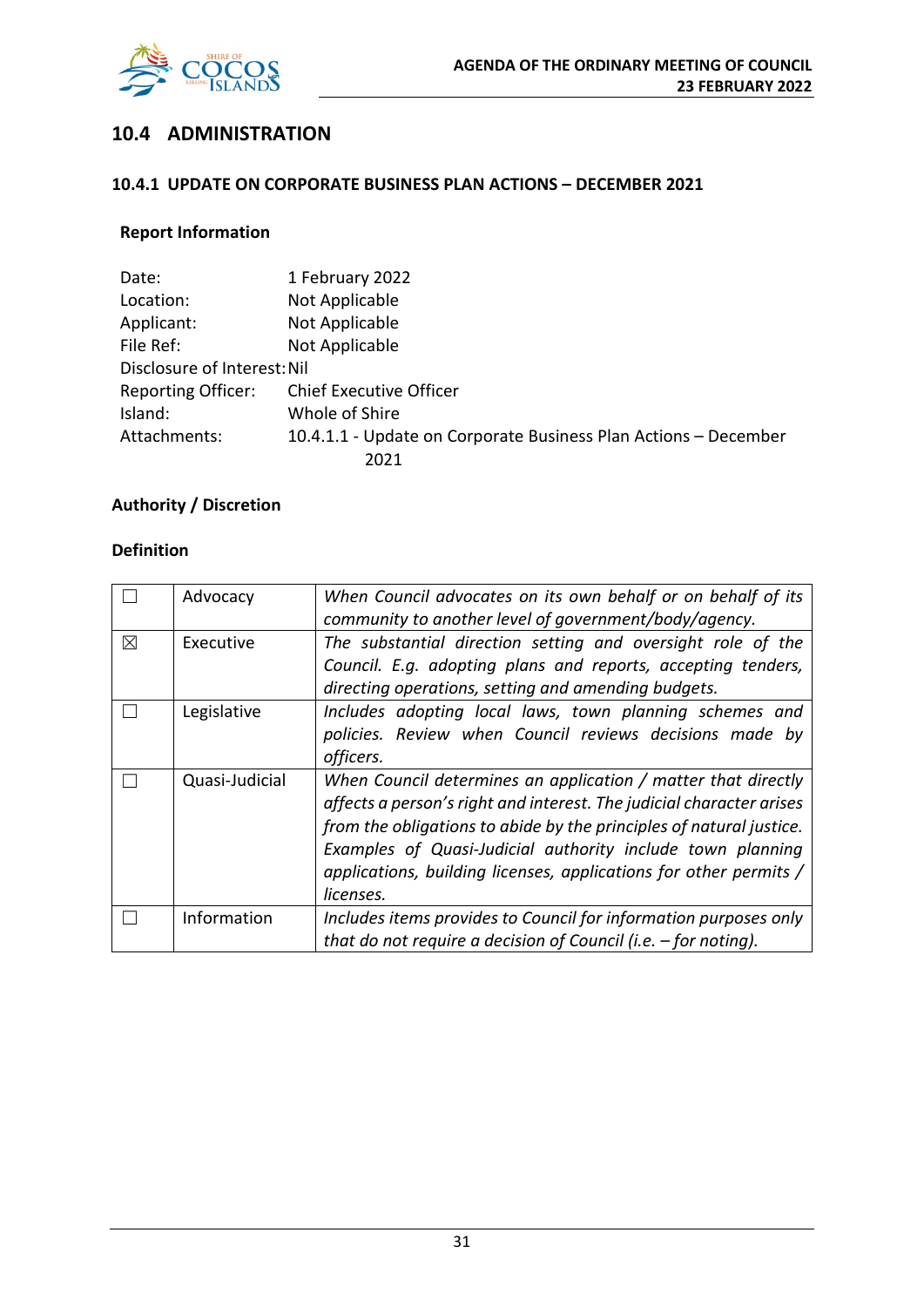

### **Report Purpose**

The purpose of this report is for Council to note the progression that the Shire is making against the actions set out within the Corporate Business Plan 2020-2024.

### **Relevant Documents**

Available for viewing at the meeting Nil

### **Background**

The Corporate Business Plan (CBP) is a part of the Integrated Planning and Reporting Framework and a key operational document that takes into consideration other planning documents including the Strategic Community Plan, Long Term Financial Plan and Asset Management Plans. The CBP identifies Council's priorities and details current services, future operations and major projects expected to be undertaken by the Shire over the next four years. The CBP outlines the operational activities that will be undertaken to achieve the outcomes of the Strategic Community Plan to ensure the Shire activates the goals and aspirations outlined in the Strategic Community Plan.

Councillors and Shire Staff participated in a Corporate Planning Day in October 2018 to review and update the CBP to ensure it is achievable and reflects where the Shire is currently and where it needs to be. In May 2020, Council completed a minor review as required by the *Local Government Act 1995 (WA) (CKI)*.

### **Comment**

Details of all updates against the actions within the Corporate Business Plan 2020-2024 as at December 2021 is contained in Attachment 10.4.1.1 Update on Corporate Business Plan Actions – December 2021.

### **Policy and Legislative Implications**

Under s5.56(1) of the *Local Government Act 1995 (WA) (CKI)* all local governments are required to produce a plan for the future. Regulation 19DA(6) of the *Local Government (Administration) Regulations 1996* requires that Council considers adoption of the Corporate Business Plan (CBP) when it is revised or any other modifications are made. Whilst there is no legislative requirement for the reporting of updates against the actions to council about the CBP, the Department published best practice guidelines about implementation of the IPR process in which regular reporting to Council is strongly encouraged.

### **Financial Implications**

There are no direct financial implications associated with this report.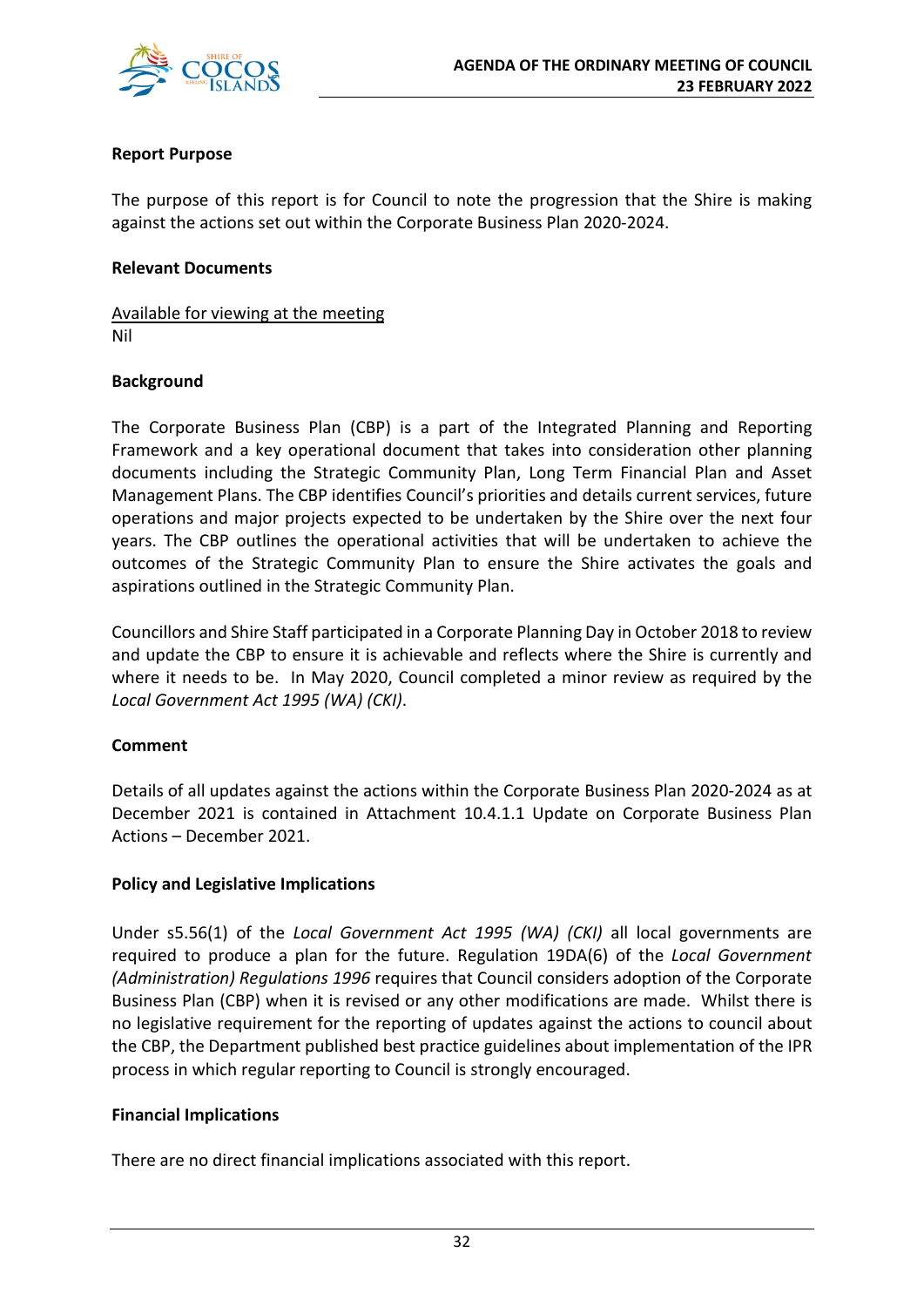

### **Strategic Implications**

Shire of Cocos (Keeling) Islands Strategic Community Plan 2016 – 2026: *Outcome 4.1 - An informed Council leading working with others to advance our Islands 4.1.1 - To provide leadership to the community*

### **Risk Implications**

| <b>Risk Category</b> | <b>Description</b>                                                                                                                                       | <b>Rating (consequence</b><br>x likelihood) | <b>Mitigation Action</b>                                                                                     |
|----------------------|----------------------------------------------------------------------------------------------------------------------------------------------------------|---------------------------------------------|--------------------------------------------------------------------------------------------------------------|
| Financial            | The CBP commits<br>the Shire beyond its<br>resourcing capacity                                                                                           | Moderate (9)                                | Review done in the<br>context of the<br>budget and human<br>resourcing.                                      |
| Reputation           | The CBP is a public<br>document to which<br>the Shire is held<br>accountable by the<br>Community. Failure<br>to deliver can reflect<br>badly on Council. | Moderate (9)                                | Ongoing monitoring<br>of the CBP actions to<br>ensure the activities<br>align with identified<br>priorities. |

#### **Risk Matrix**

| <b>Consequence /</b><br>Likelihood | Insignificant (1) | Minor $(2)$      | Medium (3)       | Major (4)        | Extreme (5)      |
|------------------------------------|-------------------|------------------|------------------|------------------|------------------|
| <b>Almost Certain (5)</b>          | Moderate (5)      | <b>High (10)</b> | <b>High (15)</b> | Extreme (20)     | Extreme (25)     |
| Likely (4)                         | Low (4)           | Moderate (8)     | <b>High (12)</b> | <b>High (16)</b> | Extreme (20)     |
| Possible (3)                       | Low (3)           | Moderate (6)     | Moderate (9)     | <b>High (12)</b> | <b>High (15)</b> |
| Unlikely (2)                       | Low (2)           | Low $(4)$        | Moderate (6)     | Moderate (8)     | <b>High (10)</b> |
| Rare (1)                           | Low (1)           | Low(2)           | Low $(3)$        | Low $(4)$        | Moderate (5)     |

#### **Voting Requirements**

Simple Majority

### **Conclusion**

Whilst it is not a statutory requirement to provide an update report to Council on a regular basis, it is good practice. This report provides Council and the community the opportunity to have oversight in the actions and achievements of the Shire.

### **OFFICER RECOMMENDATION – ITEM NO 10.4.1**

### **THAT COUNCIL, BY SIMPLE MAJORITY RECEIVES THE DECEMBER 2021 UPDATE ON THE SHIRE OF COCOS (KEELING) ISLANDS CORPORATE BUSINESS PLAN 2020 – 2024.**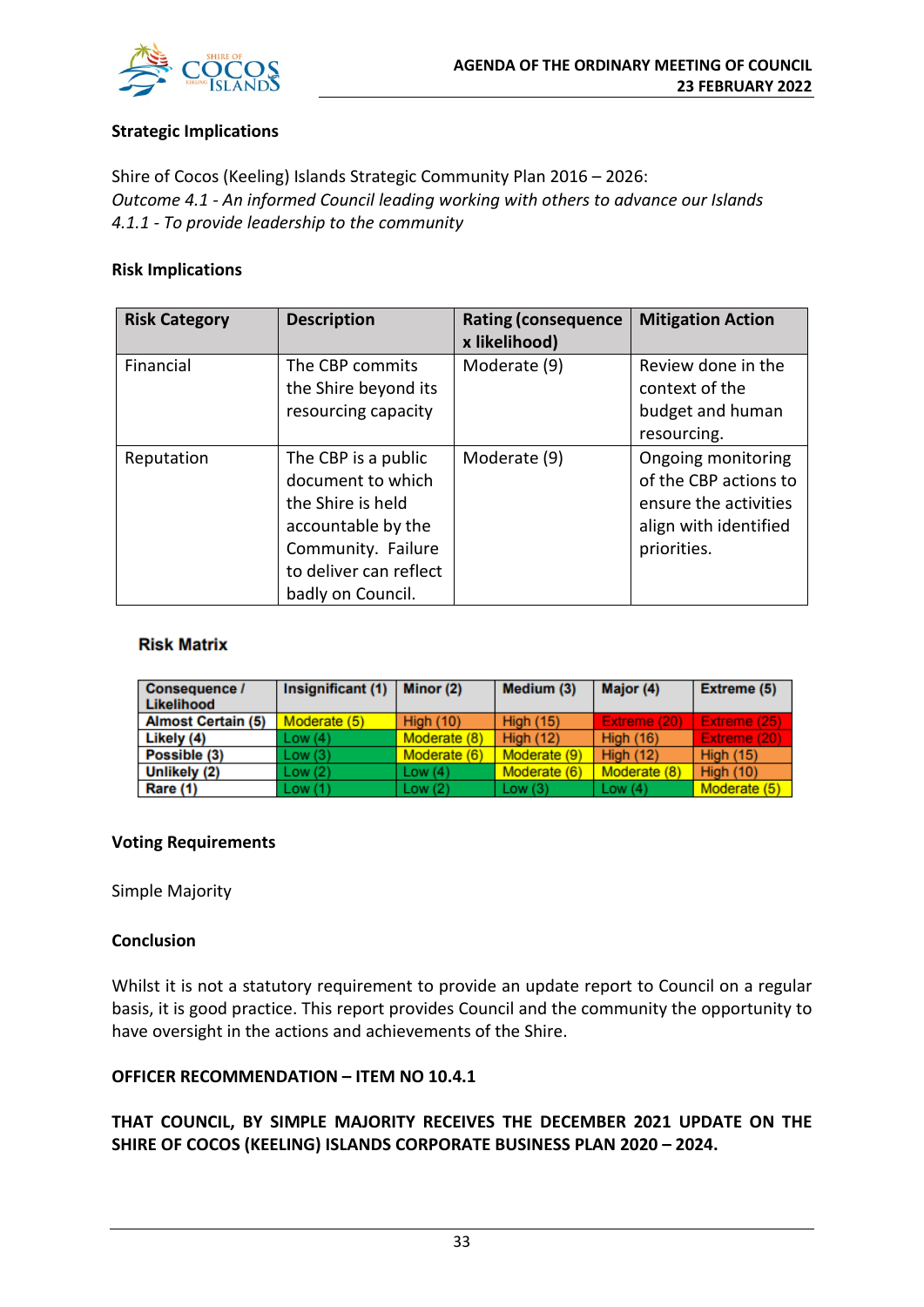

### **10.4.2 WA ROAD TRAFFIC CODE – INSTRUMENT OF AUTHORISATION**

#### **Report Information**

| Date:                       | 23 February 2022                       |
|-----------------------------|----------------------------------------|
| Applicant:                  | Not applicable                         |
| Location:                   | Not applicable                         |
| File Ref:                   |                                        |
| Disclosure of Interest: Nil |                                        |
| <b>Reporting Officer:</b>   | Manager Infrastructure                 |
| Island:                     | Whole of Shire                         |
| Attachments:                | 10.4.2.1 - Instrument of Authorisation |

#### **Authority / Discretion**

#### **Definition**

|   | Advocacy       | When Council advocates on its own behalf or on behalf of its<br>community to another level of government/body/agency. |
|---|----------------|-----------------------------------------------------------------------------------------------------------------------|
|   |                |                                                                                                                       |
|   | Executive      | The substantial direction setting and oversight role of the                                                           |
|   |                | Council. E.g. adopting plans and reports, accepting tenders,                                                          |
|   |                | directing operations, setting and amending budgets.                                                                   |
| 図 | Legislative    | Includes adopting local laws, town planning schemes and                                                               |
|   |                | policies. Review when Council reviews decisions made by                                                               |
|   |                | officers.                                                                                                             |
|   | Quasi-Judicial | When Council determines an application / matter that directly                                                         |
|   |                | affects a person's right and interest. The judicial character arises                                                  |
|   |                | from the obligations to abide by the principles of natural justice.                                                   |
|   |                | Examples of Quasi-Judicial authority include town planning                                                            |
|   |                | applications, building licenses, applications for other permits /                                                     |
|   |                | licenses.                                                                                                             |
|   | Information    | Includes items provides to Council for information purposes only                                                      |
|   |                | that do not require a decision of Council (i.e. $-$ for noting).                                                      |

#### **Report Purpose**

To obtain Council approval to affix the common seal to a request for authorisation under the Western Australia Road Traffic Code 2000 related to traffic management.

#### **Relevant Documents**

Available for viewing at the meeting Nil

#### **Background**

The Shire regularly implements a range of traffic management measures related to Shire activities including installation of temporary signage.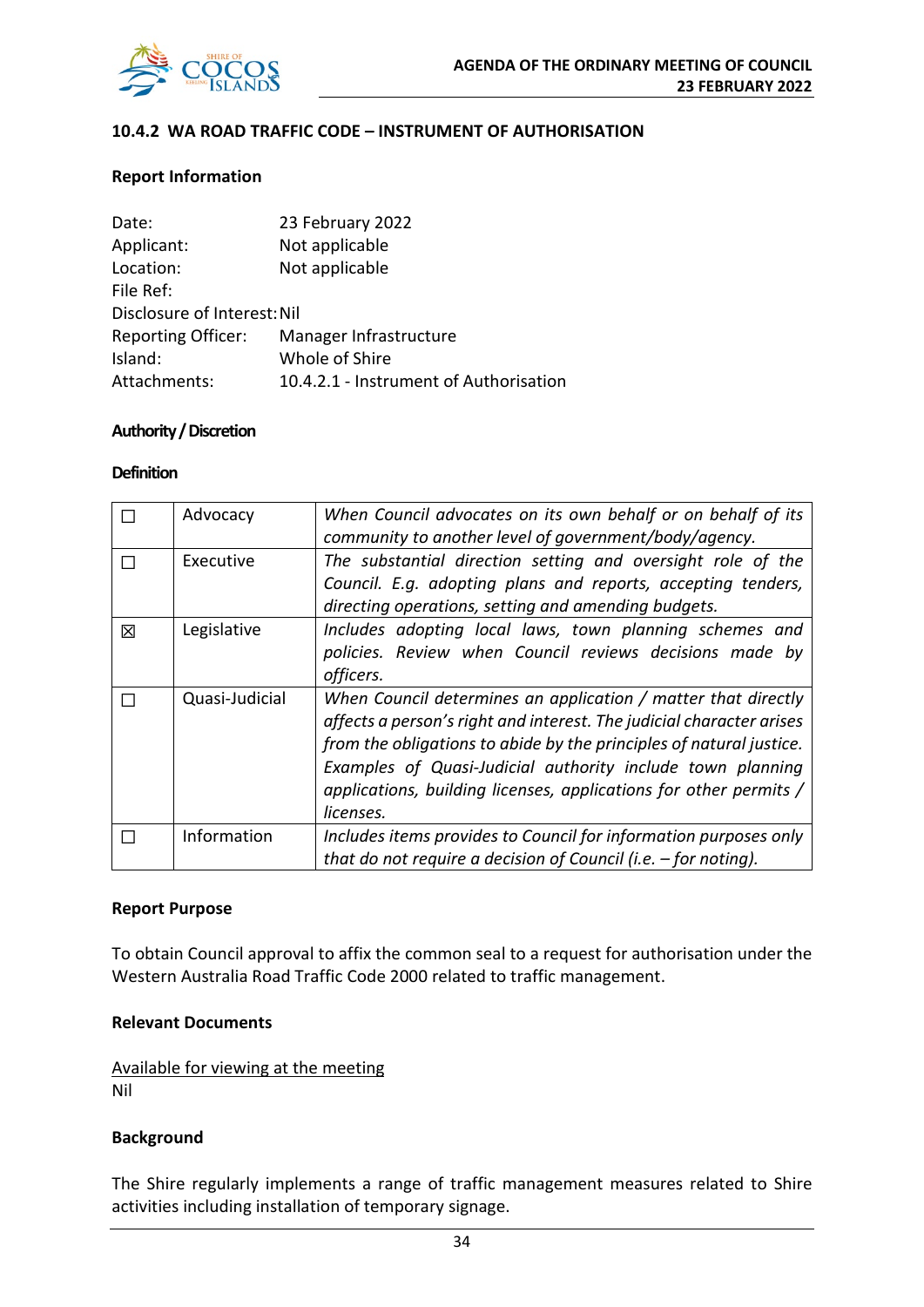

The Commissioner for Main Roads has authority under Regulation 297 of the *Road Traffic Code 2000*, to erect, establish or display, alter or take down any road sign or traffic control signal. Under Section 297(2) of the *Road Traffic Code 2000* the Commissioner for Main Roads can delegate traffic management authority to 'Authorised bodies' including local government.

### **Comment**

The Shire is currently not authorised by the Commissioner of Main Roads to use traffic signs and devices for the purpose and duration of works being undertaken on public roads in Western Australia, in accordance with a duly signed and sealed Instrument of Authorisation.

The Shire can request authorisation by completing an Instrument of Authorisation request (Attachment 10.4.2.1). The Instrument of Authorisation request requires the affixing of the Common Seal of the Shire and signing by the Chief Executive Officer and the Shire President.

#### **Policy and Legislative Implications**

Under Section 297(2) of the *Road Traffic Code 2000* the Commissioner for Main Roads can delegate traffic management authority to 'Authorised bodies' including local government.

The Common Seal of the Local Government is not to be affixed to any document except as authorised and in accordance with the *Local Government Act 1995 (WA)(CKI)*, Section 9.49A(2).

In accordance with Section 9.49A(3) of the *Local Government Act 1995 (WA)(CKI)*, this can only be done so in the presence of the Shire President and Chief Executive Officer.

The Shire President and Chief Executive Officer (or person acting in that position) are authorised to affix the common seal to documents related to the business of the Shire initiated by a resolution of Council.

#### **Financial Implications**

Nil

### **Strategic Implications**

Nil

### **Risk Implications**

Nil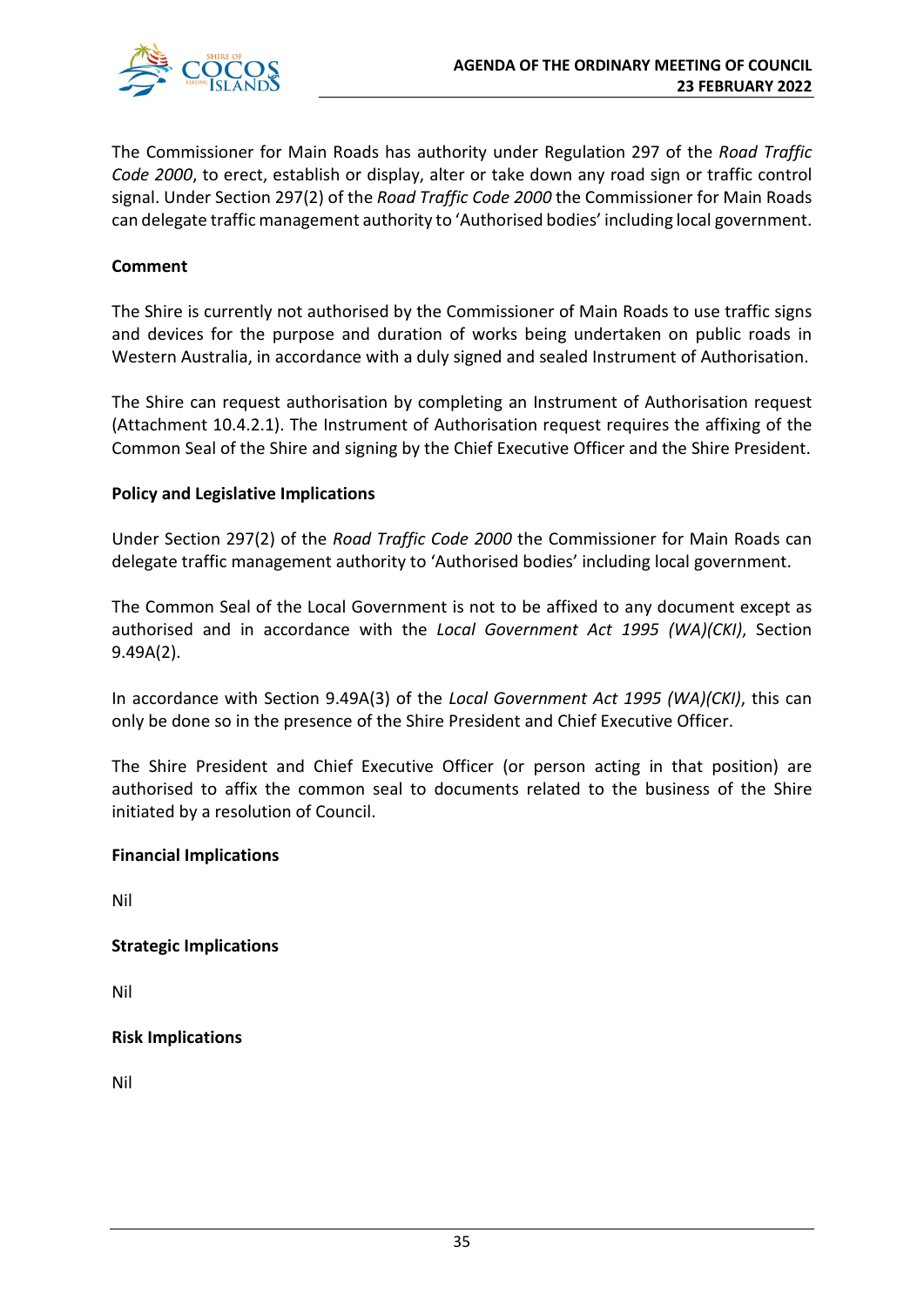

### **Risk Matrix**

| <b>Consequence /</b><br>Likelihood | Insignificant (1) | Minor (2)        | Medium (3)       | Major (4)        | Extreme (5)      |
|------------------------------------|-------------------|------------------|------------------|------------------|------------------|
| <b>Almost Certain (5)</b>          | Moderate (5)      | <b>High (10)</b> | <b>High (15)</b> | Extreme (20)     | Extreme (25)     |
| Likely (4)                         | Low(4)            | Moderate (8)     | High $(12)$      | <b>High (16)</b> | Extreme (20)     |
| Possible (3)                       | Low(3)            | Moderate (6)     | Moderate (9)     | High $(12)$      | <b>High (15)</b> |
| Unlikely (2)                       | Low(2)            | Low(4)           | Moderate (6)     | Moderate (8)     | <b>High (10)</b> |
| Rare (1)                           | Low(1)            | Low $(2)$        | Low $(3)$        | Low $(4)$        | Moderate (5)     |

### **Conclusion**

Delegated traffic management authority will enable the Shire to continue with its current practice of installing traffic management signage without seeking approval through the Commissioner of Main Roads in accordance with the *Road Traffic Act 2000*.

It is recommended that Council authorise the Chief Executive Officer and the Shire President to sign and affix the Common Seal of the Shire of Cocos (Keeling) Islands to the Instrument of Authorisation relating to traffic management for works.

### **OFFICER RECOMMENDATION – ITEM NO 10.4.2**

**THAT COUNCIL AUTHORISE THE CHIEF EXECUTIVE OFFICER AND THE SHIRE PRESIDENT TO SIGN AND AFFIX THE COMMON SEAL OF THE SHIRE OF COCOS (KEELING) ISLANDS TO THE INSTRUMENT OF AUTHORISATION RELATING TO TRAFFIC MANAGEMENT FOR WORKS.**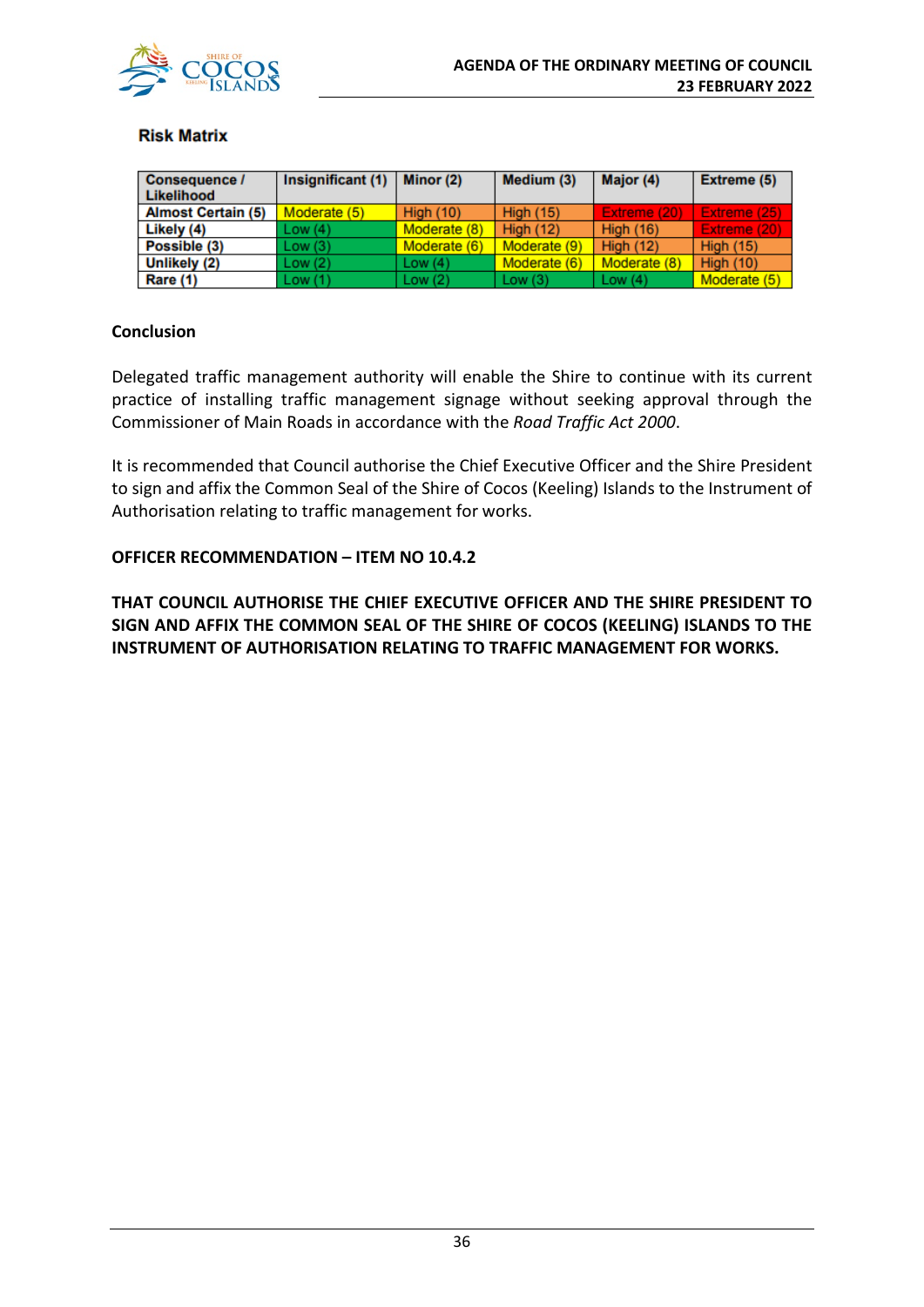

### **10.4.3 CEO RECRUITMENT AND SELECTION**

#### **Report Information**

| Date:                       | 16 February 2022                                                     |
|-----------------------------|----------------------------------------------------------------------|
| Location:                   | N/A                                                                  |
| Applicant:                  | Shire of Cocos (Keeling) Islands                                     |
| File Ref:                   |                                                                      |
| Disclosure of Interest: Nil |                                                                      |
| <b>Reporting Officer:</b>   | <b>Chief Executive Officer</b>                                       |
| Island:                     | N/A                                                                  |
| Attachments:                | 10.4.3.1 - Draft Process-Timeline CEO Recruitment & Selection        |
|                             | 10.4.3.2 - Terms of Reference CEO Recruitment and Selection          |
|                             | Committee                                                            |
|                             | 10.4.3.3 - Recruitment Consultant Proposals CONFIDENTIAL             |
|                             | 10.4.3.4 – Draft Position Description including Selection Criteria – |
|                             | <b>Tracked Changes Accepted</b>                                      |
|                             | 10.4.3.5 – Draft Position Description including Selection Criteria – |
|                             | <b>Showing Tracked Changes</b>                                       |
|                             | 10.4.3.6 - Draft Contract CONFIDENTIAL                               |

### **Authority / Discretion**

#### **Definition**

|             | Advocacy       | When Council advocates on its own behalf or on behalf of its<br>community to another level of government/body/agency.                                                                                                                                                                                                                                        |
|-------------|----------------|--------------------------------------------------------------------------------------------------------------------------------------------------------------------------------------------------------------------------------------------------------------------------------------------------------------------------------------------------------------|
| $\boxtimes$ | Executive      | The substantial direction setting and oversight role of the<br>Council. E.g. adopting plans and reports, accepting tenders,<br>directing operations, setting and amending budgets.                                                                                                                                                                           |
|             | Legislative    | Includes adopting local laws, town planning schemes and<br>policies. Review when Council reviews decisions made by<br>officers.                                                                                                                                                                                                                              |
|             | Quasi-Judicial | When Council determines an application / matter that directly<br>affects a person's right and interest. The judicial character arises<br>from the obligations to abide by the principles of natural justice.<br>Examples of Quasi-Judicial authority include town planning<br>applications, building licenses, applications for other permits /<br>licenses. |
|             | Information    | Includes items provides to Council for information purposes only<br>that do not require a decision of Council (i.e. $-$ for noting).                                                                                                                                                                                                                         |

### **Report Purpose**

This report presents the CEO's resignation to Council. A draft CEO recruitment and selection process is presented for consideration and Council are requested to establish a Recruitment and Selection Committee, adopt its Terms of Reference and to appoint its members, including one independent member. It also seeks a Council decision on the appointment of a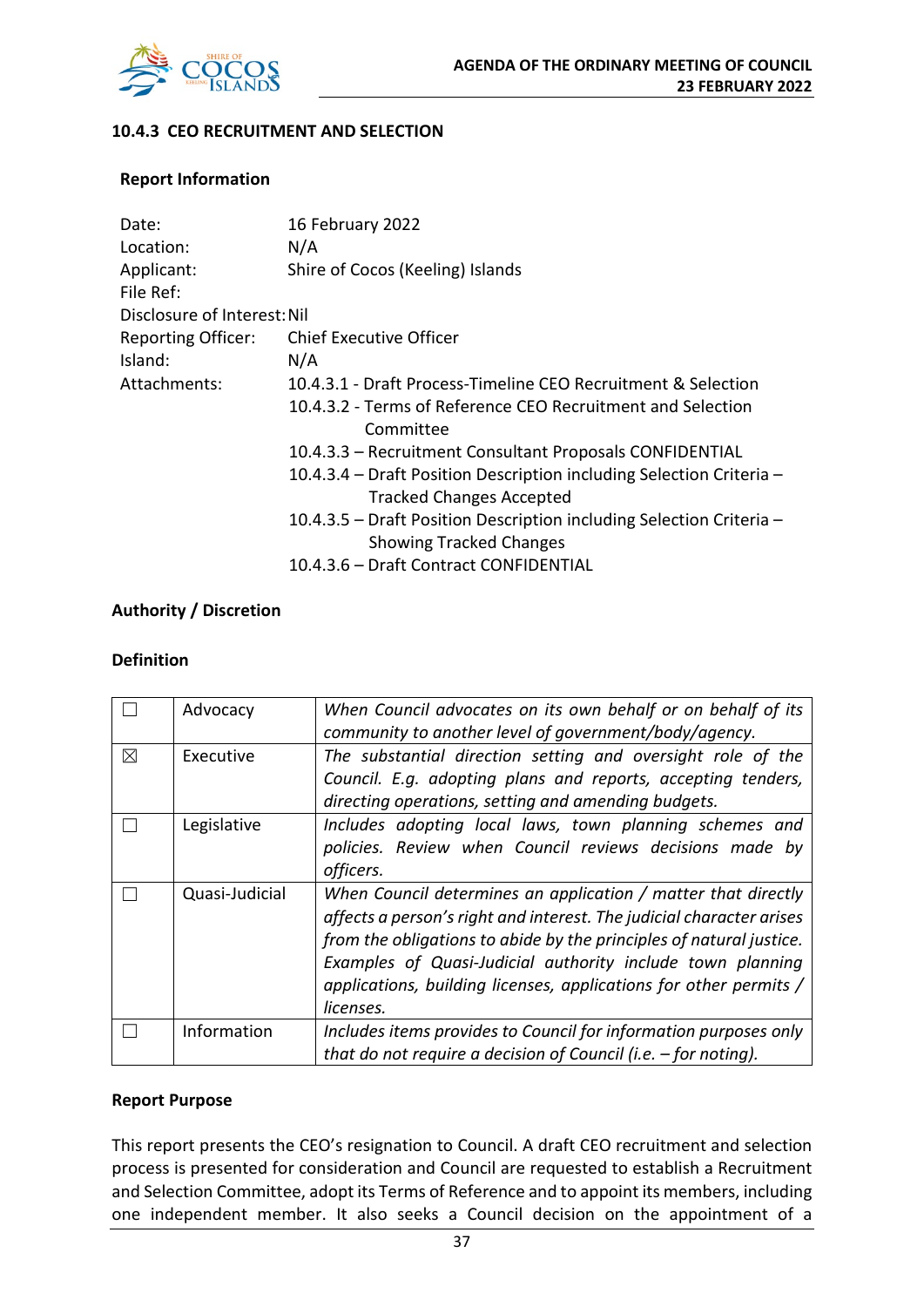

recruitment consultant to assist the Recruitment and Selection Committee with the recruitment process and consideration and approval of:

- the CEO Position Description including Selection Criteria;
- adopt the Total Remuneration Package range in line with the Salaries and Allowances Tribunal for a Band 4 local government; and
- the draft contract, noting that the final contract will need to be approved by Council.

### **Relevant Documents**

Available for viewing at the meeting Nil

### **Background**

The CEO tendered her resignation effective from 15 February 2022. To ensure timely recruitment and appointment of a new CEO, this report brings proposals from two consultants (three quotes were requested, one consultant respectfully declined) who specialise in recruitment of Local Government CEO positions for Council to consider. It also seeks Council to consider and resolve on the establishment of a Recruitment and Selection Committee as an advisory committee as per the attached Terms of Reference and in accordance with S5.8 of the *Local Government Act 1995 (WA)(CKI)* and the Shire of Cocos (Keeling) Islands Standards for CEO Recruitment, Performance and Termination.

### **Comment**

### Recruitment and Selection Process

Attachment 10.4.3.1 contains the draft process for the CEO Recruitment and Selection to be used as a guide. Timeframes may differ according to Recruitment Consultant selected, and availability of applicants and Committee members. The intention is for a thorough but efficient process to be carried out.

### Recruitment and Selection Committee

Under S5.8 of the *Local Government Act 1995 (WA)(CKI)* and as required by the Standards for CEO Recruitment, Performance and Termination, Council can appoint to the Recruitment and Selection Committee three or more members of Council and one independent member to assist the Council with recruitment. The Committee is advisory in nature. The Committee Terms of Reference include keeping Council informed throughout the process, whilst maintaining confidentiality of individual applicants. The Committee would formally bring a recruitment report and recommendation for an appointment to Council for final decisionmaking. Draft Terms of Reference are contained in Attachment 10.4.3.2.

### Consultant

Due to the specialised nature of recruiting Council's principal employee, it is commonplace for a Council to engage the services of a suitably qualified independent recruitment consultant, licensed under the *Employment Agents Act 1976 (WA) (CKI),* to guide Council through the process and ensure there is legislative compliance, equity and fairness. Actions that the consultant should assist Council's Committee with include: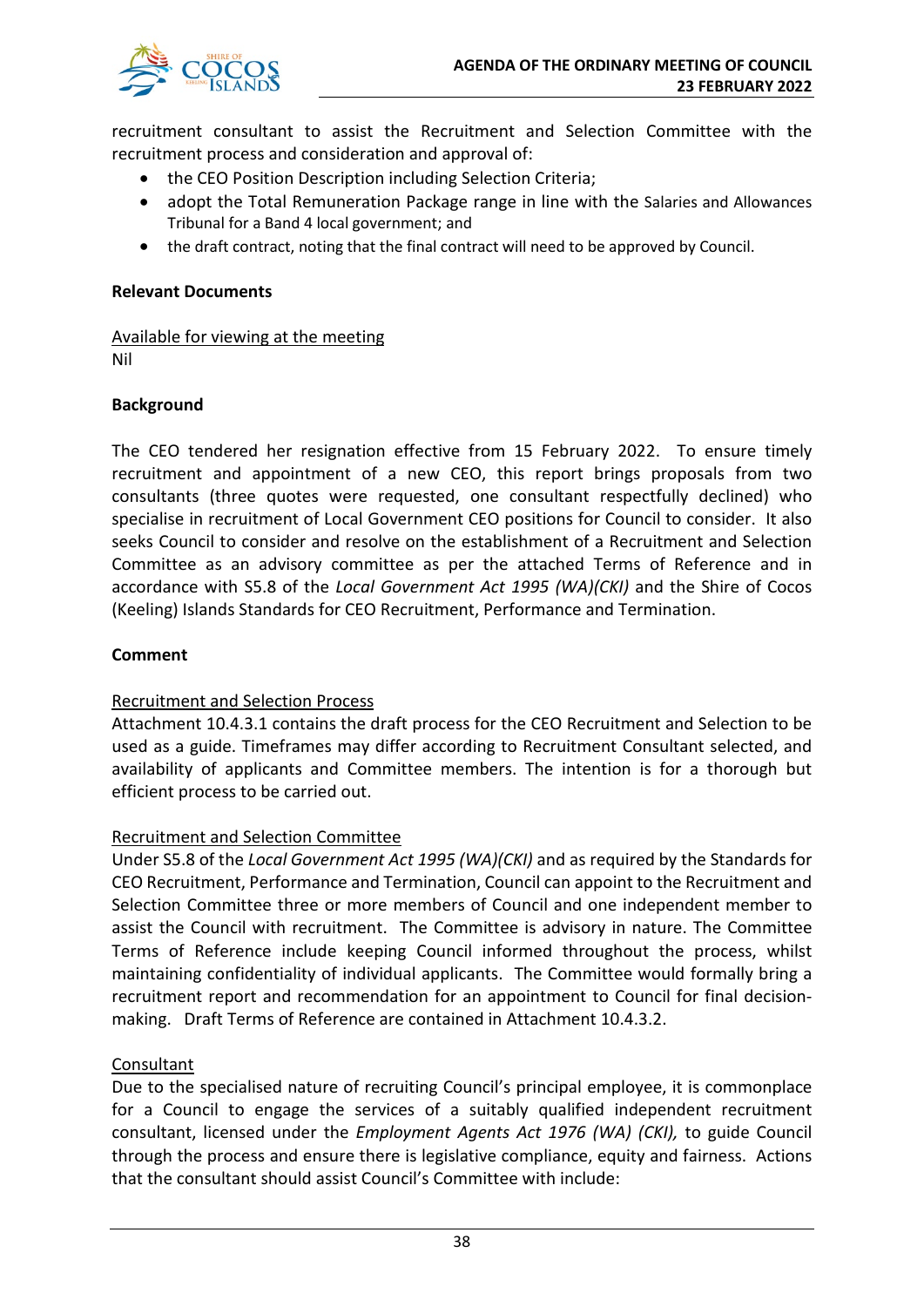

- Draft Job Advertisement and Information Package
- Conduct Executive Search
- Perform Preliminary Assessments and Background Checks
- Assist in developing interview questions and prepare for conduct of interviews
- Coordinate the interview process
- Conduct referee checks
- Prepare the selection summary and assessment report inclusive of the Committee's recommendation to Council
- Prepare a contract of Employment for the successful candidate.

To ensure a timely recruitment process, the CEO has sought quotes from suitably qualified recruitment consultants(three quotes sought, two responses, one respectfully declined) who have a record in assisting local governments with CEO recruitment. These are presented for consideration by Council in Confidential Attachment 10.4.3.3. Council may choose to appoint one of these consultants or can defer a decision today and seek additional proposals from other consultants.

### Position Description including Selection Criteria

The Regulations require Council to carefully consider the functions of the CEO, including the skills and experience required of their head of the administrative arm of the local government. The requirement is for Council to articulate requirements in the selection criteria which are to be included in the Position Description (called a JDF in the model standards). The Position Description is to be approved by Council by Absolute Majority. The CEO has reviewed the Position Description and Selection criteria against the current priorities and functions of the Shire and against industry examples.

The draft Position Description for endorsement by Council is contained in the attachments. Two attachments are provided showing tracked changes and for ease of reading showing the tracked changes as accepted.

1. Attachment 10.4.3.4 – Draft Position Description including Selection Criteria – Tracked Changes Accepted

2. Attachment 10.4.3.5 – Draft Position Description including Selection Criteria – Showing Tracked Changes

### Total Remuneration Package and Draft Contract

The *Salaries and Allowances Act 1975 (WA) (CKI) -* Determination of The Salaries and Allowances Tribunal for Local Government Chief Executive Officers and Elected Memberssets the minimum and maximum Total Remuneration Package (TRP) for local government CEOs. As the Shire of Cocos (Keeling) Islands is a Band 4 Local Government the TRP range is \$128,226 - \$201,113.

The selected recruitment consultant will assist the Committee and Council in ensuring that the offered package falls in line with the allowable range.

Also included for Council endorsement is the draft contract, Confidential Attachment 10.4.3.6, to assist the consultant, and recruitment and selection committee when commencing negotiations with applicants. The draft contract is a draft, and any final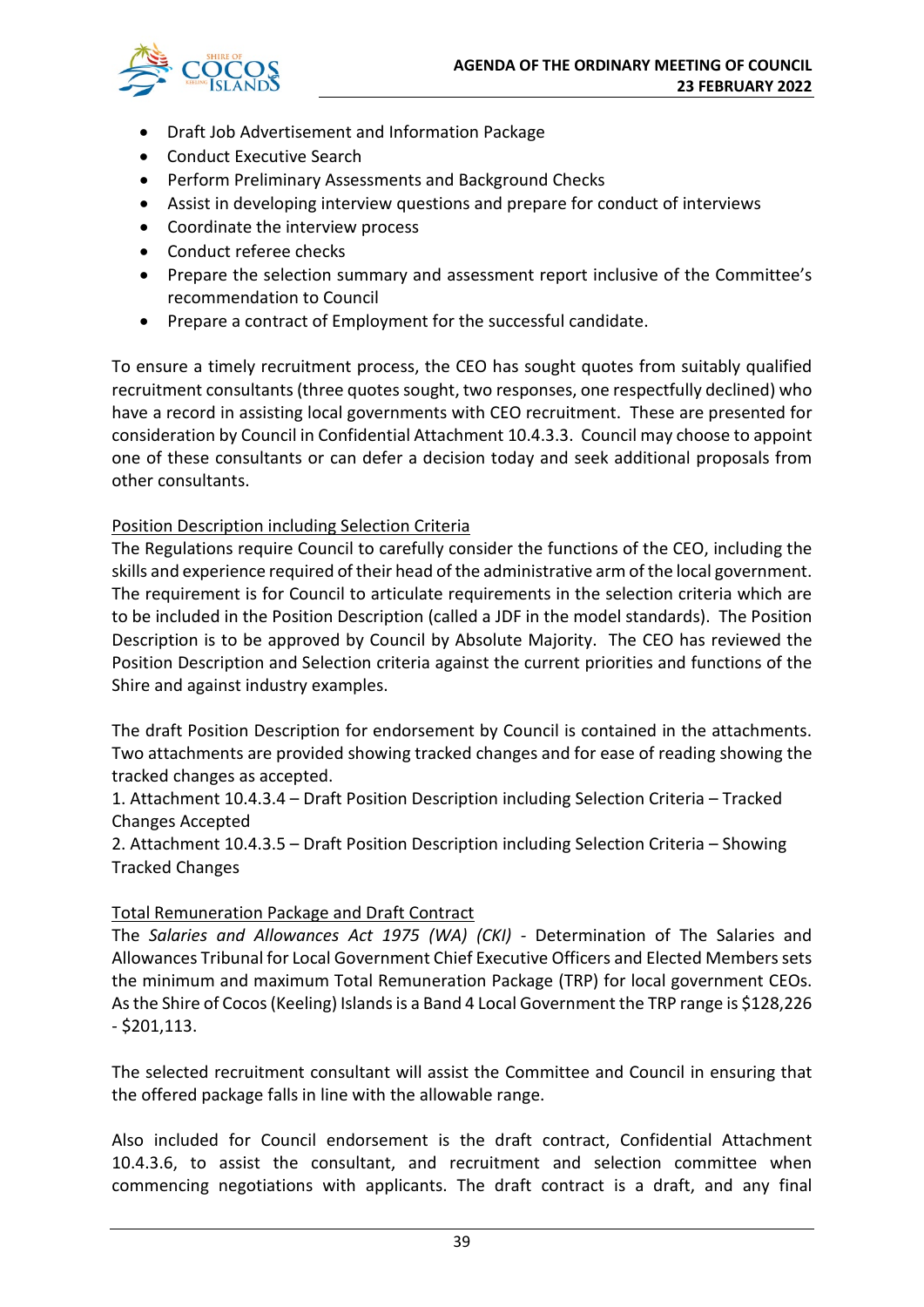

negotiated contract is required to be endorsed by Council before an applicant is appointed and the Shire President authorised to sign the contract.

### **Policy and Legislative Implications**

Under S5.36 of the *Local Government Act 1995 (WA)(CKI)* the Council is responsible for the employment of a person to be the CEO of the local government and the Standard for CEO Recruitment, Performance and Termination further detail the requirements of how that process should be undertaken. The recruitment consultant's scope of work will be to continue to advise Council on legislative requirements to ensure the recruitment and selection process is compliant with all legislation.

#### **Financial Implications**

\$25,000 is allocated in the 2021/2022 Staff Appointment/Leaving Account. This will be sufficient to commence the recruitment process and additional funds can be considered by Council should they be required.

#### **Strategic Implications**

Key Result Area Four: *Civic Leadership*

### **Risk Implications**

| <b>Risk Category</b> | <b>Description</b>                                                                      | Rating (consequence x<br>likelihood) | <b>Mitigation Action</b>                                                                                                                                                                                                                                                                    |
|----------------------|-----------------------------------------------------------------------------------------|--------------------------------------|---------------------------------------------------------------------------------------------------------------------------------------------------------------------------------------------------------------------------------------------------------------------------------------------|
| Financial            | Insufficient funds for<br>the recruitment<br>process                                    | Low $(4)$                            | Should additional<br>funds be required over<br>an above what is<br>allocated to the Staff<br>Appointment account,<br>a budget amendment<br>can be considered by<br>Council.                                                                                                                 |
| Service Interruption | Change in senior<br>leadership can result in<br>disruption to projects<br>and services. | <b>High (12)</b>                     | A handover is<br>preferred but where<br>this is not possible, the<br>outgoing CEO will<br>ensure that the Acting<br>CEO and other key<br>staff have a full<br>understanding of all<br>projects and will<br>provide handover<br>notes. The<br>recruitment process is<br>commenced as soon as |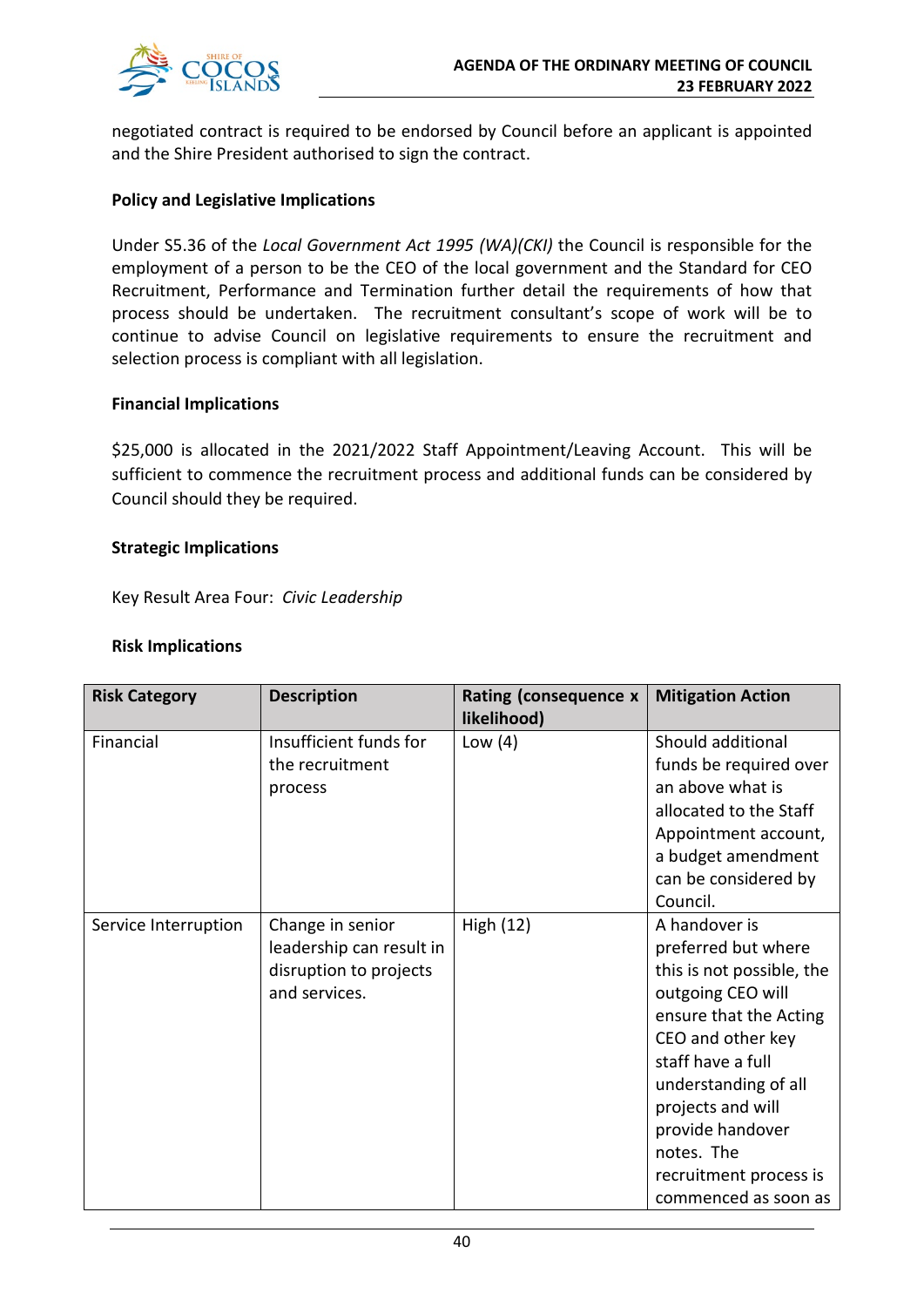

|            |                                                          |             | possible to minimise<br>disruption.                                                                                       |
|------------|----------------------------------------------------------|-------------|---------------------------------------------------------------------------------------------------------------------------|
| Compliance | Changes to the<br>legislation for<br>recruitment of CEOs | High $(12)$ | The contract for the<br>recruitment consultant<br>will include a<br>requirement to ensure<br>the process is<br>compliant. |

### **Risk Matrix**

| Consequence /<br>Likelihood | Insignificant (1) | Minor (2)        | Medium (3)       | Major (4)        | <b>Extreme (5)</b> |
|-----------------------------|-------------------|------------------|------------------|------------------|--------------------|
| <b>Almost Certain (5)</b>   | Moderate (5)      | <b>High (10)</b> | <b>High (15)</b> | Extreme (20)     | Extreme (25)       |
| Likely (4)                  | Low(4)            | Moderate (8)     | <b>High (12)</b> | <b>High (16)</b> | Extreme (20)       |
| Possible (3)                | Low(3)            | Moderate (6)     | Moderate (9)     | High $(12)$      | <b>High (15)</b>   |
| Unlikely (2)                | Low(2)            | Low $(4)$        | Moderate (6)     | Moderate (8)     | <b>High (10)</b>   |
| <b>Rare (1)</b>             | Low(1)            | Low(2)           | Low $(3)$        | Low $(4)$        | Moderate (5)       |

#### **Voting Requirements**

- Part One: Simple Majority is required to adopt the Process for the CEO Recruitment and Selection.
- Part Two: Absolute Majority is required to establish the Recruitment and Selection Committee (selection panel), including its Terms of Reference.
- Part Three: Absolute Majority is required to approve the CEO Position Description and draft Contract
- Part Four: Simple Majority is required to appoint the consultant to assist with the recruitment.

### **Conclusion**

This report is presented to enable Council to commence the recruitment process in a timely manner which will assist with minimising any disruption to services or projects. However, Council has the option to defer consideration of the recruitment consultant until the Committee has formed and to seek additional proposals.

### **OFFICER RECOMMENDATION – ITEM NO 10.4.3**

### **PART ONE:**

**1. THAT COUNCIL, BY SIMPLE MAJORITY, PURSUANT TO THE** *LOCAL GOVERNMENT ACT 1995 (WA)(CKI) AND THE LOCAL GOVERNMENT (ADMINISTRATION) AMENDMENT REGULATIONS 2021* **RESOLVES TO ADOPT THE PROCESS FOR CEO RECRUITMENT AND SELECTION TO BE USED AS A GUIDE AS CONTAINED IN ATTACHMENT 10.4.3.1.**

### **PART TWO:**

**1. THAT COUNCIL, BY ABSOLUTE MAJORITY, PURSUANT TO THE** *LOCAL GOVERNMENT ACT 1995 (WA)(CKI) AND THE LOCAL GOVERNMENT (ADMINISTRATION) AMENDMENT REGULATIONS 2021* **RESOLVES TO ESTABLISH THE CHIEF EXECUTIVE OFFICER RECRUITMENT AND SELECTION COMMITTEE AS PER THE ATTACHED TERMS OF REFERENCE AS CONTAINED IN ATTACHMENT 10.4.3.2; AND**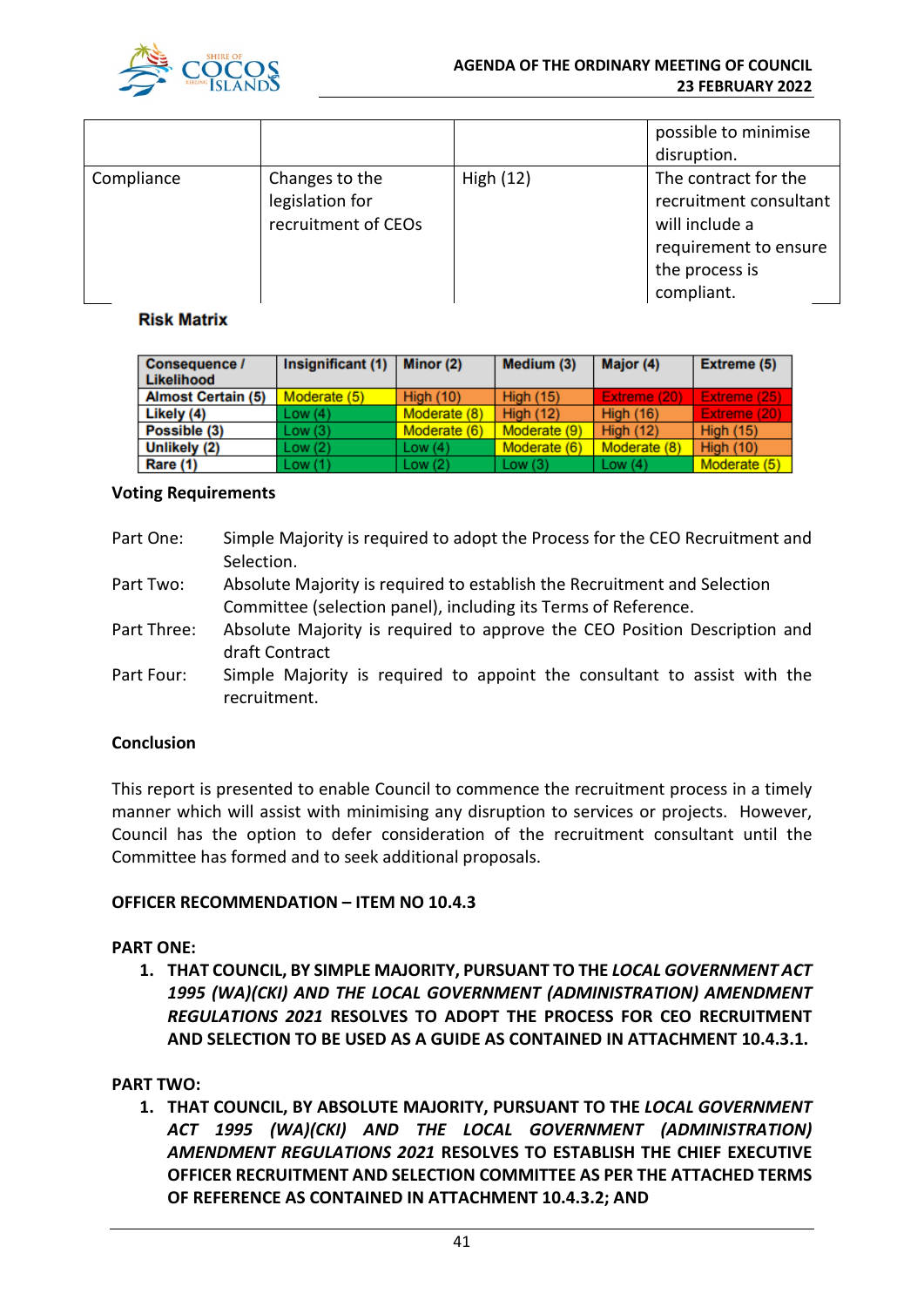

**2. APPOINTS THE FOLLOWING ELECTED MEMBERS AND INDEPENDENT MEMBER TO THE COMMITTEE:**

| <b>CR</b> |  |
|-----------|--|
| <b>CR</b> |  |
| <b>CR</b> |  |

**INDEPENDENT MEMBER: \_\_\_\_\_\_\_\_\_\_\_\_\_\_\_\_\_\_\_\_\_\_\_\_\_\_\_\_\_\_\_\_\_\_\_\_\_\_\_\_\_\_\_\_\_\_**

**PART THREE:**

- **1. THAT COUNCIL, BY ABSOLUTE MAJORITY, PURSUANT TO THE** *LOCAL GOVERNMENT (ADMINISTRATION) AMENDMENT REGULATIONS 2021***, APPROVES THE CEO POSITION DESCRIPTION AS CONTAINED IN ATTACHMENT 10.4.3.4 WHICH OUTLINES THE QUALIFICATIONS, SELECTION CRITERIA AND RESPONSIBLITIES OF THE POSITION; AND**
- **2. APPROVES THE DRAFT CONTRACT AS CONTAINED IN CONFIDENTIAL ATTACHMENT 10.4.3.6 AND TOTAL REMUNERATION PACKAGE IN ACCORDANCE WITH THE**  *SALARIES AND ALLOWANCES ACT 1975 (WA) (CKI)* **FOR A BAND 4 LOCAL GOVERNMENT BEING \$128,226 - \$201,113.**

**PART FOUR:**

**THAT COUNCIL, BY SIMPLE MAJORITY, PURSUANT TO** *S5.36 OF THE LOCAL GOVERNMENT ACT 1995 (WA)(CKI)* **RESOLVES TO APPOINT THE FOLLOWING SUITABLY QUALIFIED, INDEPENDENT AND EXPERIENCED RECRUITMENT CONSULTANT, LICENSED UNDER THE** *EMPLOYMENT AGENTS ACT 1976 (WA) (CKI),*  **TO ASSIST THE CEO RECRUITMENT AND SELECTION COMMITTEE TO CONDUCT THE RECRUITMENT AND SELECTION PROCESS FOR THE SHIRE CEO:** 

**\_\_\_\_\_\_\_\_\_\_\_\_\_\_\_\_\_\_\_\_\_\_\_\_\_\_\_\_\_\_\_\_\_\_\_\_\_\_\_\_\_\_\_\_\_\_\_\_\_\_\_\_\_\_\_\_\_\_\_\_\_\_\_\_\_\_\_\_\_**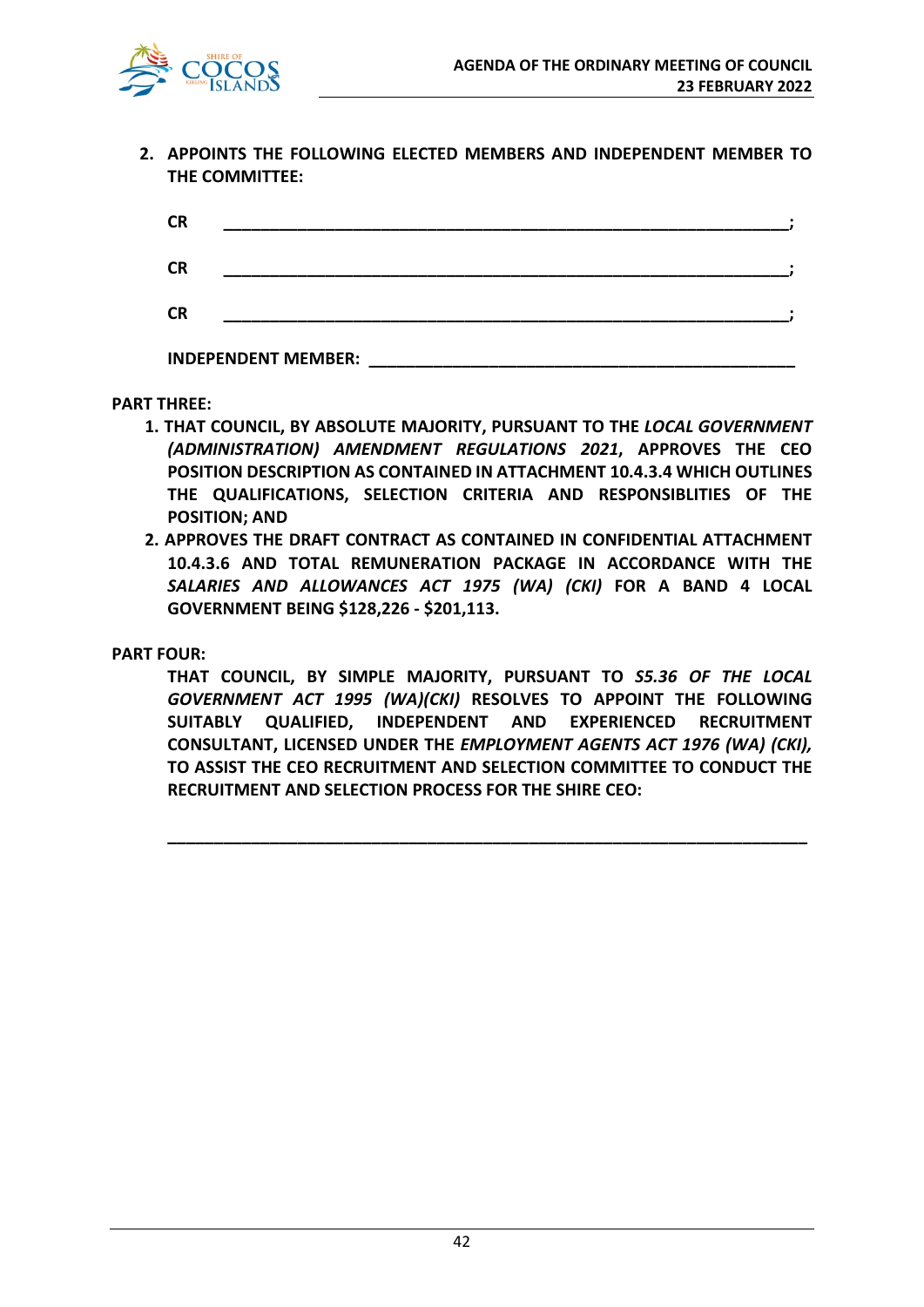

- **11. MINUTES TO BE RECEIVED**
- **12. ELECTED MEMBERS MOTION OF WHICH PREVIOUS NOTICE HAS BEEN GIVEN**
- **13. MOTIONS WITHOUT NOTICE WITH LEAVE OF COUNCIL**
- **14. MATTERS BEHIND CLOSED DOORS**
- **15. MATTERS RELATING TO THE LAND TRUSTS**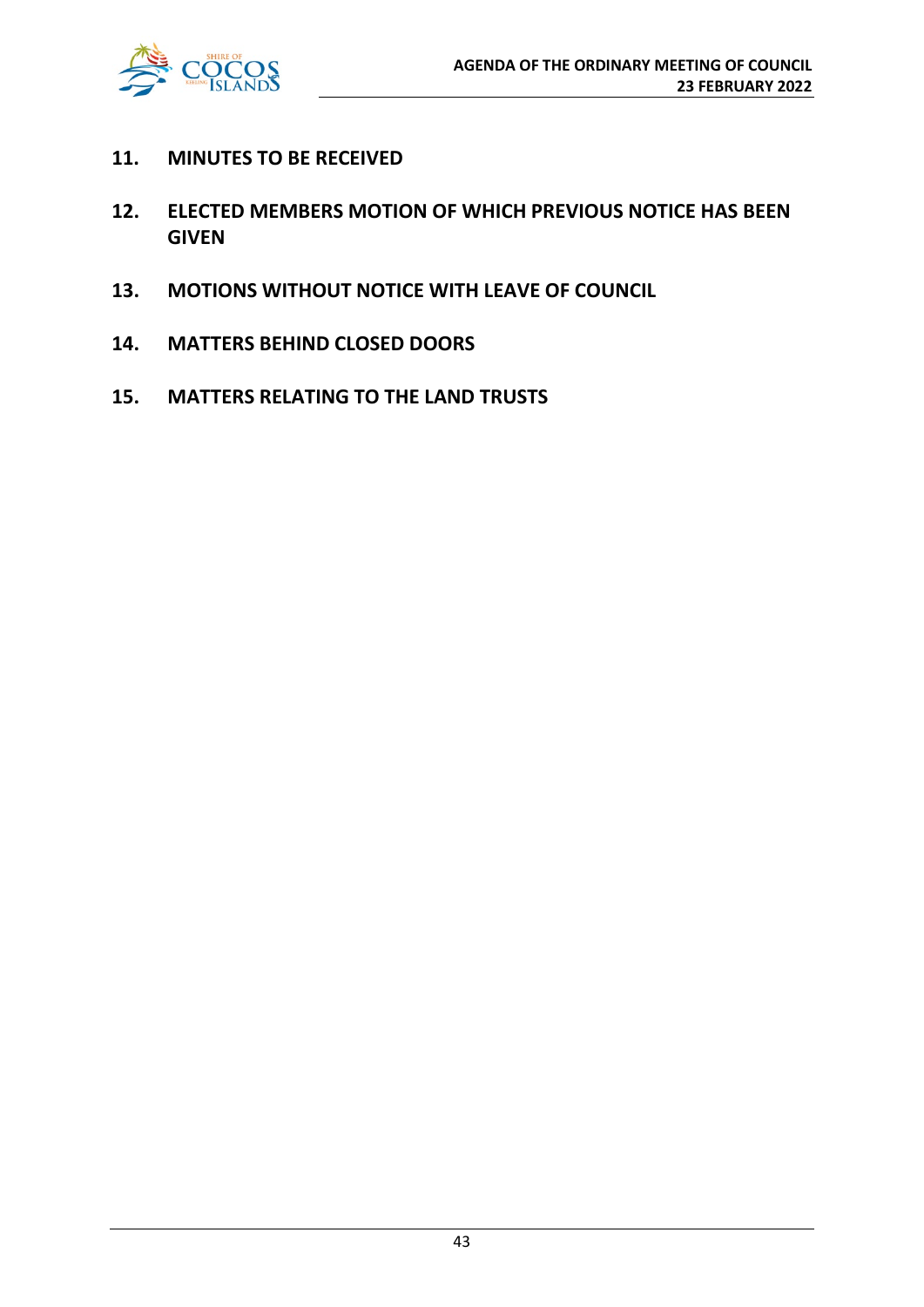



### MATTERS RELATING TO THE LAND TRUST 1979 AND LAND TRUST 1984

The Australian Government transferred ownership of portions of land on the Cocos (Keeling) Islands, under two separate deeds, to the Territory's local government being the Cocos (Keeling) Islands Council. On 1 July 1992, the Territories Law Reform Act came into effect by which the Commonwealth Government applied Western Australian laws to the Cocos (Keeling) Islands. The *Local Government (Transition) Ordinance 1992* established the Shire of the Cocos (Keeling) Islands by absorbing the Cocos (Keeling) Islands Council. By this arrangement, the body corporate called the Shire of Cocos (Keeling) Islands became the Trustee for both Land Trusts. Decisions relating to the Trust are made by Council as the decision-making arm of the body corporate.

**The 1979 Deed:** The 1979 Trust Deed applies to all of the land above the high-water mark on Home Island, except Lot 13, Lot 14 and Pulu Gangsa (Cemetery Island). The Deed states that the land is to be held 'upon trust for the benefit, advancement and wellbeing of the community formed by the Kampong residents.' No other terms were expressed in the Deed. 'Kampong residents' were described in the 1979 Trust Deed as 'the residents from time to time of the Kampong area'.

**The 1984 Deed:** The 1984 Trust Deed applies to all parcels of land situated and being above high-water mark within the Cocos (Keeling) Islands, including North Keeling Island, but not including parcels of land as described in the First Schedule of the 1984 Trust Deed. This transferred land was to be held by the Council (and later, by its successor, the Shire) 'upon trust for the benefit, advancement and wellbeing of the Cocos (Keeling) Islander's resident in the Territory on land owned by the Council."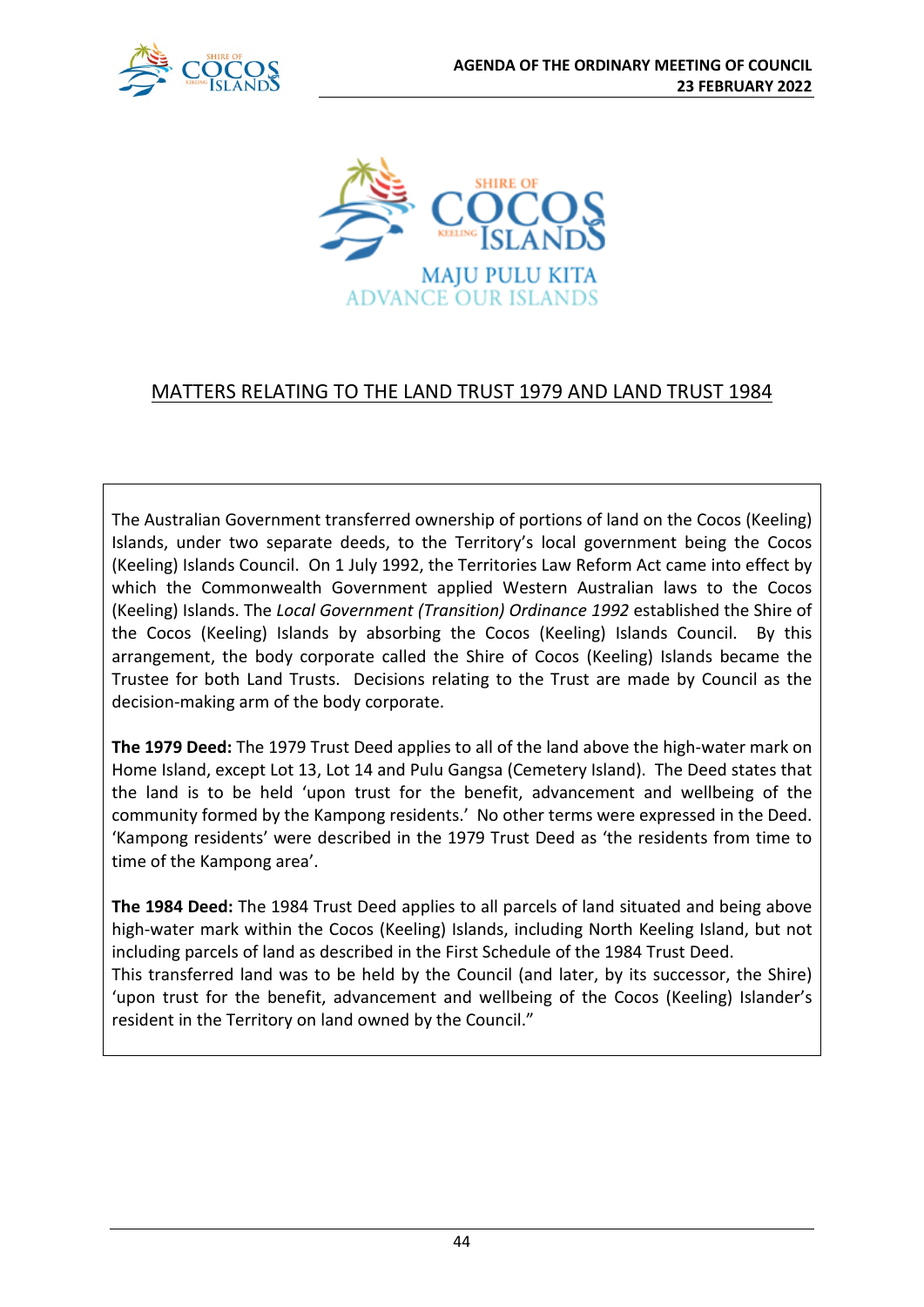

### **15.1 TRUSTS ADMINISTRATION**

### **15.2 TRUSTS LEASES**

### **15.2.1 RESIDENTIAL LEASE REQUEST – LOT109 JALAN PANTAI HOME ISLAND**

### **Report Information**

| Date:                     | 3 February 2022                                    |
|---------------------------|----------------------------------------------------|
| Location:                 | Lot 109 Home Island, Jalan Pantai                  |
| Applicant:                | Mr Keegan Haig & Mrs Valerie Capstan               |
| File Ref:                 | HL109                                              |
| Disclosure of Interest:   |                                                    |
| <b>Reporting Officer:</b> | Leasing Officer                                    |
| Island:                   | Home Island                                        |
| Attachments:              | 15.2.1.1 - Letter of request from applicant        |
|                           | 15.2.1.2 - Map of Lot 109 Jalan Pantai Home Island |

### **Authority / Discretion**

### **Definition**

|             | Advocacy       | When Council advocates on its own behalf or on behalf of its<br>community to another level of government/body/agency.                                                                                                                                                                                                                                        |
|-------------|----------------|--------------------------------------------------------------------------------------------------------------------------------------------------------------------------------------------------------------------------------------------------------------------------------------------------------------------------------------------------------------|
| $\boxtimes$ | Executive      | The substantial direction setting and oversight role of the<br>Council. E.g. adopting plans and reports, accepting tenders,<br>directing operations, setting and amending budgets.                                                                                                                                                                           |
|             | Legislative    | Includes adopting local laws, town planning schemes and<br>policies. Review when Council reviews decisions made by<br>officers.                                                                                                                                                                                                                              |
|             | Quasi-Judicial | When Council determines an application / matter that directly<br>affects a person's right and interest. The judicial character arises<br>from the obligations to abide by the principles of natural justice.<br>Examples of Quasi-Judicial authority include town planning<br>applications, building licenses, applications for other permits /<br>licenses. |
|             | Information    | Includes items provides to Council for information purposes only<br>that do not require a decision of Council (i.e. $-$ for noting).                                                                                                                                                                                                                         |

### **Report Purpose**

To present the request and supporting documentation for a new lease for land held under the 1979 Land Trust Deed to Council, acting in its capacity as the Trustee, for consideration.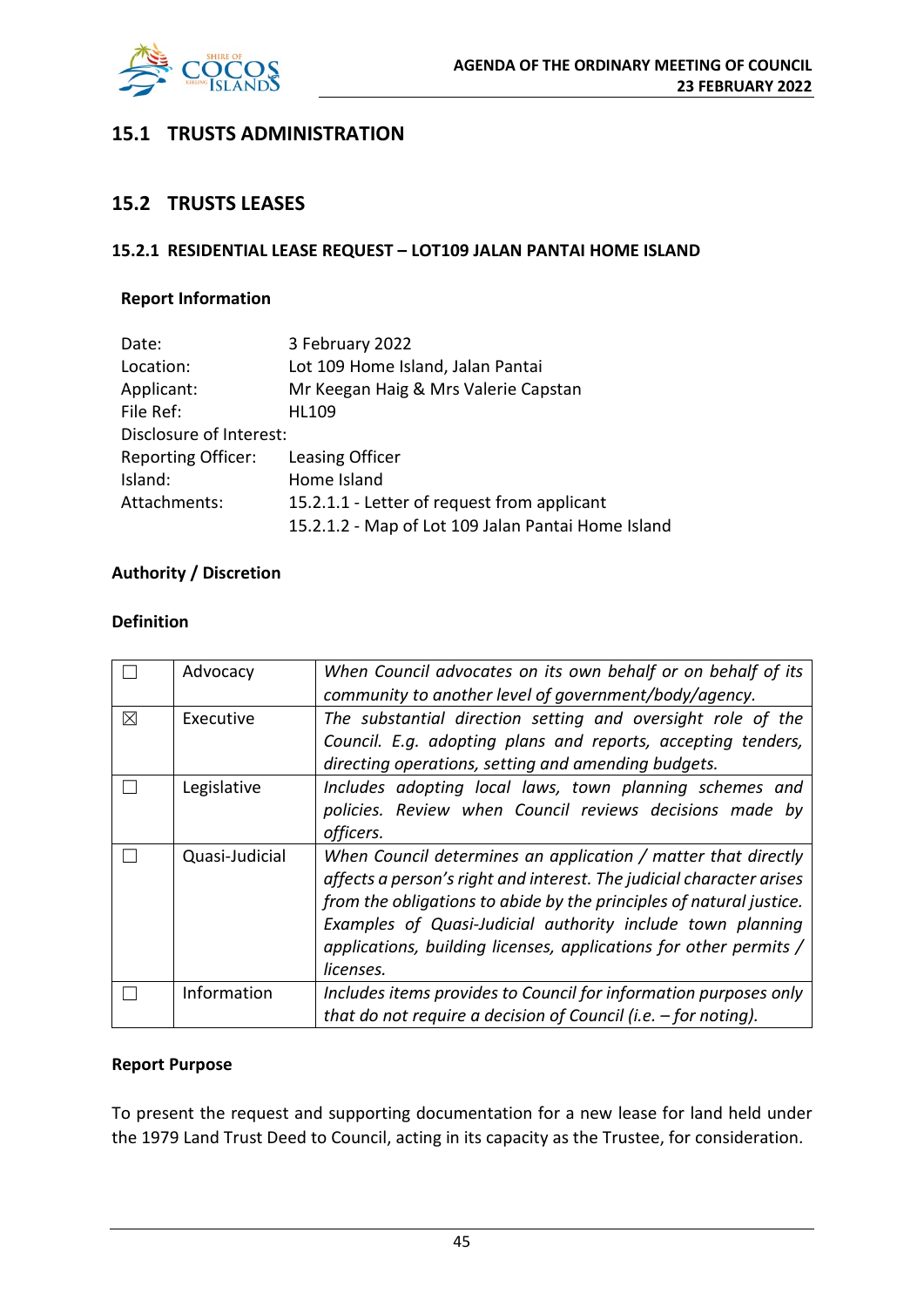

### **Relevant Documents**

Available for viewing at the meeting Request letter from proponent

### **Background**

The proponent has requested to enter into a Residential Lease Agreement for House 9 Home Island. The proponent currently rents this property from the Shire.

At the Ordinary Meeting of Council in April 2009, Council resolved the following:

*That Council accepts the current Lease Document as being suitable for the establishment of new Residential Lease Agreements for the remaining 35 Kampong Homes based on the following: -*

- *1. That the term of the new Agreements be reduced to coincide with the expiration of the 40 year Leases in 2043;*
- *2. That the initial Lease Premium for the new Agreements be set at an upfront payment of \$3,500 however, should the tenant be prepared to take up a Lease prior to 1 January 2011, the Lease Premium be reduced to \$3,000 as a financial inducement to take up the Lease Agreement.*
- *3. That Council advises prospective Lessee's and Assignee's of non-compliant outbuildings on properties, if they so exist, and that it is the prospective Lessee and Assignee's responsibility to accept liability should any future claims arise in respect to these non-compliant out-buildings.*
- *4. That Council lists in its 2011/2012 Budget considerations the appointment of a suitably qualified person to undertake inspections of the leased homes within the Kampong and to develop a procedural periodic inspection process for the future.*

### **Comment**

Based on the formal position of Council, as articulated in April 2009, it is proposed to offer the lease for Lot 109, Jalan Pantai on a 21 year term as this period will result the lease expiration coinciding with the expiry of all other Kampong House leases on 30 November 2043. Conditions of the lease will be consistent with all other Kampong leases and the position of Council as outlined above. The more significant of these conditions include the following:

- i. Maintenance of the house will become the responsibility of the leaseholder;
- ii. The prospective lessee assumes responsibility for and accepts liability should any future claims arise in respect to non-compliant out-buildings

The Shire's standard process for leases is to seek independent valuation on the property to determine the market rental value for the initial lease fee. However, officers are bound by the Council resolution from April 2009 (cited above) which sets the lease fee at \$3,500 with no other rent review increases or CPI over the 21-year term of the lease. Officers recognise that the \$3,500 lease fee does not financially benefit the Trust; however, officers also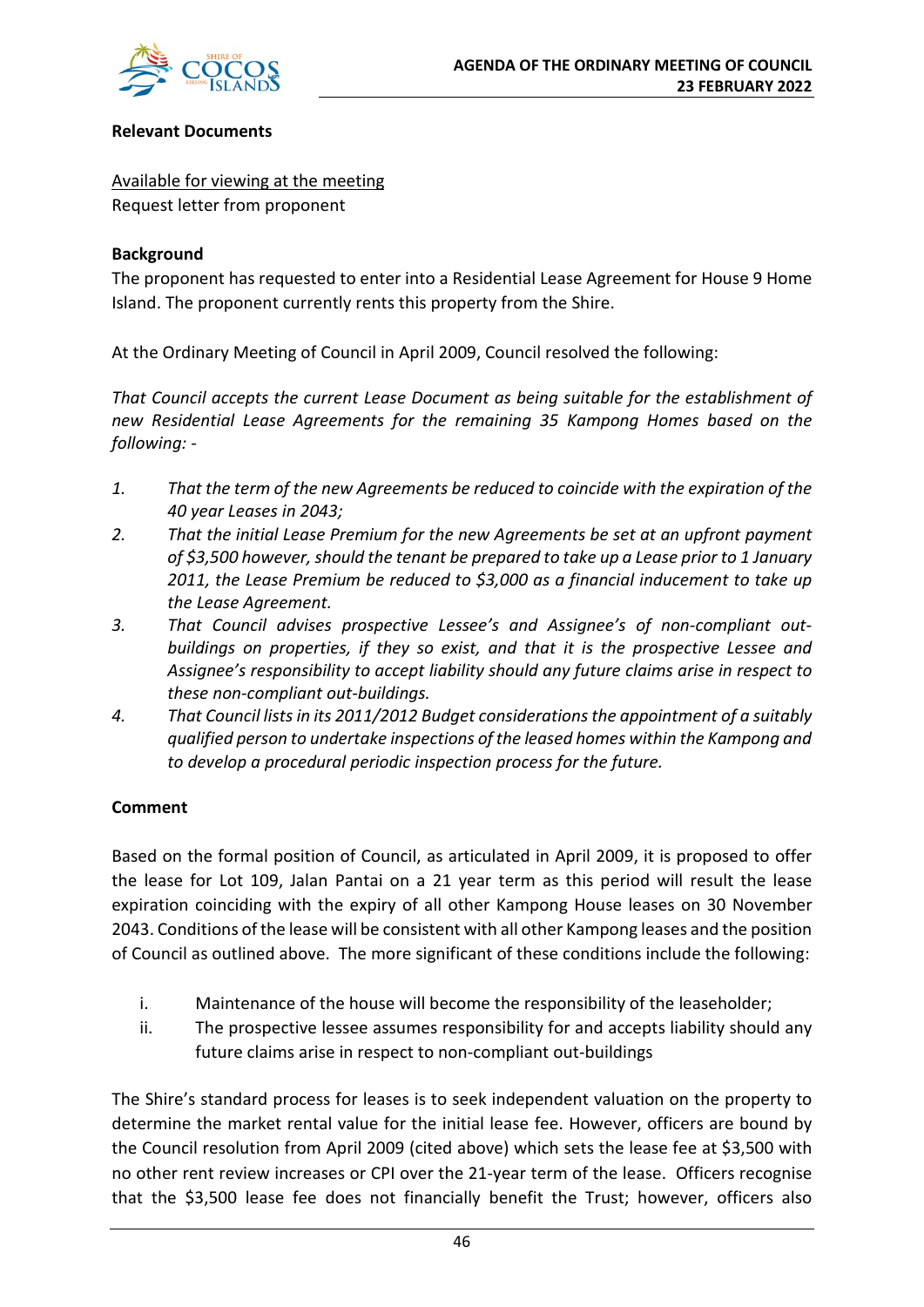

recognise that a lease promotes good social outcomes in terms of a stronger sense of ownership and security of tenure.

Previous leases have included a requirement for the Shire to carry out a full inspection of the property to determine whether any remedial work would be required to be undertaken prior to leasing. The officer's recommendation does not support that previous requirement; instead, the recommendation is that the house is offered on an as-is basis given the very generous financial terms of \$3,500 per annum lease fee.

The applicant acknowledges and accept to lease the property in its current condition.

It is also proposed to add the following additional special condition to the lease document and to all future new kampong lease agreements:

• That Council may terminate this lease if the lessee does not occupy the house for at least six months in any 12-month period unless written approval for the absence has been given by the Shire.

This additional condition has been added to ensure that lease houses in the kampong do not sit vacant for long periods of time. It also protects against the property potentially being used like an investment property and rented out to others by an absentee lessee.

### **Policy and Legislative Implications**

### Section 3.58 of the *Local Government Act (WA)(CKI) 1995*

### **Financial Implications**

This lease would result in the following additional revenue items:

- i. Once-off lease fee \$3,500;
- ii. Annual land rates charge \$2,280.35 (noting that this amount may increase in accordance with Council adopted Rates Charges)
- iii. Annual contribution towards insurance costs \$1,420.00.

This lease would also result in a reduction in revenue from rent charges of \$265.00 per week.

A lease preparation fee of \$257 will be charged.

This new lease will be conditional on any outstanding amounts owing to the Shire having been first paid.

In addition, approving a lease agreement for this tenancy, will minimise the Shire's annual Kampong housing maintenance operational budget; however, this amount cannot be accurately quantified as it varies depending on maintenance requirements.

### **Strategic Implications**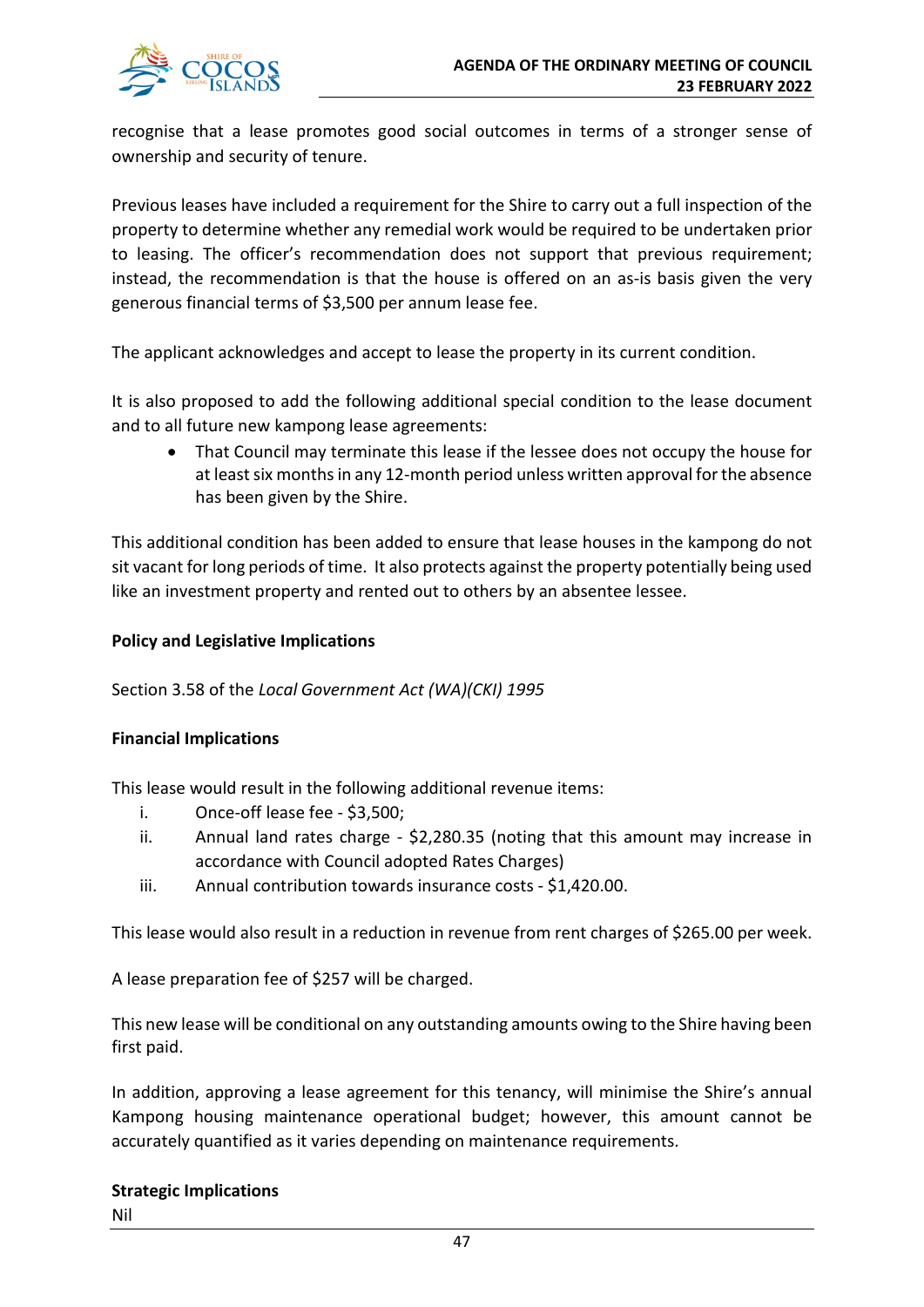

### **Risk Implications**

| <b>Risk Category</b> | <b>Description</b>    | <b>Rating (consequence x</b><br>likelihood) | <b>Mitigation Action</b> |
|----------------------|-----------------------|---------------------------------------------|--------------------------|
| Financial            | Reduction in rent     | Moderate (5)                                | Offset by the reduced    |
|                      | revenue               |                                             | responsibility and cost  |
|                      |                       |                                             | in housing               |
|                      |                       |                                             | maintenance.             |
| Reputation           | Inconsistent decision | Moderate (6)                                | This recommendation      |
|                      | making                |                                             | is consistent with       |
|                      |                       |                                             | precedent and            |
|                      |                       |                                             | established process.     |
| Compliance           | Lack of legislative   | Moderate (6)                                | The process outlined in  |
|                      | compliance            |                                             | this report is           |
|                      |                       |                                             | consistent with          |
|                      |                       |                                             | legislative              |
|                      |                       |                                             | requirements.            |
| Property             | The lessee does not   | Moderate (9)                                | The Shire intends        |
|                      | maintain the property |                                             | commencing a process     |
|                      | to a habitable        |                                             | to inspect leased        |
|                      | standard.             |                                             | properties soon to       |
|                      |                       |                                             | ensure they are being    |
|                      |                       |                                             | maintained.              |

### **Risk Matrix**

| Consequence /             | Insignificant (1) | Minor (2)        | Medium (3)       | Major (4)        | Extreme (5)         |
|---------------------------|-------------------|------------------|------------------|------------------|---------------------|
| Likelihood                |                   |                  |                  |                  |                     |
| <b>Almost Certain (5)</b> | Moderate (5)      | <b>High (10)</b> | <b>High (15)</b> | Extreme (20)     | <b>Extreme (25)</b> |
| Likely (4)                | Low(4)            | Moderate (8)     | <b>High (12)</b> | <b>High (16)</b> | Extreme (20)        |
| Possible (3)              | Low(3)            | Moderate (6)     | Moderate (9)     | <b>High (12)</b> | High $(15)$         |
| Unlikely (2)              | Low(2)            | Low $(4)$        | Moderate (6)     | Moderate (8)     | <b>High (10)</b>    |
| Rare (1)                  | Low(1)            | Low(2)           | Low $(3)$        | Low $(4)$        | Moderate (5)        |

### **Voting Requirements**

### **Conclusion**

The request for a new lease is supported based on the precedent set by Council whereby previous applications for leases by Kampong resident tenants have always been supported on the basis that a lease provides more surety of tenure for residents, whilst alleviating the Shire of the financial burden of the property maintenance for the leased property.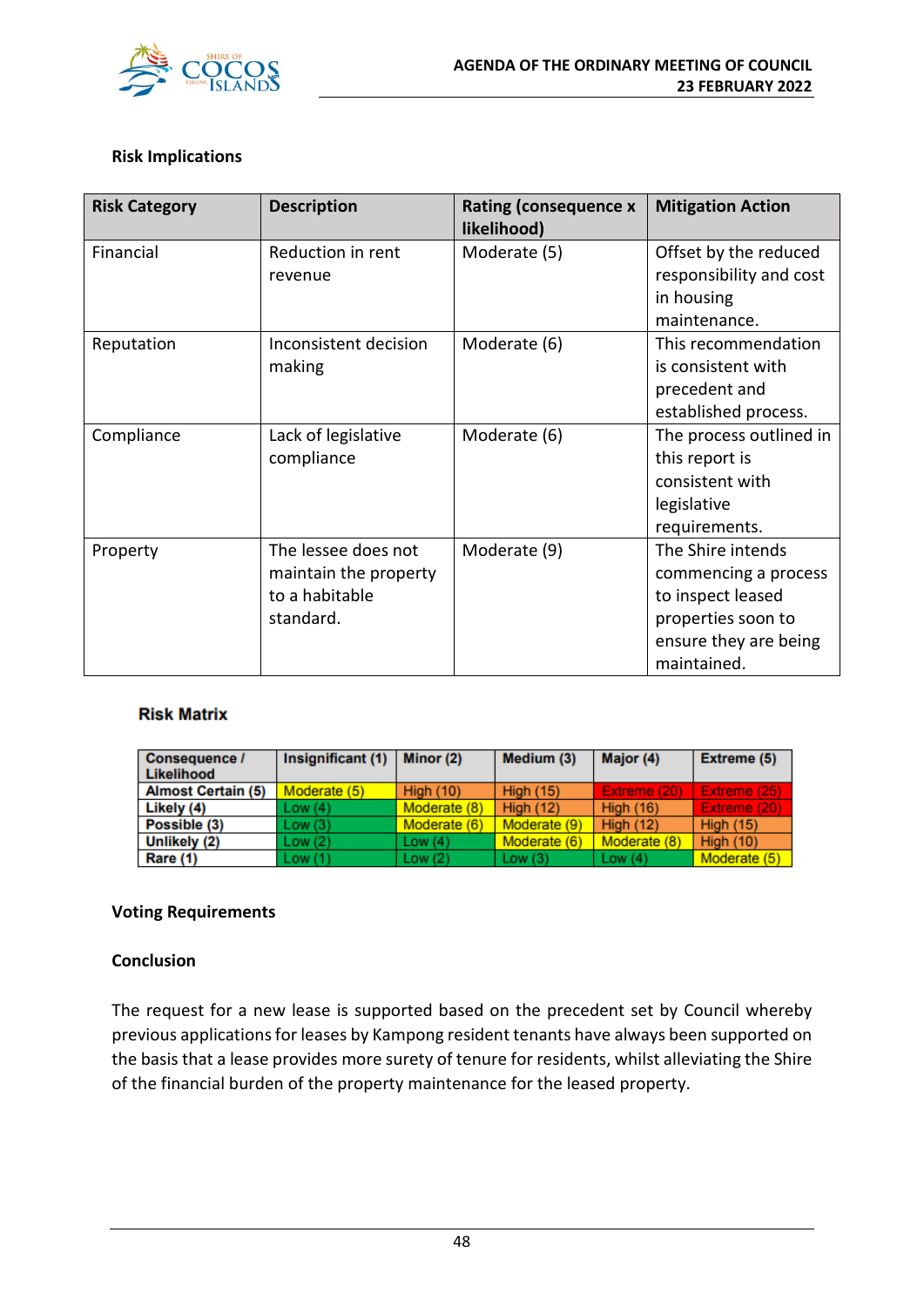

### **OFFICER RECOMMENDATION – ITEM NO 15.2.1**

**THAT COUNCIL ACTING IN ITS CAPACITY AS TRUSTEE OF THE 1979 LAND TRUST DEED, BY SIMPLE MAJORITY, PURSUANT TO SECTION 3.58 OF THE** *LOCAL GOVERNMENT ACT (WA)(CKI) 1995* **RESOLVES:**

- **1. TO ENTER INTO A LEASE FOR LOT 109, JALAN PANTAI WITH KEEGAN HAIG & VALERIE CAPSTAN AS PER THE SHIRE'S STANDARD RESIDENTIAL LEASE CONDITIONS WITH THE FOLLOWING SPECIAL CONDITIONS:**
	- **a. THE LEASE EXPIRY DATE IS SET FOR 30 NOVEMBER 2043;**
	- **b. THAT THE INITIAL LEASE PREMIUM FOR THE AGREEMENT BE SET AS AN UPFRONT PAYMENT OF \$3,500 INCLUDING \$257 FOR THE LEASE PREPARATION FEE;**
	- **c. THE LEASE OF PROPERTY WILL BE FOR "AS IS WHERE IS" BASIS;**
	- **d. THAT THE PROSPECTIVE LESSEE IS ADVISED THAT THEY WILL BE RESPONSIBLE FOR ALL MAINTENANCE OF THE BUILDING;**
	- **e. THAT THE TRUSTEE ADVISES THE PROSPECTIVE LESSEE THAT NON-COMPLIANT OUT-BUILDING ON PROPERTY, IF THEY SO EXIST, ARE THE LESSEE'S RESPONSIBILITY TO ACCEPT LIABILITY SHOULD ANY FUTURE CLAIMS ARISE IN RESPECT TO THESE NON-COMPLIANT OUT-BUILDINGS.**
	- **f. THAT COUNCIL MAY TERMINATE THIS LEASE IF THE LESSEE DOES NOT OCCUPY THE HOUSE FOR AT LEAST 6 MONTHS IN ANY 12 MONTH PERIOD UNLESS WRITTEN APPROVAL FOR THE ABSENCE HAS BEEN GIVEN BY THE SHIRE.**
- **2. ADVISE THE PROSPECTIVE LESSEE THAT SHOULD ANY OUTSTANDING MONIES BE OWING TO THE SHIRE, THEY ARE TO BE PAID IN FULL.**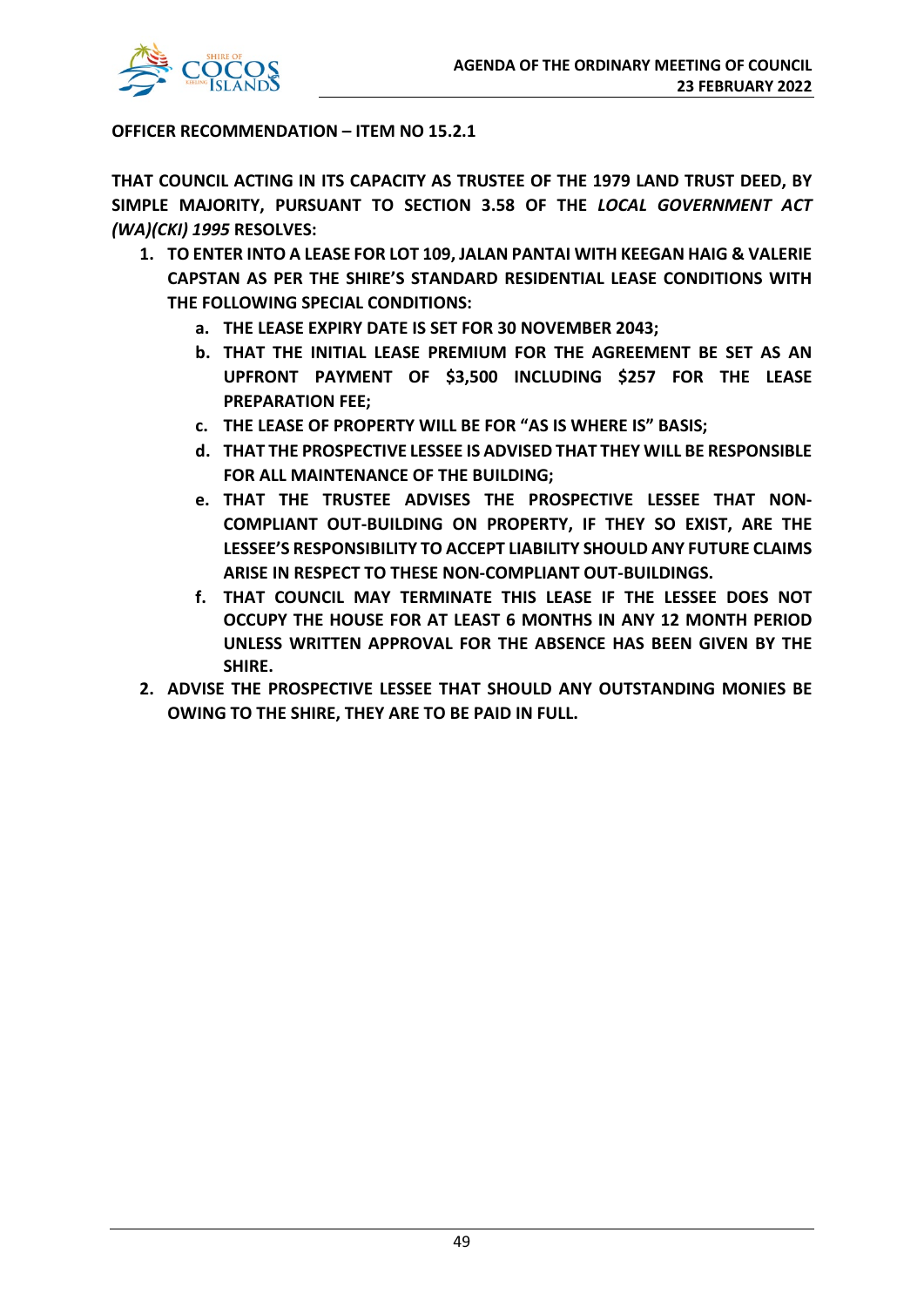

### **15.2.2 PART LOT 102 DIRECTION ISLAND LEASE PROPOSAL - RESPONSE FROM COMMONWEALTH GOVERNMENT - COCOS BORONIA RESORT**

### **Report Information**

| Date:                       | 17 February 2022                                                  |
|-----------------------------|-------------------------------------------------------------------|
| Location:                   | Part Lot 102 Direction Island                                     |
| Applicant:                  | Cocos Boronia Resort Pty Ltd                                      |
| File Ref:                   | Not Applicable                                                    |
| Disclosure of Interest: Nil |                                                                   |
| Reporting Officer:          | <b>Chief Executive Officer</b>                                    |
| Island:                     | Direction Island                                                  |
| Attachments:                | 15.2.2.1 - Department of Infrastructure - Response to Request for |
|                             | Lease Crown Land (Over Water)                                     |
|                             | 15.2.2.2 - Cocos Boronia Resort Lease Extension Request February  |
|                             | 2022                                                              |

### **Authority / Discretion**

#### **Definition**

|             | Advocacy       | When Council advocates on its own behalf or on behalf of its<br>community to another level of government/body/agency.                                                                                                                                                                                                                                        |
|-------------|----------------|--------------------------------------------------------------------------------------------------------------------------------------------------------------------------------------------------------------------------------------------------------------------------------------------------------------------------------------------------------------|
| $\boxtimes$ | Executive      | The substantial direction setting and oversight role of the<br>Council. E.g. adopting plans and reports, accepting tenders,<br>directing operations, setting and amending budgets.                                                                                                                                                                           |
|             | Legislative    | Includes adopting local laws, town planning schemes and<br>policies. Review when Council reviews decisions made by<br>officers.                                                                                                                                                                                                                              |
|             | Quasi-Judicial | When Council determines an application / matter that directly<br>affects a person's right and interest. The judicial character arises<br>from the obligations to abide by the principles of natural justice.<br>Examples of Quasi-Judicial authority include town planning<br>applications, building licenses, applications for other permits /<br>licenses. |
|             | Information    | Includes items provides to Council for information purposes only<br>that do not require a decision of Council (i.e. $-$ for noting).                                                                                                                                                                                                                         |

### **Report Purpose**

The purpose of this report is for Council to receive correspondence from the Assistant Secretary, Indian Ocean Territories Branch, in respect to the Commonwealth sanctions for the over the water lease and the approval of land lease components of the Direction Island Resort Lease Proposal, and to consider a request from the proponent, Cocos Boronia Resort Pty Ltd (CBR), to extend the lease execution date.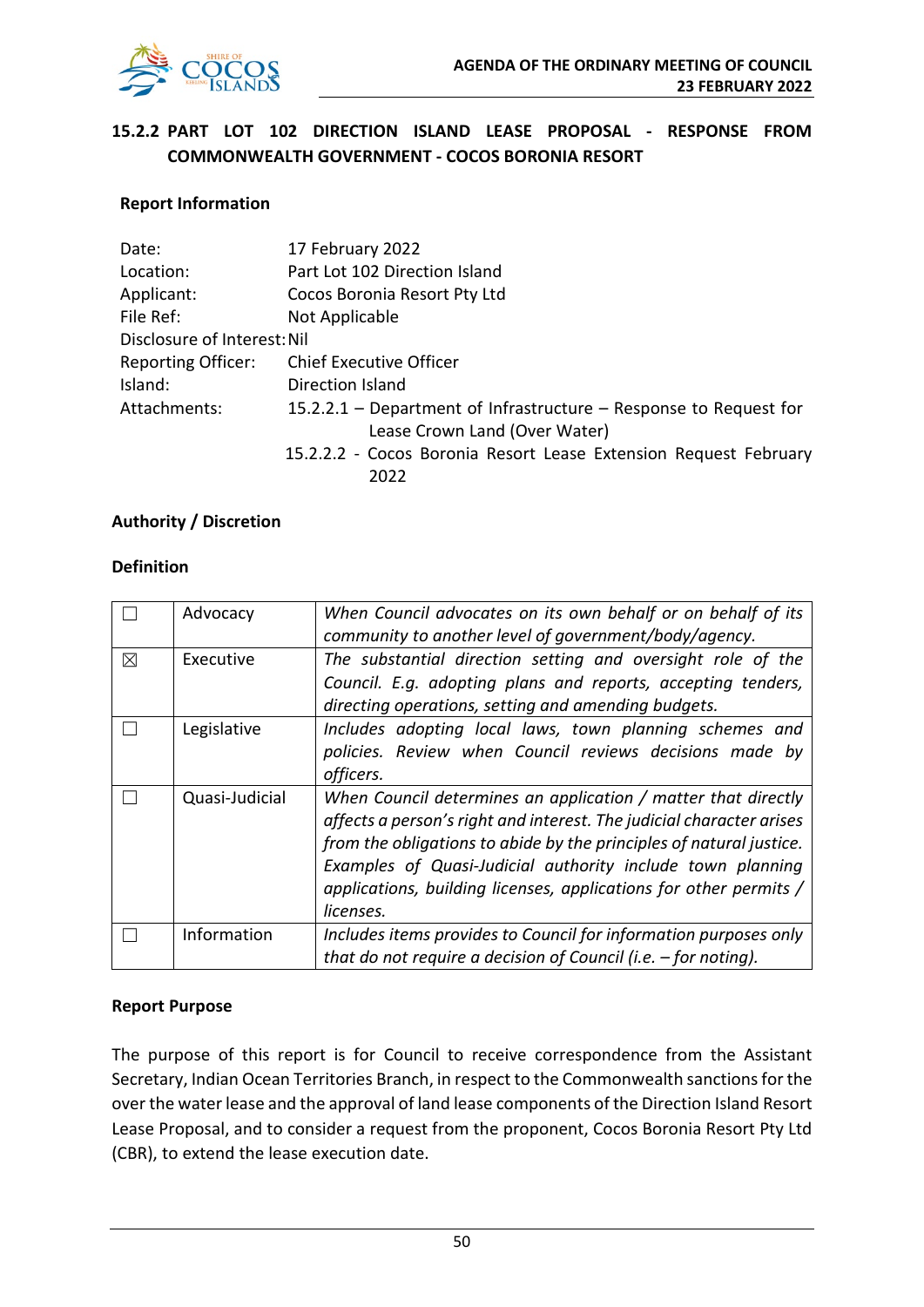

It should be noted that Council, in this instance, is acting in its capacity as the Trustee of the 1984 Land Trusts as the Land (Part Lot 102) is held in Trust. Council, in making any decision in relation to the Trust, must give due consideration of the purpose of the Trust that is *"the benefit, advancement and wellbeing of Cocos (Keeling) Islanders resident in the Territory on land owned by the Council"* and ensure their decision-making is guided by this objective. Council, acting in its capacity as Trustee, has the authority to consider matters relating to Land held in Trust.

#### **Relevant Documents**

Available for viewing at the meeting Nil

#### **Background**

On 25 March 2020 Council resolved to dispose of Part Lot 102 Direction Island to Cocos Boronia Resort for the purposes of developing a luxury Eco Resort.

#### COUNCIL RESOLUTION - ITEM NO 14.2.1

MOVED CR CHARLSTON, SECONDED CR LACY

THAT COUNCIL ACTING IN ITS CAPACITY AS TRUSTEE OF THE 1984 LAND TRUST BY SIMPLE MAJORITY, PURSUANT TO SECTION 3.58 OF THE LOCAL GOVERNMENT ACT 1995 (WA) (CKI) **RESOLVES TO:** 

- 1. RECEIVE THE PUBLIC SUBMISSIONS LODGED IN RESPONSE TO STATUTORY ADVERTISING OF THE INTENT TO DISPOSE (BY LEASE) OF A PORTION OF LOT 102 **DIRECTION ISLAND:**
- 2. NOTE THAT NO SUBMISSIONS WERE RECEIVED IN RESPONSE TO THE ADVERTISED **BUSINESS CASE:**

3. DISPOSE (BY LEASE) OF A PORTION OF LOT 102 DIRECTION ISLAND GIVING A TOTAL LEASE AREA OF 16.116 HECTARES TO COCOS BORONIA RESORT FOR THE PURPOSE OF DEVELOPING A LUXURY ECO-RESORT AS PER THE FOLLOWING LEASE **CONDITIONS:** 

A. LEASE PAYMENTS AS PER THE FOLLOWING SCHEDULE:

- \$100,000 ONCE-OFF UPFRONT PAYMENT AT THE COMMENCEMENT OF iv. THE PRE-CONSTRUCTION PHASE, PRE-CONSTRUCTION IS DEFINED AS THE PERIOD FROM THE DATE THE LEASE IS EXECUTED UNTIL THE DATE THE SHIRE ISSUES A BUILDING PERMIT UP TO A MAXIMUM OF 18 MONTHS AFTER WHICH A \$5,000 MONTHLY FEE WILL BE ALSO PAYABLE:
- \$10,000 PER MONTH DURING THE CONSTRUCTION PERIOD:  $\mathbf{v}$
- \$225,000 PFR ANNUM LEASE EFF POST CONSTRUCTION AS DETERMINED vi. BY THE INDEPENDENT PROFESSIONAL VALUATION BY OPTEON AND SUBJECT TO ANNUAL CPI OR MARKET REVIEW:
- B. LEASE TERM OF 40 YEARS PLUS 20 YEARS PLUS 20 YEARS;
- C. THE LEASE APPLICATION IS MADE BY COCOS BORONIA RESORT PTY LTD, A WHOLLY OWNED SUBSIDIARY OF INDIAN OCEAN LEISURE PTY LTD;
- D. NOTE THAT COMMONWEALTH SANCTION WILL BE REQUIRED PRIOR TO THE LEASE BEING EXECUTED.
- 4. SUBJECT TO POINT 'D' ABOVE (BEING THE RECEIPT OF COMMONWEALTH SANCTION FOR THE LEASE) EXECUTE THE LEASE WITHIN 9 MONTHS FROM THE DATE OF THIS COUNCIL RESOLUTION OR WITHIN TWO WEEKS OF THE OVER THE WATER LEASE BEING SECURED, WHICHEVER IS THE SOONER.
- 5. FORMALLY APPROACH THE ASSISTANT MINISTER OF THE TERRITORIES TO PROVIDE THE SHIRE WITH A LEASE FOR THE OVER THE WATER SECTION OF 7.110 HECTARES FOR THE SHIRE TO SUB-LEASE TO COCOS BORONIA RESORT PTY LTD ALLOWING THE SHIRE TO MANAGE THE WHOLE PROPOSAL.

THE MOTION WAS PUT AND DECLARED CARRIED (6/0)

FOR: IKU, ANTHONEY, CHARLSTON, HAMIRIL, LACY, MINKOM **AGAINST: NIL**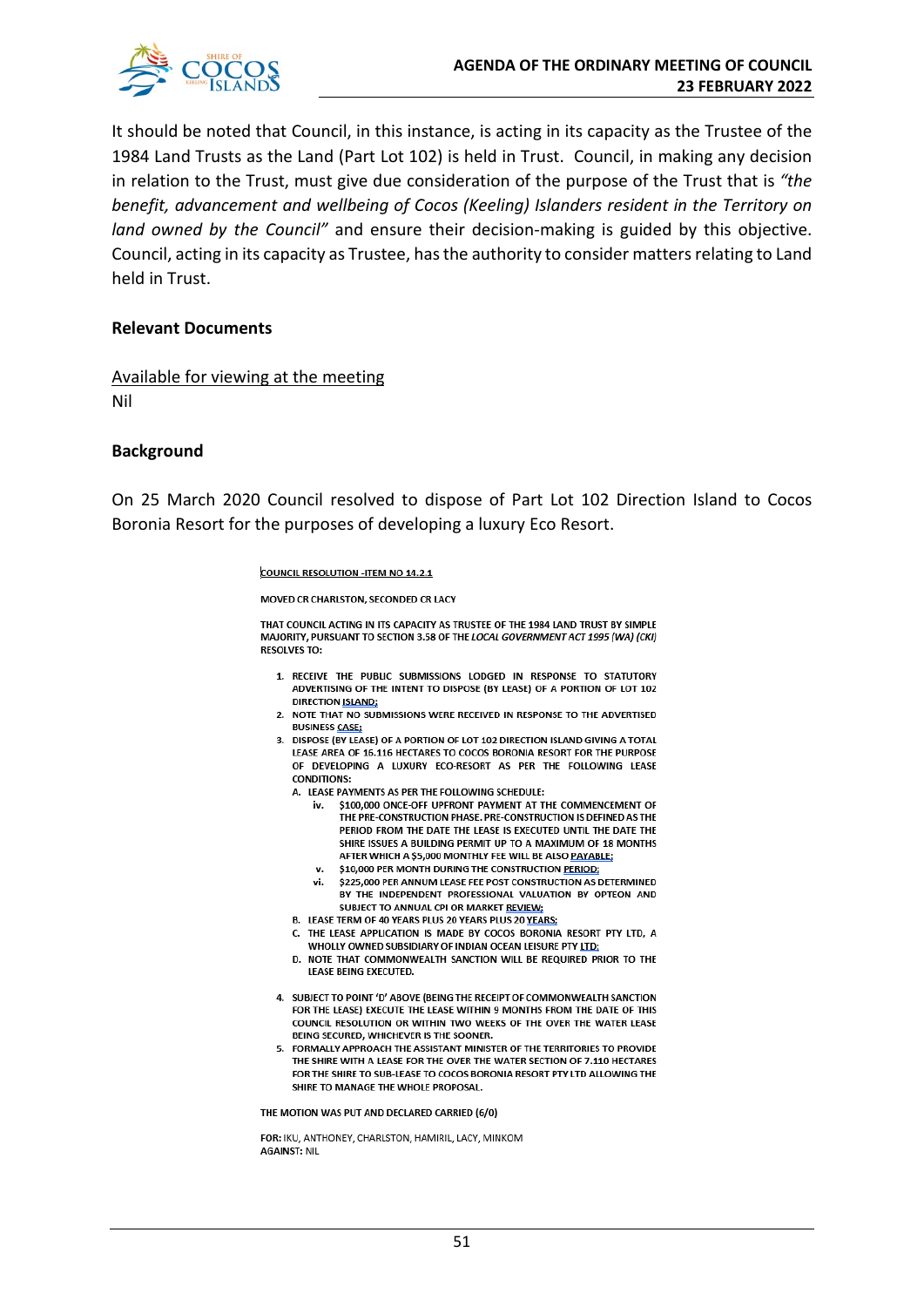

The concept presented throughout the lease request proposal comprised the following:

| Villas — Stage 1 (Stage 2 proposed only) |         | Number of Rooms Max Guest per night |
|------------------------------------------|---------|-------------------------------------|
| Over water                               |         |                                     |
| Presidential                             | 2(2)    | 4(4)                                |
| Villa                                    | 18(18)  | 36(36)                              |
| <b>Land based</b>                        |         |                                     |
| Villa                                    | 20(38)  | 40 (76)                             |
| Villa - 2 bedroom                        | 10(6)   | 40 (64)                             |
|                                          | 50 (74) | 120 (180)                           |

The Direction Island Lease proposal requires two Commonwealth Government sanctions:

- 1. The proposed land lease between the Shire and the proponent as it is in excess of 20 years; and
- 2. The over the water component requires a lease which was requested to be between the Commonwealth and the Shire and then able to be subleased by the Shire to the proponent keeping in-line with the land lease time frames.

Initially Council resolved for the lease to be executed within nine (9) months upon Council Resolution. As a response from the Commonwealth Government had not been received and Council recognised that the delay, was due to no fault of the proponent, two subsequent extensions were provided to this time frame. The current extension is due to expire on 31 March 2022.

Correspondence from the Assistant Secretary, Indian Ocean Territories Branch dated 20 January 2022 has now been received by the Shire outlining their response to the request.

### **Comment**

Department of Infrastructure, Transport, Regional Development and Communications Response to Lease Requests

On 20 January 2022, the Shire received a letter, as contained in Attachment 15.2.2.1, from Assistant Secretary IOTs Branch, outlining that after a lengthy consultation process, the Commonwealth Government will not be pursuing lease negotiations at this time due to a number of reasons, including but not limited to:

- Limited infrastructure on Direction Island to support a resort,
- Limited infrastructure on CKI to support the increased pressures associated with a project of this size,
- Coastal Vulnerability Assessment and CHRMAP process underway in line with State Planning Policy 2.6,
- Environmental Assessments needing to be considered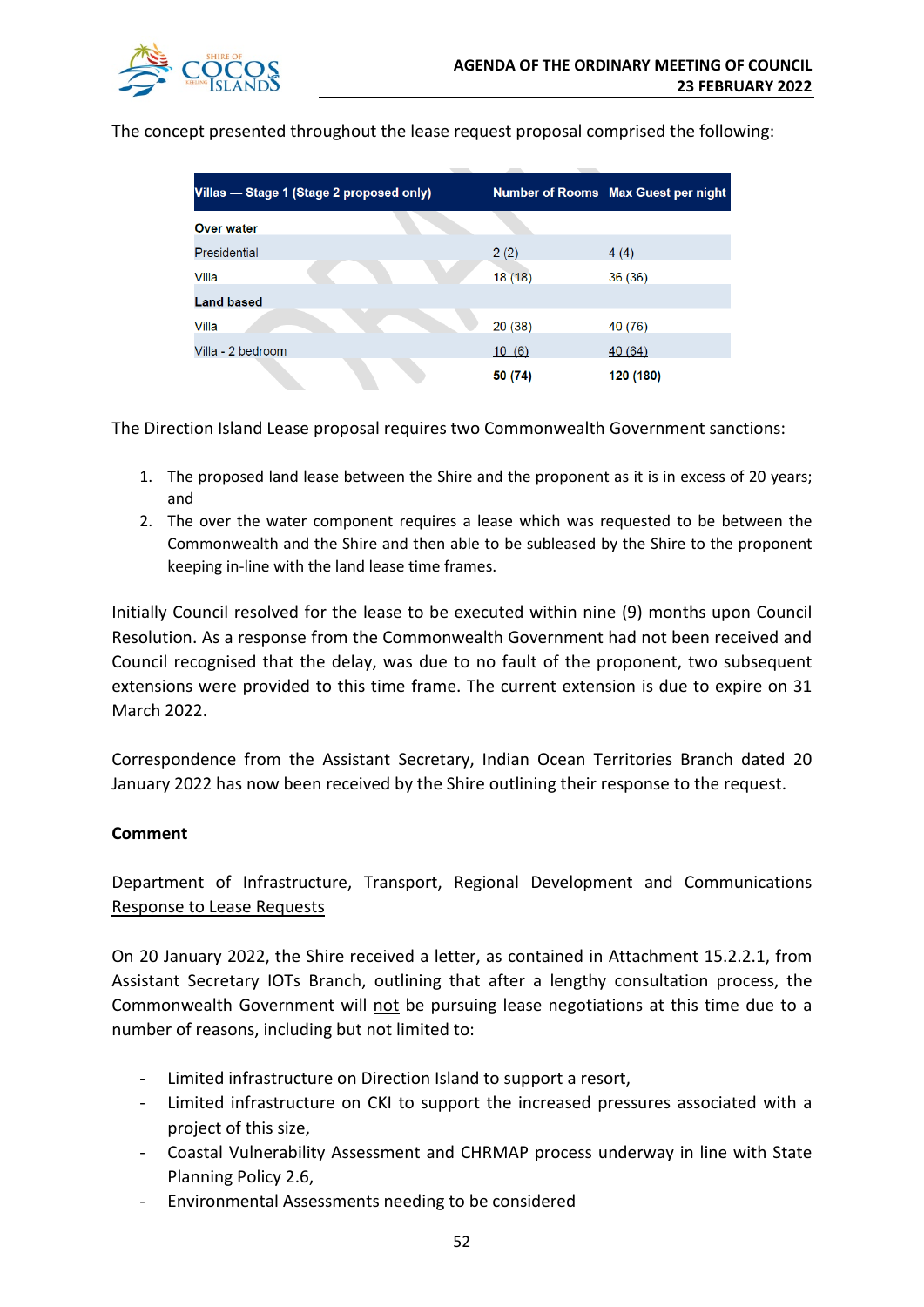

Time frames for the completion of the above and/or when the Commonwealth Government may have a further position on the leases is unknown. As an example, finalising a CHRMAP process can take up to 2 years once the engagement process commences.

### Cocos Boronia Resort Application to Extend Land Lease – Part Lot 102 Direction Island – Boronia Resort

On 11 February 2022, the proponent, Cocos Boronia Resort Pty Ltd, wrote to the Shire requesting that Council consider a further extension to the lease execution date, being a 12 month extension request (31 March 2023), as contained in Attachment 15.2.2.2.

The proponent has outlined that he would like this time to be able to seek intervention from the Assistant Minister for Regional Development and Territories.

### Officers Comments

Two years has passed since Council supported the proponents request to lease Part Lot 102, Direction Island subject to the Commonwealth sanctions required. Whilst it is understandably disappointing for the proponent that a decision was not able to be provided earlier, Officers do understand the complexity of the request to the Commonwealth Government and the volume of due diligence that would have been involved in coming to this decision. Officers do support that better communication throughout the process between the Commonwealth, Shire and the proponent would have been well received.

The Shire of Cocos (Keeling) Islands is currently undergoing development and/or major review of key strategic processes, and future informing strategies. The absence of these important, up to date Strategic documents makes it difficult to consider such large developments at this point in time. These informing strategies include the Strategic Community Plan Review and Integrated Planning and Reporting Framework, Coastal Vulnerability and CHRMAP Process which will lead to the development of a Local Planning Strategy, and an update of the Town Planning Scheme, and Council Policies.

### **Strategic Community Plan Review**

The Shire of Cocos (Keeling) Islands uses the Integrated Planning and Reporting Framework outlined in the *Local Government Act 1995 (WA)(CKI)* and the *Local Government (Administration) Regulations 1996*. These detail that a local government must have a "Plan for the Future".

The plan for the future is to comprise of two important documents, a Strategic Community Plan and a Corporate Business Plan. The Strategic Community Plan sets out the "what" the community would like their local government to achieve and the Corporate Business Plan outlines how the local government will go about achieving it.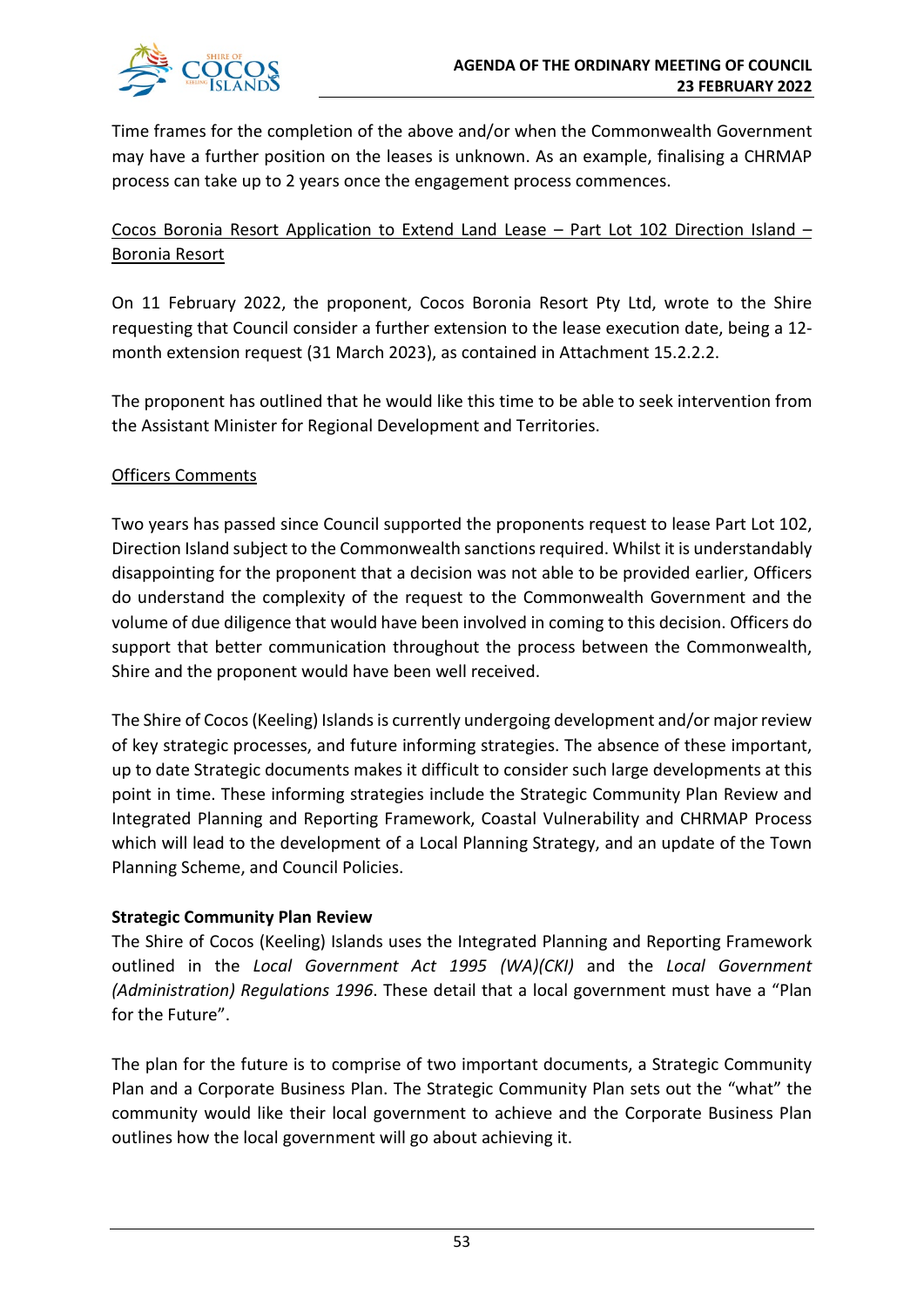

To remain consistent with community wants and needs, the Strategic Community Plan goes through a minor review every second year and a major review every fourth year, these reviews must include robust community engagement.

The adoption of the current Strategic Community Plan (SCP) was completed in January 2017 where Council adopted the SoCKI Strategic Community Plan 2016-2026. Whilst minor reviews of the Corporate Business Plan (CBP) have occurred during this time, a major review of the SCP or CBP has not been completed since adoption.

During the two years that have passed since the disposal of property resolution, not only has Cocos (Keeling) Islands, but also the world, has seen varying impacts due to the COVID-19 pandemic that will need to be considered when reviewing the SCP.

### **Coastal Vulnerability Study (CVS) and CHRMAP process**

The Australian Government, in collaboration with the Shire of Cocos (Keeling) Islands, and the Western Australian Department of Planning, Lands and Heritage (WADPLH) commenced a project to determine the vulnerability of the Cocos (Keeling) Islands to coastal hazards, including erosion and storm surge inundation.

The overall objective of the project is to identify coastal hazard risks and vulnerability of built and natural assets, in order to properly plan for adaptive land use and development on the Cocos (Keeling) Islands in light of a changing coastal environment.

During 2018 - 2019, the Project Team collected wave and current data (both inside the lagoon and ocean side of the atoll) which will be used to identify the coastal hazards for the Cocos (Keeling) Islands. Coastal hazards will be assessed at present and future predicted sea levels to determine what built and natural assets, and their cultural, social, environmental and economic values, are at risk over time. This project will deliver a report and maps of the hazards, showing what areas may be impacted by erosion or inundation (Coastal Vulnerability Study Report).

The Australian Government and WADPLH are in the process of collating the information provided in the report and planning community and stakeholder engagement. As outlined in the Assistant Secretary's correspondence, this is estimated to occur mid-late this year (2022).

### **CPP 6 - Coastal Development Policy**

To assist Council with making decisions prior to the CVS being released and CHRMAP process being undertaken, Council adopted in March 2021 Council Policy - *CPP6 – Coastal Development Policy*. This policy is to be used to guide Council's assessment of all development applications during this time.

The Policy states that until such time as the CVS is finalised, Council will consider all of the islands to be at risk of coastal inundation and erosion. The CVS will inform the CHRMAP with more detailed risk information that will further guide Council in decision making.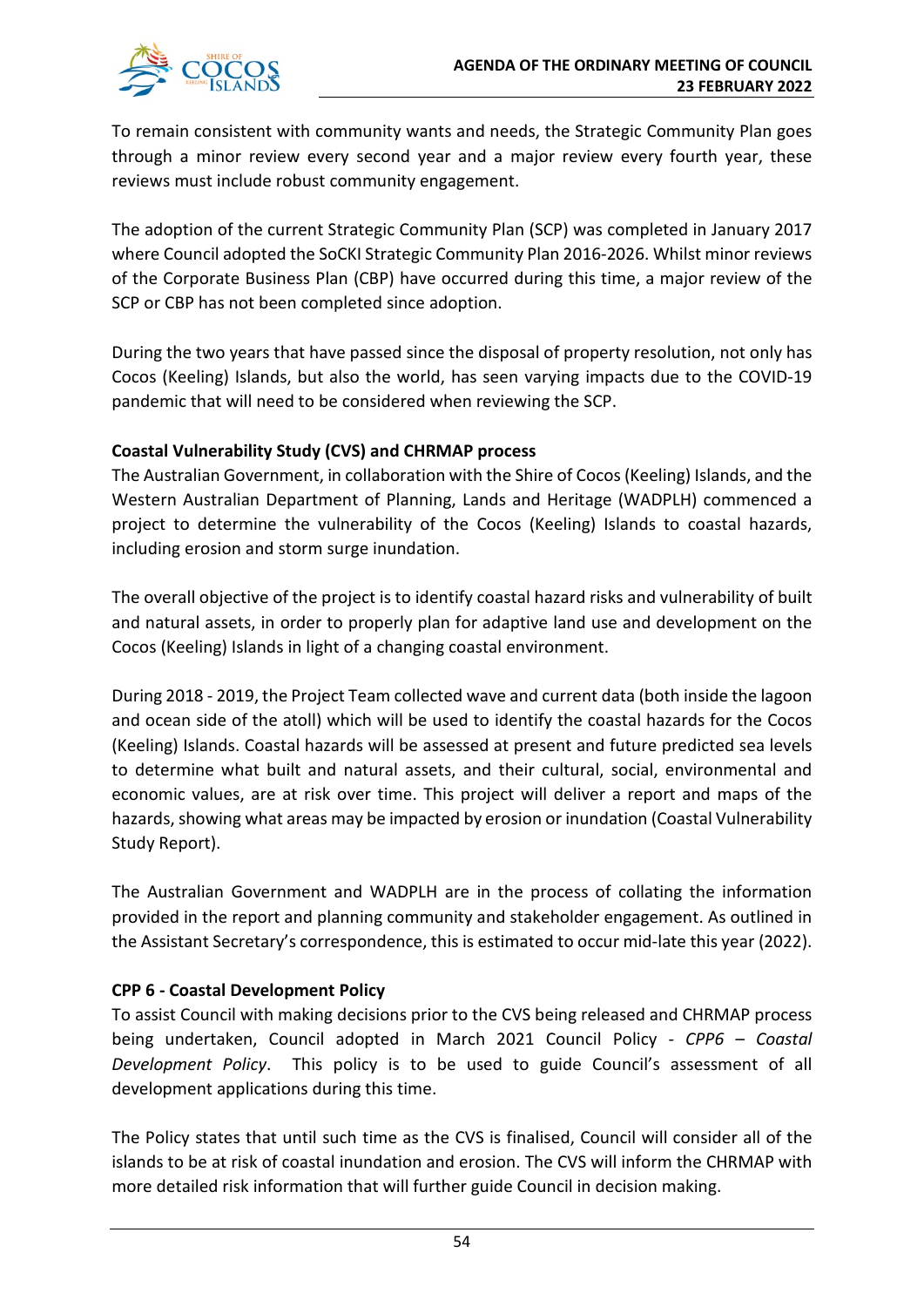

Policy Statement:

- *1. Development does not occur unless:*
	- *the development is located, designed, and constructed to withstand coastal hazard impacts; or*
	- *the development is temporary, readily relocatable, or able to be demolished and removed; or*
	- *the development can mitigate the risks to people and property to an acceptable or tolerable level based on the scientific information available at the time of application.*
- *2. Design responses are not to have a detrimental impact on the amenity of neighbouring land or the amenity of the locality generally. This includes adversely impacting storm surge inundation levels on adjoining properties.*
- *3. Development maintains or enhances public access to the foreshore.*
- *4. Proponents must demonstrate relative to the scale and nature of their development that it prevents directly, indirectly and cumulatively an increase in the severity of coastal hazards and the potential for damage to the site or to other properties.*
- *5. Buildings are to be designed to withstand structural loads associated with a storm surge inundation. The Shire may, at its discretion, require buildings to be certified by a coastal engineer as adequate to withstand potential erosive action during coastal inundation and/or erosion.*
- *6. Lower levels of buildings potentially prone to storm surge inundation are to be permeable to allow water to flow through. This would not apply if the design response included fill to the extent that the finished floor level (FFL) of the building is located above the potential level of inundation.*
- *7. Any development approval is to be conditioned requiring all structures be removed at the cost of the proponent once the current risk of erosion poses a risk to a development or structure, as defined by the following triggers:*
	- *Where a public road is no longer available or able to provide legal access to the property.*
	- *When water, sewage or electricity to the lot is no longer available as they have been removed/ decommissioned by the relevant authority due to coastal hazards.*
	- *Where structural integrity of the building has been compromised.*
- *8. Any development approval shall (by a condition) require the following notifications to be placed on the Certificate of Title, pursuant to Section 70A of the Transfer of Land Act 1893, or lease documentation:*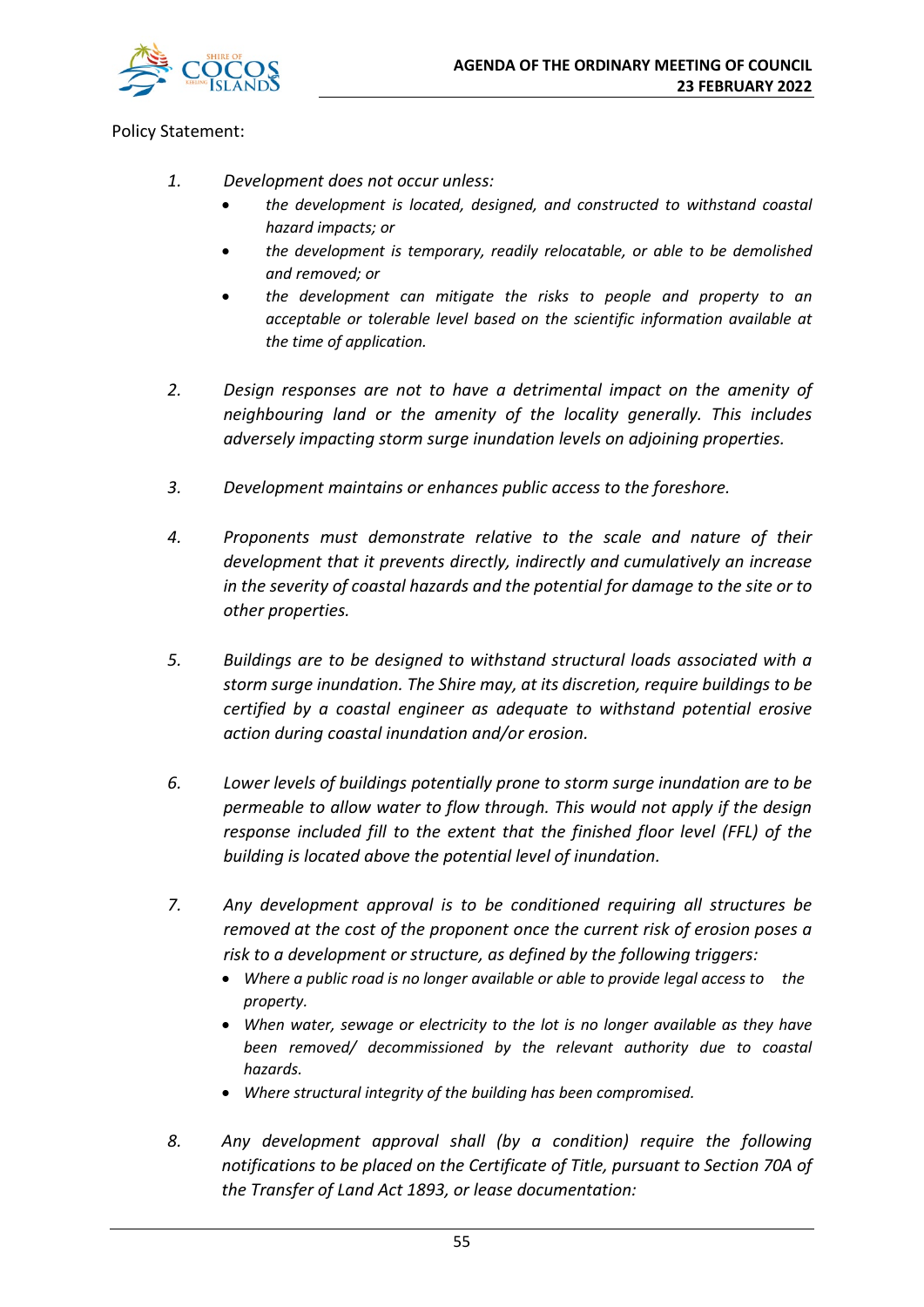

*VULNERABLE COASTAL AREA - This lot is located in an area likely to be subject to coastal erosion and/or inundation over the 100-planning timeframe (2110).*

- *9. Any development with an estimated cost above \$250,000 shall require an independent assessment by a coastal engineer to certify the suitability of the proposed development or await the finalisation of the Shire's CHRMAP and specific measures to be taken or not taken for the subject land parcel(s).*
- *10. Any new development not deemed as infill development will be assessed against the current or likely future capacity of the Cocos (Keeling) Islands' essential services at the time of application in accordance with the Growth & Essential Services Policy.*

This policy is currently under review along with all Council Policies.

### **Town Planning Scheme 2007 - Zoning**

The Shire's Town Planning Scheme No.1 was gazetted (approved) in 2007 (15 years ago) and has had minor amendments made in 2016, 2017 and 2019.

In accordance with the *Planning and Development Act 2005 (WA) (CKI)* and associated Regulations a Local Planning Scheme must be reviewed every 5 years. In addition, a local government is to prepare a Local Planning Strategy in accordance with Part 3 of the Regulations for each new local planning scheme that is approved for land within the district of the local government. Meaning, the Shire is due to adopt a Local Planning Strategy and revised Local Planning Scheme.

Results of a CHRMAP would inform the Strategy and Scheme and discussions with the Department of Planning, Lands and Heritage resulted in them encouraging the Shire to wait to at least have the results of the Coastal Vulnerability Study to help inform the process, however, would be happy to work with the Shire to start the process of developing the Local Planning Strategy and revised Local Planning Scheme earlier if Council resolved to do so.

Having formal correspondence from the Commonwealth Government in response to the request to lease an over the water component of Commonwealth waters, being unsupportive, the condition of the disposition of lease has in effect ceased. As the proponent has requested an extension to the lease execution date to provide an opportunity for him to 'appeal' the decision Officers present to Council the request for consideration.

Having considered the response from the Commonwealth, the proponents request and the current state of the Shire key strategic documents, Officers present the following options.

### **Option One (Recommended)**

1. Not extend the lease execution date for the current proposed lease, noting that the lease negotiations and current proposed disposition of property will cease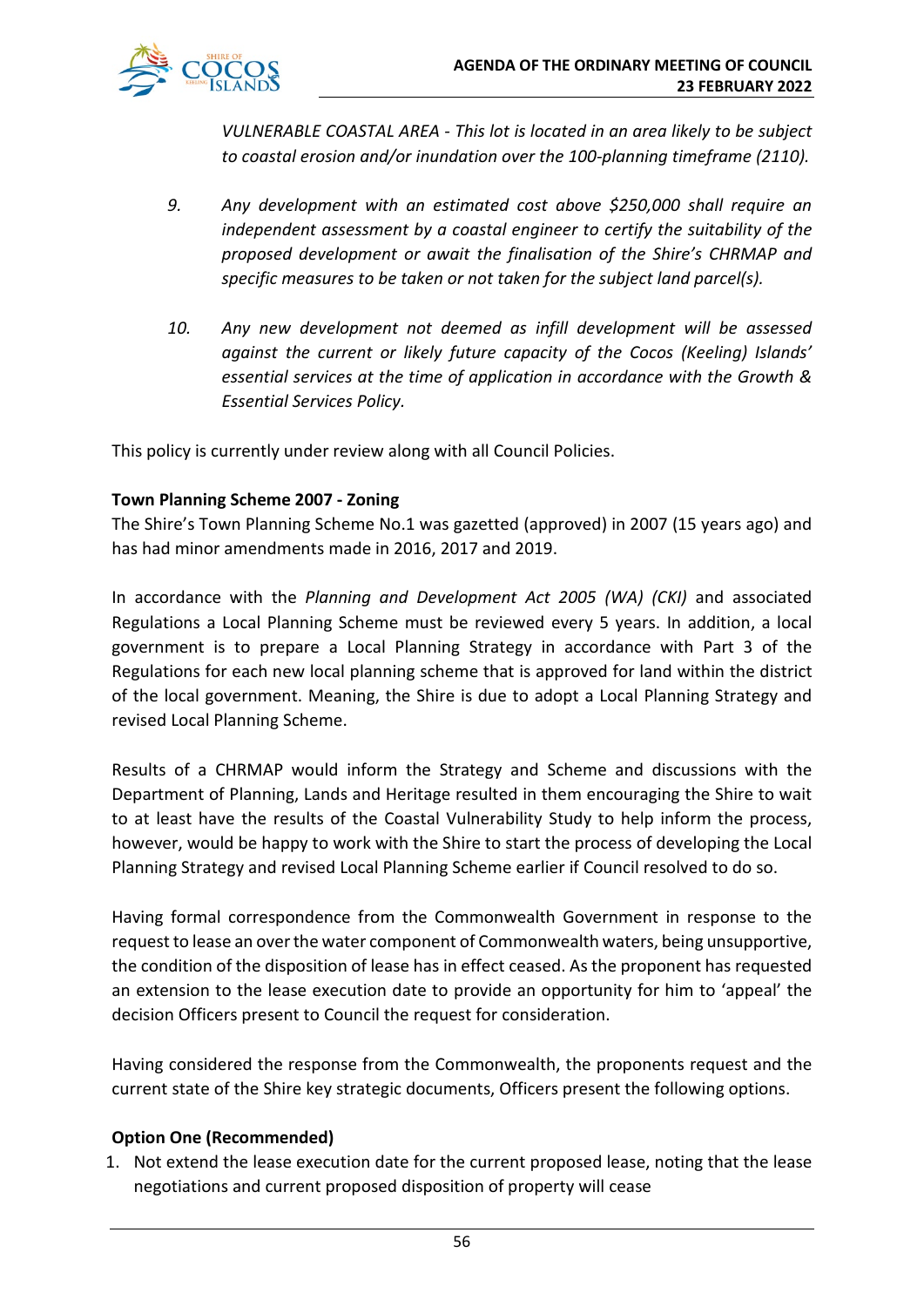

- 2. Reconsider their intentions for Direction Island at a future date once the following items have been received/achieved to better inform them in their decision making:
	- a) Adopted Major review of Strategic Community Plan (Estimated June 2022)
	- b) Received the information held in the Coastal Vulnerability Study (Estimated Mid 2022)
	- c) Based on the results of the CVS, at a minimum have a timeline for the CHRMAP Process (usually ~18months)
	- d) Council to consider their position on adopting Local Planning Strategy and reviewing Local (Town) Planning Scheme before the CHRMAP process is carried out or at the conclusion of the CHRMAP process
	- e) Develop a leasing strategy for all trust land in the Shire

Should it remain a priority to encourage tourism development at Direction Island at the completion of the above, recommence discussions to seek Commonwealth support to lease Direction Island and/or an over the water component prior to going to the market for interest.

### **Option Two**

Support the request for extension and extend the lease execution date for the current proposed lease, for 12 months (31 March 2023).

### **Option Three**

Support the request for extension and extend the lease execution date for the current proposed lease, for 28 days (28 April 2022), in-line with timeframes usually allowed for formal Planning appeals through the WA State Administrative Tribunal. Noting that this is not a formal appeals process.

It is important to note that should the proponent gain support during the extension period, the leases will move to the execution phase in line with the resolution of March 2020.

### **Policy and Legislative Implications**

Section 3.58 of the *Local Government Act 1995 (WA) (CKI)* deals with the disposal of property, including by way of lease.

### **Financial Implications**

Should the lease have been executed, there would have been lease income to the Trust and rates revenue to the Shire however, due to the uncertainty, these income streams have not been budgeted/forecast in the Trust/Shire 2021/22 Budget or future financial plans. The outcome of the Commonwealth not supporting the lease results in no direct financial impact.

Significant time and resources from both the Shire and the proponent have been invested to this point.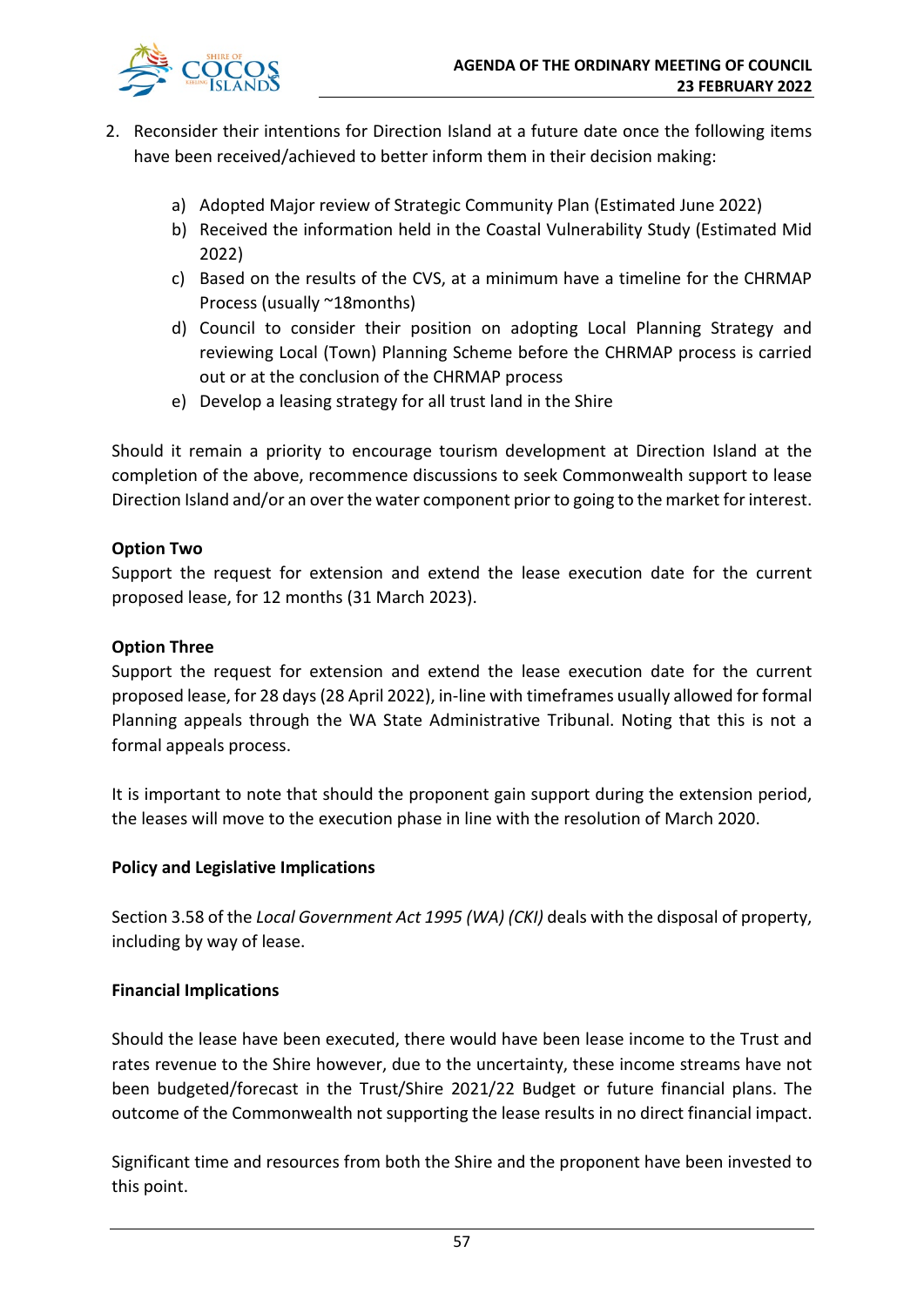

### **Strategic Implications**

Strategic Community Plan: Key Result Area 1– Economic: Outcome 1.1*. Encourage economic stability for the Islands.*

### **Voting Requirements**

Simple Majority

### **Conclusion**

As outlined in the response from the Assistant Secretary, the Commonwealth will not be progressing lease negotiations at this time. Given the time that has passed and the current strategic processes underway, the Officer recommended option is for Option One presented above, to not support the request to extend the lease execution date and for Council to reconsider their intentions at a later date.

### **OFFICER RECOMMENDATION – ITEM NO 15.2.2**

**THAT COUNCIL, BY SIMPLE MAJORITY:**

- **1. RECEIVE THE CORRESPONDENCE FROM THE ASSISTANT SECRETARY, INDIAN OCEAN TERRITORIES BRANCH, NOTING THAT THE COMMONWEALTH GOVERNMENT WILL NOT BE PROGRESSING LEASE NEGOTATIONS IN REGARD TO THE REQUEST TO LEASE CROWN LAND (OVER WATER) AT DIRECTION ISLAND;**
- **2. RESPECTFULLY REJECT THE PROPONENTS REQUEST AND NOT EXTEND THE LEASE EXECUTION DATE FOR THE CURRENT PROPOSED LEASE, NOTING THAT THE LEASE NEGOTIATIONS AND CURRENT PROPOSED DISPOSITION OF PROPERTY WILL CEASE**
- **3. RECONSIDER COUNCILS INTENTIONS FOR DIRECTION ISLAND AT A FUTURE DATE ONCE THE FOLLOWING ITEMS HAVE BEEN RECEIVED/ACHIEVED TO BETTER INFORM THEM IN THEIR DECISION MAKING:**
	- **a) ADOPTED MAJOR REVIEW OF STRATEGIC COMMUNITY PLAN**
	- **b) RECEIVED THE INFORMATION HELD IN THE COASTAL VULNERABILITY STUDY**
	- **c) BASED ON THE RESULTS OF THE CVS, AT A MINIMUM HAVE A TIMELINE FOR THE CHRMAP PROCESS**
	- **d) COUNCIL TO CONSIDER THEIR POSITION ON ADOPTING LOCAL PLANNING STRATEGY AND REVIEWING LOCAL (TOWN) PLANNING SCHEME BEFORE THE CHRMAP PROCESS IS CARRIED OUT OR AT THE CONCLUSION OF THE CHRMAP PROCESS**
	- **e) DEVELOP A LEASING STRATEGY FOR ALL TRUST LAND IN THE SHIRE**